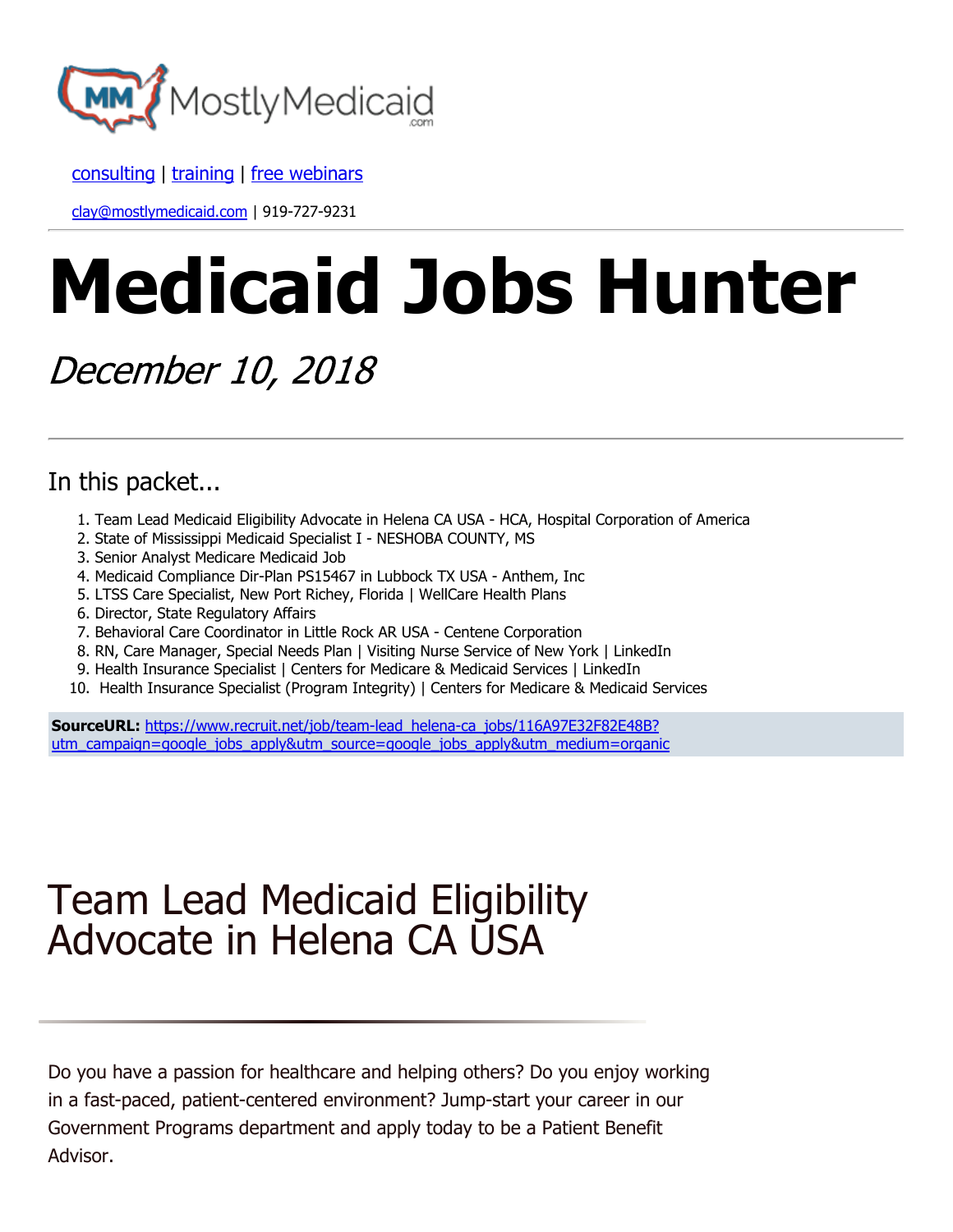Parallon's Mission:

We serve and enable those who care for and improve human life in their communities.

Parallon, a division of HCA, is an industry-leading provider of patient financial and revenue cycle services to acute care providers across the United States. We are dedicated to our values and passionate about finding future leaders for our fast-growing divisions. Although we are the largest healthcare provider in the world and experts and leaders in revenue cycle services, we maintain a peoplefirst culture and sense of community.

GENERAL SUMMARY OF DUTIES–Provides leadership to designated areas of responsibility, including direction of on-site staff. Responsible for affecting ongoing quality, productivity, and efficiency by actively working with operations of designated facility.

DUTIES INCLUDE BUT ARE NOT LIMITED TO:

• Monitor and oversee all daily operational duties and ensure that all employees adhere to all operational policies and procedures.

- Maintain staff work schedules on a weekly or monthly basis.
- Ensure work flow is consistent and timely for each employee.
- Enforce disciplinary action as warranted concerning any employee misconduct.
- Act as primary liaison to hospital staff/management.
- Respond to daily questions and concerns raised by hospital staff/management in a timely and responsible manner.
- Reviews all referred uninsured patients for potential state and federal assistance programs.
- Assists with application process to facilitate possible assistance approval and timely billing.
- Visits with patient in hospital or outside location (i.e., residence, employer, etc.) to finalize documents vital to assistance approval.
- Reviews all inpatient admissions to identify and ensure accurate record of all Medicaid primary and secondary eligible days. If application denied, assists patients with appeals process as needed.
- Reviews daily all certified and denied accounts to ensure the correct IPlan is appended and requests a rebill for a smooth handoff for Medicaid Authorizations.
- Serves as a backup for Financial Counselor position, reviewing in-house patients to ensure insurance coverage information and/or financial situation documented in Meditech is accurate.
- Adheres to and supports organizational IT&S standards, policies, and procedures.
- Adheres to Code of Conduct.
- Performs other duties as assigned.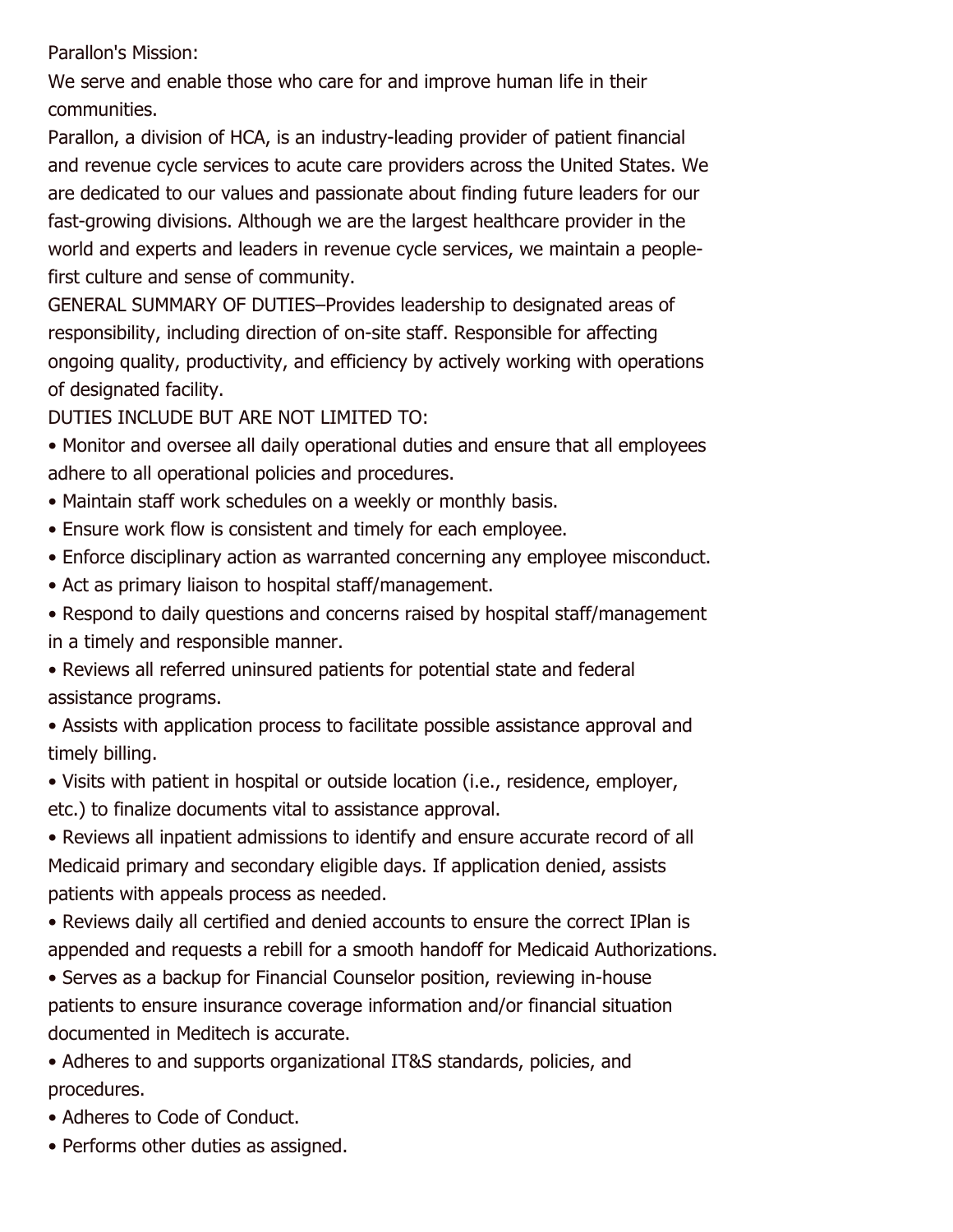#### KNOWLEDGE, SKILLS & ABILITIES

• Working knowledge of medical terminology, practices and procedures, as well as laws, regulations, and guidelines.

- Organization proactively prioritizes needs and effectively manages resources
- Communication communicates clearly and concisely, verbally and in writing

• Customer Orientation - establishes and maintains long-term customer relationships, building trust and respect by consistently meeting and exceeding expectations

• Leadership - guides individuals and groups toward desired outcomes, setting high performance standards and delivering leading quality services

• Tactical execution - oversees the development, deployment and direction of complex programs and processes

- PC Skills demonstrates proficiency in PC applications as required
- Policies & Procedures demonstrates knowledge and understanding of organizational policies, procedures and systems
- Basic Skills able to perform basic mathematical calculations, balance and reconcile figures, punctuate properly, spell correctly and transcribe accurately
- Technical skills including:
- Knowledge of state and federal assistance program requirements preferred.
- Experience interacting with local Social Services personnel or departments.
- Knowledge of medical terminology and computer literate.
- Bilingual/Spanish preferred (may be required depending on facility).
- An understanding of patient confidentiality to protect the patient and the clinic/corporation.
- Demonstrated communication, problem solving and case management skills and the ability to act/decide accordingly.
- Ability to collect, synthesize and research complex or diverse information.

• Exceptional customer service and the ability to plan organize and exercise sound judgment.

#### EDUCATION

• College degree preferred or high school diploma (equivalent) \* \*

#### \*EXPERIENCE\*

• A minimum three years of hospital/medical business office experience with insurance procedures and patient inte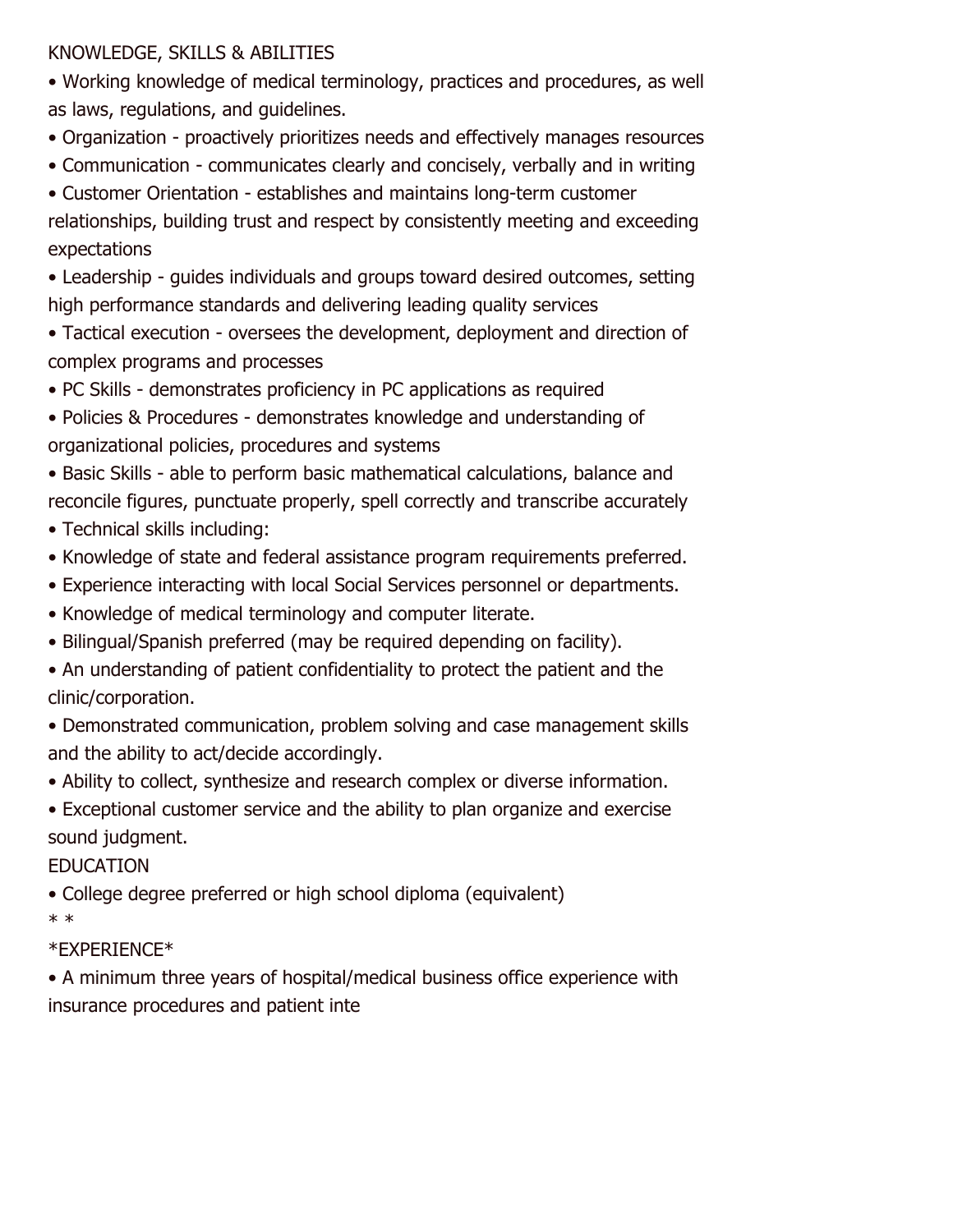## State of Mississippi Medicaid Specialist I Job in 50

#### Characteristics of Work

This is investigative work involving the interpretation of policy to determine Medicaid eligibility for families and children and aged, blind, and disabled individuals. The incumbent makes the initial and continuing determinations of eligibility for Medicaid recipients who live in private and institutional settings. Limited supervision is received from administrative supervisors who oversee a regional office or Central Enrollment Office.

#### Examples of Work

#### Examples of work performed in this classification include, but are not limited to, the following:

Assumes responsibility for a Medicaid eligibility determination caseload for a designated territory within a region.

Investigates and verifies accuracy of information provided by recipients under the Medicaid programs to determine compliance with State and Federal laws, rules, and regulations.

Determines an applicant's eligibility for institutional care based on State and Federal guidelines and verifies the accuracy of information listed on the applicants' applications.

Maintains effective public relations with medical facilities and federal, state, county, and city agencies within assigned territory.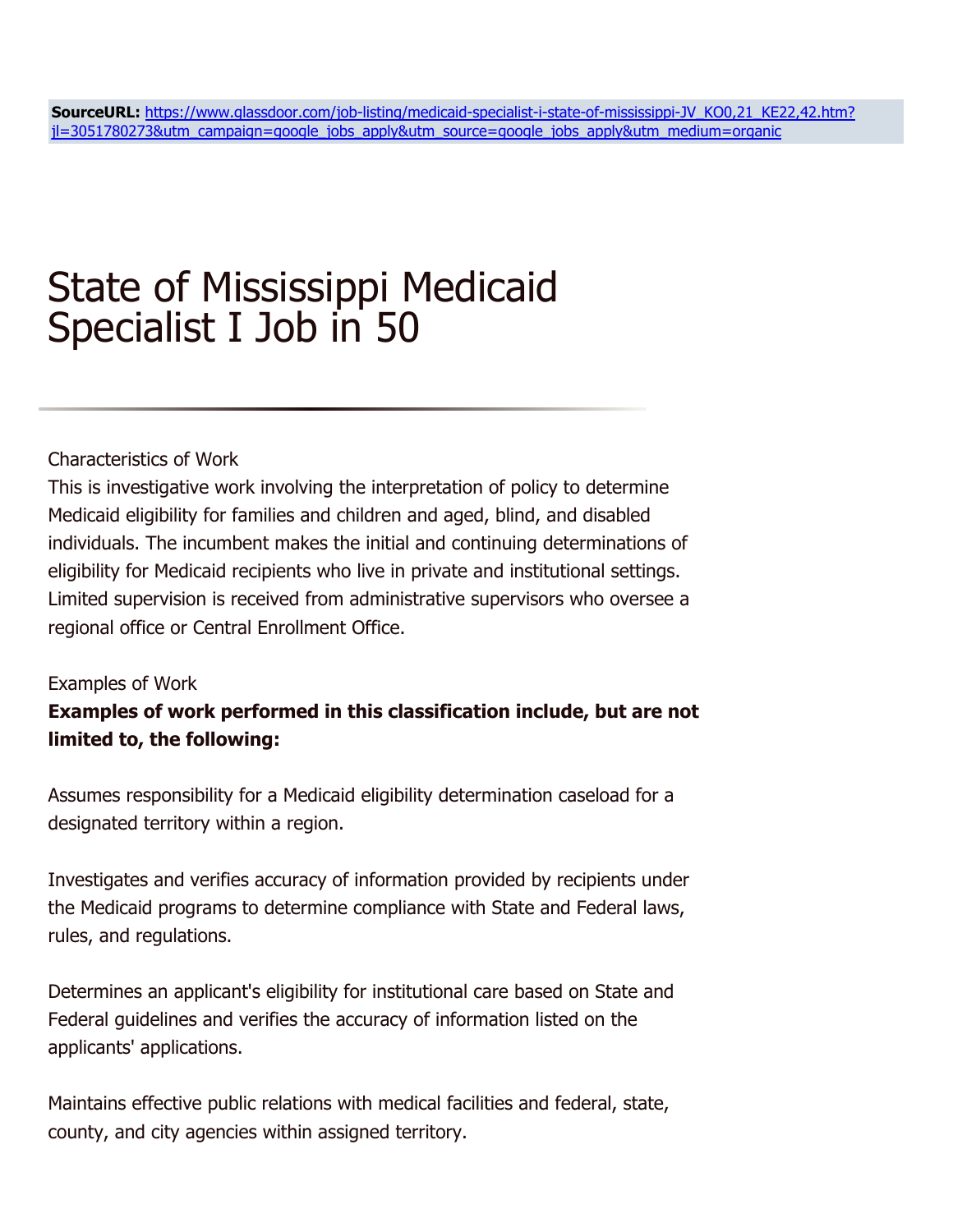Verifies accuracy of information listed on applicants' applications including income, bank accounts, and any other assets.

Makes determination of an applicant's eligibility based upon established criteria.

Visits contact centers and medical facilities; assists other regional offices on an as-needed basis.

Performs related or similar duties as required or assigned.

#### Minimum Qualifications

These minimum qualifications have been agreed upon by Subject Matter Experts (SMEs) in this job class and are based upon a job analysis and the essential functions. However, if a candidate believes he/she is qualified for the job although he/she does not have the minimum qualifications set forth below, he/she may request special consideration through substitution of related education and experience, demonstrating the ability to perform the essential functions of the position. Any request to substitute related education or experience for minimum qualifications must be addressed to the Mississippi State Personnel Board in writing, identifying the related education and experience which demonstrates the candidate's ability to perform all essential functions of the position.

#### EXPERIENCE/EDUCATIONAL REQUIREMENTS:

#### Education:

A Bachelor's Degree from an accredited four-year college or university.

#### OR

#### Education:

An Associate's Degree or completion of sixty (60) semester hours from an accredited college or university;

#### AND

#### Experience:

Two (2) years of experience related to the described duties.

#### Substitution Statement:

Above an Associate's Degree or completion of sixty semester hours from an accredited college or university, related education and related experience may be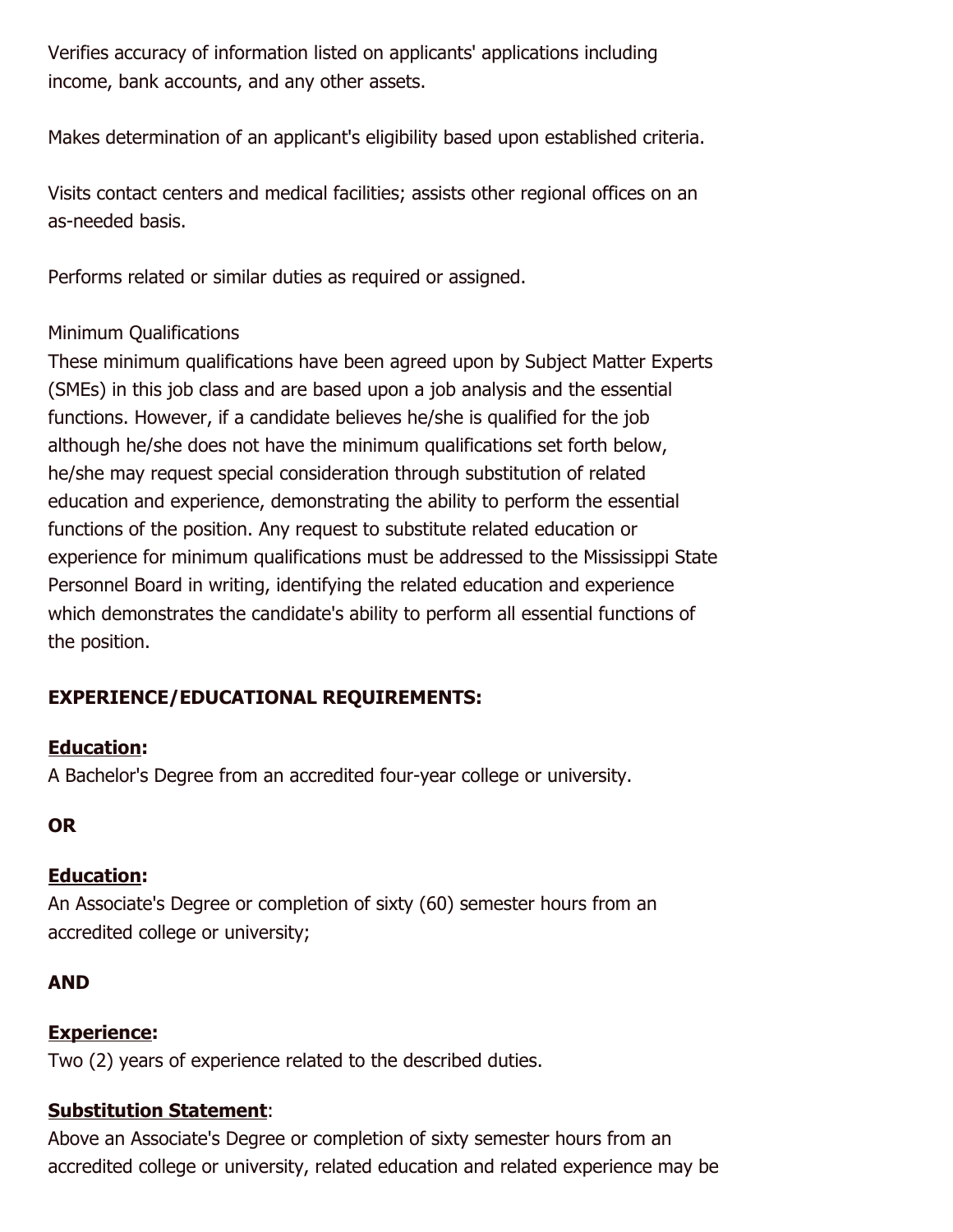substituted on an equal basis.

#### Essential Functions

Additional essential functions may be identified and included by the hiring agency. The essential functions include, but are not limited to, the following:

- 1. Maintains caseload for Medicaid eligibility.
- 2. Maintains good public relations and customer service.
- 3. Collects eligibility data information.
- 4. Visits Medicaid contact centers and/or long-term care facilities.

SourceURL: http://federalgovernmentjobs.us/jobs/Senior-Analyst-Medicare-Medicaid-518935000.html? [utm\\_campaign=google\\_jobs\\_apply&utm\\_source=google\\_jobs\\_apply&utm\\_medium=organic](http://federalgovernmentjobs.us/jobs/Senior-Analyst-Medicare-Medicaid-518935000.html?utm_campaign=google_jobs_apply&utm_source=google_jobs_apply&utm_medium=organic)

### Senior Analyst Medicare Medicaid Job

Job Description (Please follow all instructions carefully)

### **Overview**

### Locations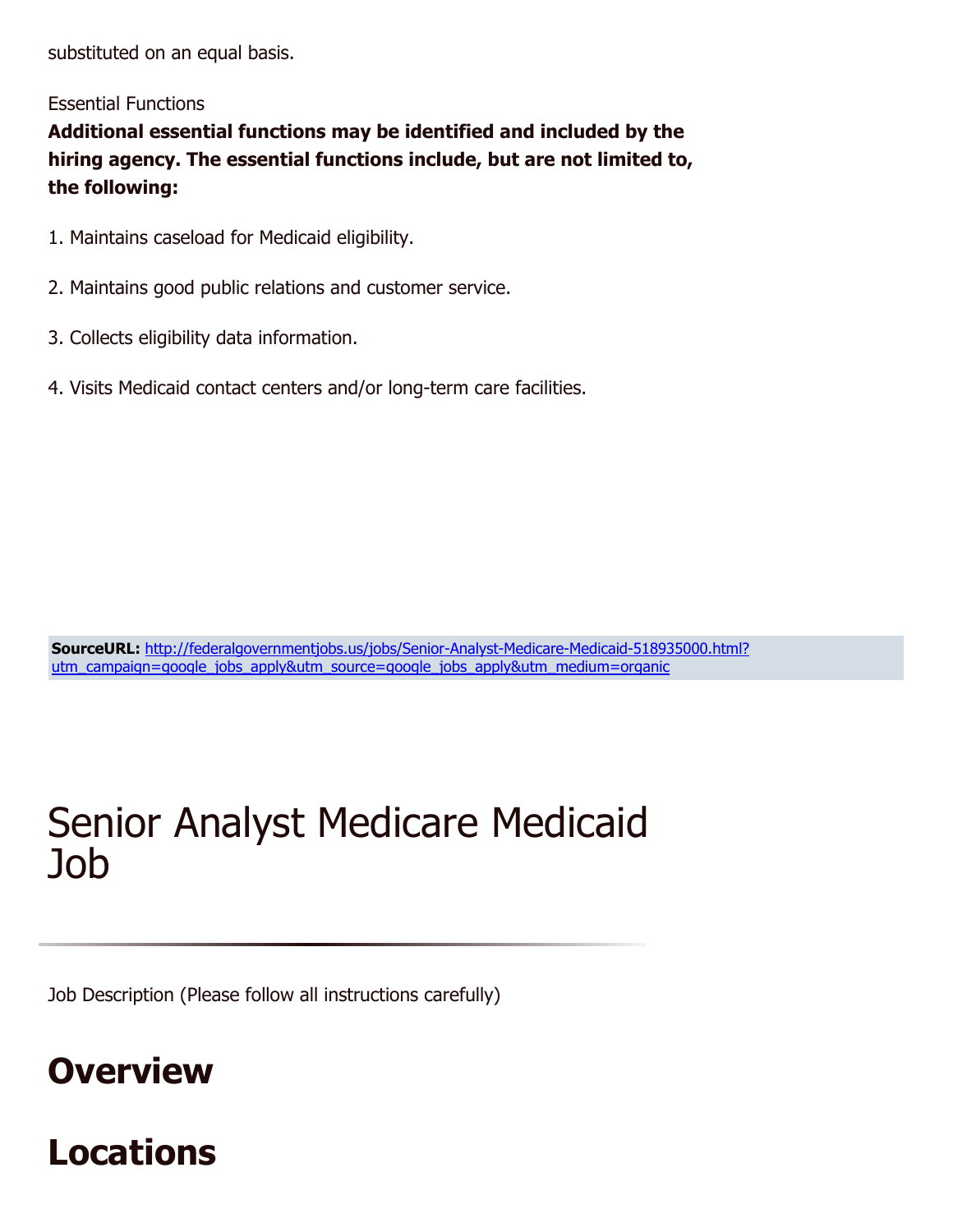FEW vacancies in the following locations:

#### Relocation expenses reimbursed

No

#### Telework eligible

Yes as determined by agency policy

### This job is open to

Share Share

#### Announcement number

GAO-19-HC-0347-01-DE

#### Control number

518935000

• Duties

### **Duties**

### **Summary**

This position is located in the Health Care (HC) team of the Government Accountability Office (GAO). HC staff is responsible for conducting analysis and preparing products in all areas of health care delivery and financing. The HC mission encompasses policies and programs that affect the health and quality of life of the U.S. population and includes health financing, public health as well as military and veteran health care.

[Learn more about this agency](http://federalgovernmentjobs.us/jobs/Senior-Analyst-Medicare-Medicaid-518935000.html?utm_campaign=google_jobs_apply&utm_source=google_jobs_apply&utm_medium=organic#agency-modal-trigger)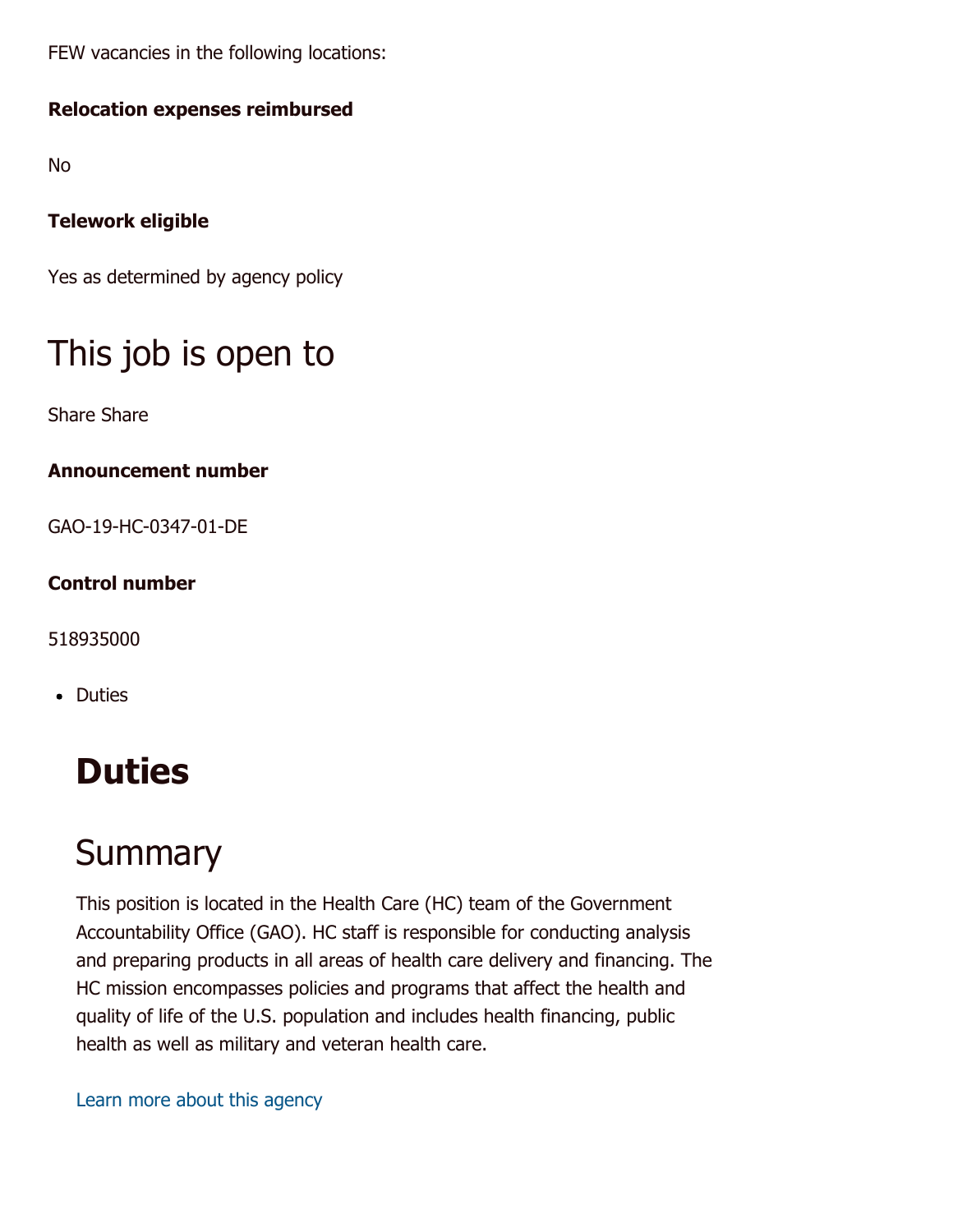### **Responsibilities**

As a Senior Analyst, the incumbent serves as an individual contributor or Analyst in Charge (AIC) on research team. The Analyst performs the full range of duties in support of GAO studies in response to requests from congressional committees, subcommittees, and those mandated by public laws and committee reports. These duties include scoping and developing research designs and methodologies, conducting data collection and analysis, and participating in message development and product preparation. Research projects require specialized knowledge in Medicare or Medicaid.

- Independently or in collaboration with team members and a methodologist, determines the approach to be taken, the research design to be used, and researchable questions for Medicaid and Medicare research projects.
- Collects and analyzes data from a variety of sources by applying sound analytical concepts and methods in support of engagement objectives. Selects, refines, organizes and presents factual information and analysis; reviews program documents and reports; and decides on form, content, scope, and depth of analysis and response. Compares and presents options for review by internal and external audiences.
- Evaluates and analyzes findings to discern interrelationships and decides on thoroughness of information to be used in the report findings.
- Communicates, to Congress in presentations and written reports, factual and analytical information in a clear, balanced manner.
- As required, serves as the Analyst in Charge (AIC) on a research team. Prioritizes the work to ensure milestones are met; manages staff and assigns work to team members, to include expectations and deadlines for completing assignments; and performs audit work.
- As a Senior Analyst on the research team, serves as a coach or mentor to Band I Analysts and PDP members.
- Performs other duties as assigned.

### Travel Required

Occasional travel - Some travel may be required.

#### Supervisory status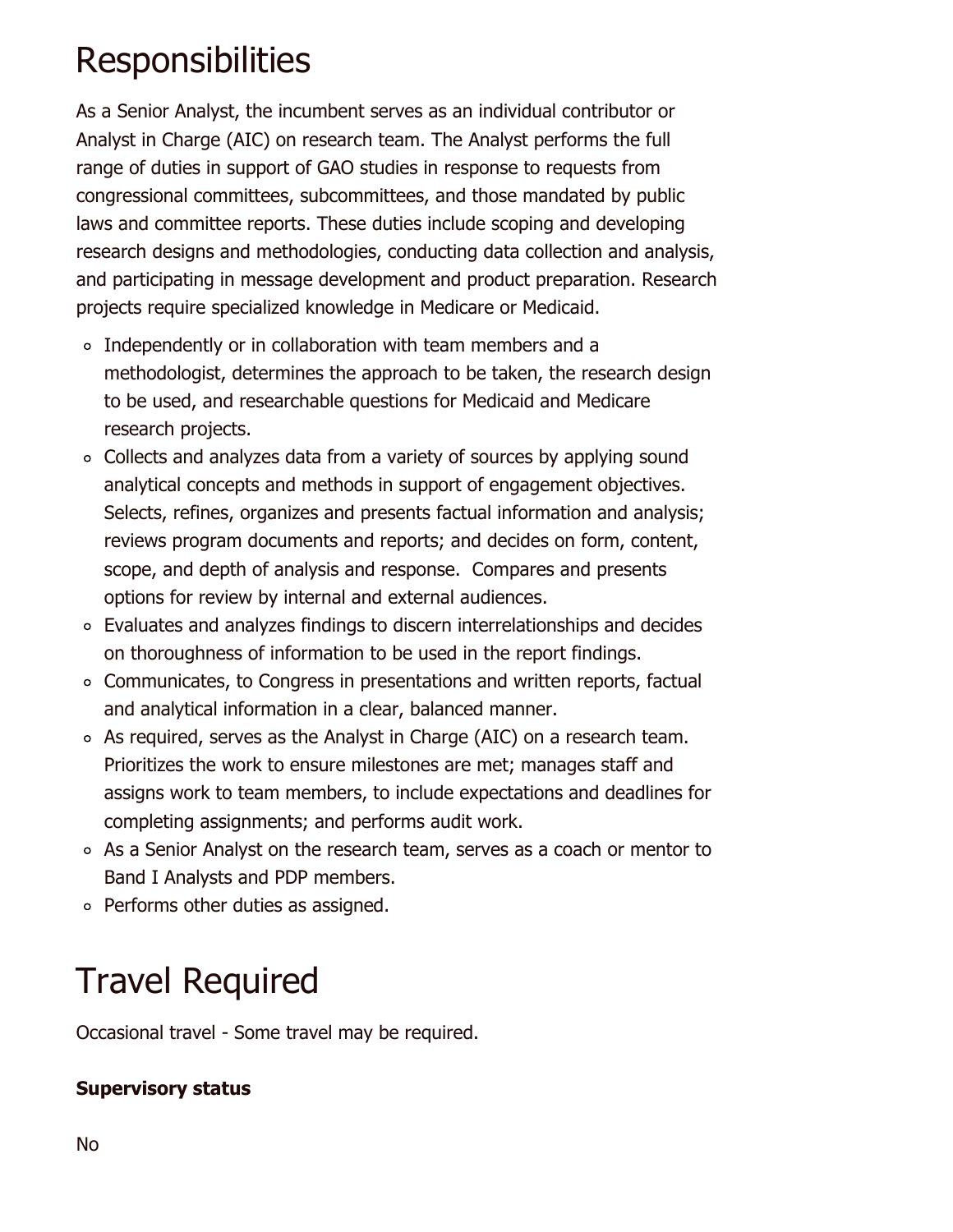#### Promotion Potential

NA

• Requirements

### **Requirements**

### Conditions of Employment

- U.S. Citizenship.
- Completion of a probationary period may be required.
- Completion of a satisfactory background investigation.
- Selectee must be able to meet and maintain suitability requirements.
- o Selective Service registration if you are a male born after Dec. 31, 1959.

You must meet all qualifications and requirements BEFORE the closing date of this announcement.

### Qualifications

This position requires applicants to have at least 1-year of specialized experience equivalent to the PT-I (GS-12) grade/band level in the Federal Service. For this position specialized experience is defined as experience in developing and implementing policies for or on behalf of the Medicare or Medicaid programs at the Federal or State level.

### Education

### Additional information

This is a bargaining unit position.

Frequent travel may be required.

Based on the staffing needs, additional selections may be made through this vacancy announcement.

Selectee may be required to file a Financial Disclosure Statement.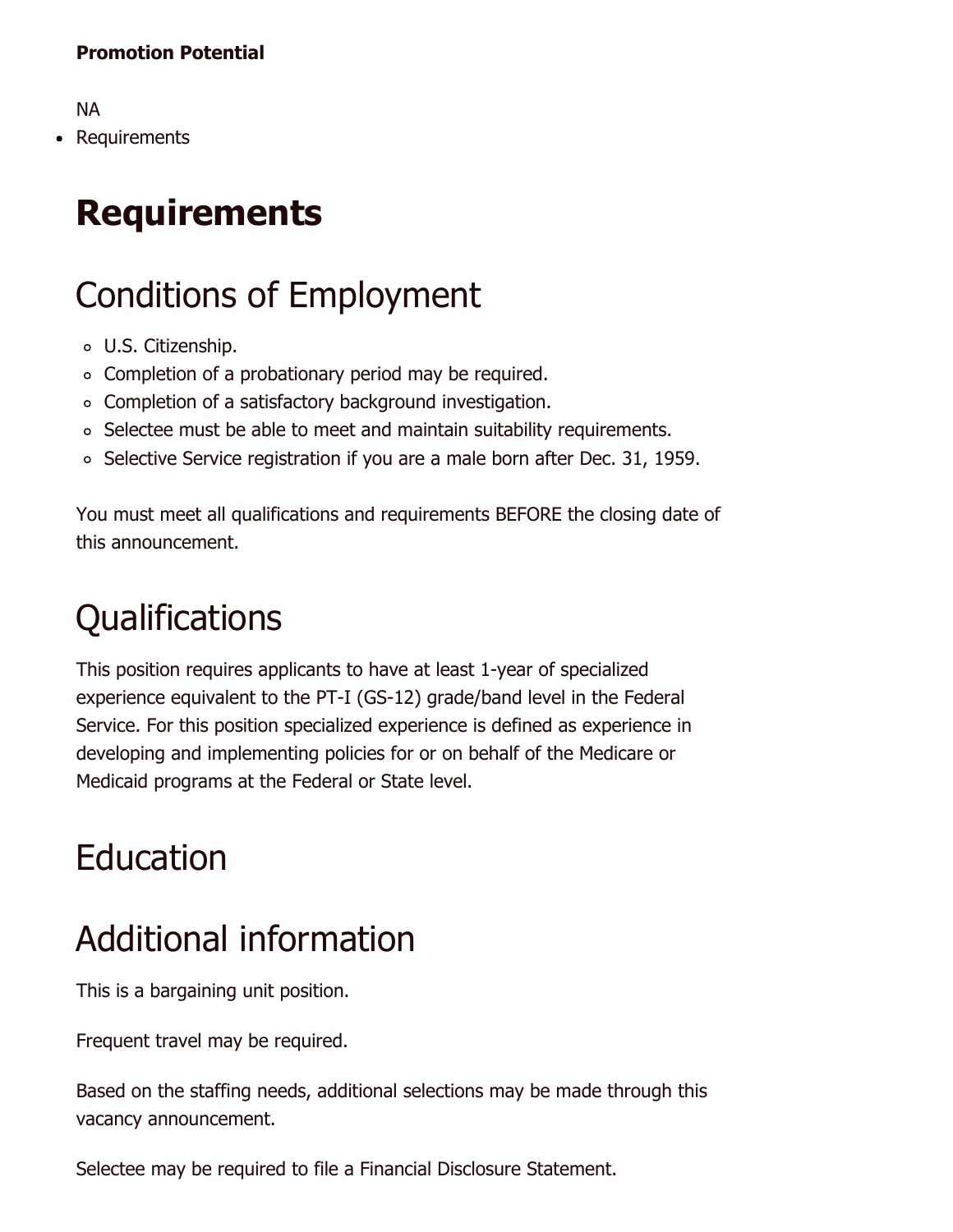Travel and relocation expenses will not be paid for by the GAO.

Males born after 12/31/59 and at least 18 years of age must be registered with the Selective Service System. Visit http://www.sss.gov/.

Please be aware that applicants will be required to complete questions contained on the Declaration for Federal Employment (OF-306) at the time a tentative job offer is made. If selected, at the time of appointment, selectees will be required to update the OF-306.

If you are selected for this position, you will be subject to a determination of your suitability for Federal employment.

The U.S. Government Accountability Office's policy is to provide equal employment opportunity for all regardless of race, religion, color, sex (including pregnancy), national origin, age, disability, genetic information, sexual orientation, or gender identity.

The U.S. GAO is part of the Legislative Branch of the Federal government. As such, all positions are in the excepted service. Initial appointments, permanent or indefinite, to the GAO require completion of a one-year or twoyear probationary period.

### How You Will Be Evaluated

You will be evaluated for this job based on how well you meet the qualifications above.

The questionnaire will assess your qualifications for the job. If you meet all of the qualification requirements, your application will be placed in one of three categories: Best Qualified, Well Qualified, or Qualified. Within these categories, applicants eligible for veteran's preference will receive selection priority over non-veterans. You will be further rated based on your responses to the vacancy questions. Please make sure that your responses to the vacancy questions are supported in your resume. Follow all instructions carefully as incomplete answers, errors, or omissions may affect your rating. Your rating will be invalid if you fail to include a narrative reply to any vacancy question(s) that requires further explanation or your reply is "see resume."

All applicants will be rated on the following KSA's or competencies: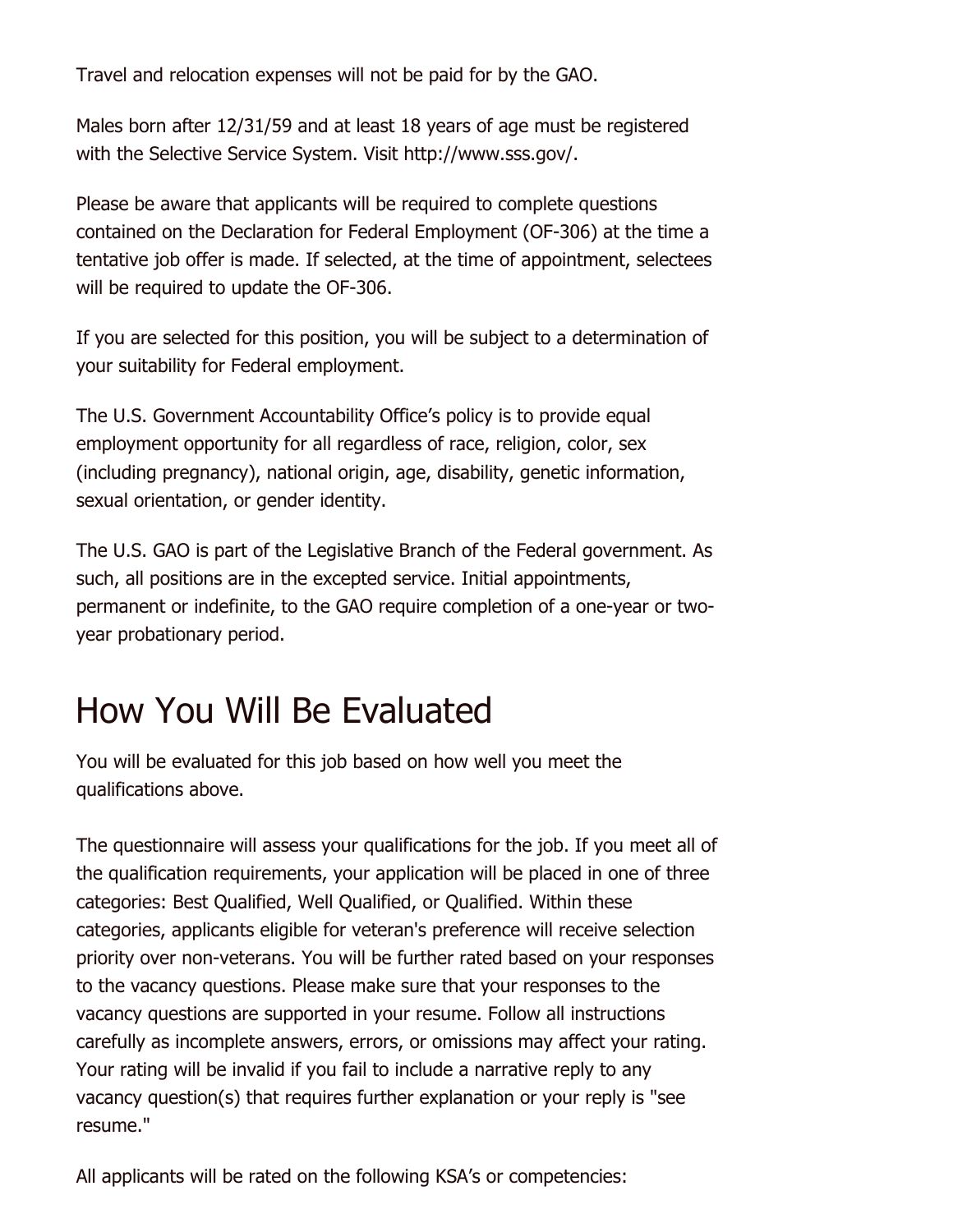- Substantive knowledge of the mission, organization, program requirements and operations of the Medicare or Medicaid programs or State Medicaid agencies.
- Skill and experience in developing and implementing policies or programs for or on behalf of the Medicare or Medicaid programs at the Federal or State level.
- Mastery of qualitative or quantitative research methods for analyzing and measuring effectiveness, efficiency, and productivity of the Medicare or Medicaid programs.
- Skill and experience in designing program evaluations, including analyzing complex data regarding Medicare and Medicaid.
- Skill in conveying complex information in writing in a concise and coherent manner.
- o Skill in oral communication to conduct interviews and make effective presentations. By way of definition, oral communication may include methods used by employees with disabilities such as sign language interpretation, text-to-speech or TTY technology, and amplification devices.
- Skill and experience in managing multiple tasks and assignments under tight time constraints.
- Skill and experience in leading or collaborating in a team-based environment.

Veterans Preference applies to this announcement. For more information regarding veterans' preference please visit [http://www.fedshirevets.gov/index.aspx](http://federalgovernmentjobs.us/redirect.html?url=104116116112058047047119119119046102101100115104105114101118101116115046103111118047105110100101120046097115112120)

To preview questions please [click here.](http://federalgovernmentjobs.us/redirect.html?url=104116116112115058047047099097114101101114099111110110101099116111114046106111098115046116114101097115046103111118047099099047103097111047118097099097110099121047112114101118105101119086097099097110099121081117101115116105111110115046104109115063111114103073100061049054052038106110117109061049055050055052048)

### Background checks and security clearance

#### Security clearance

[Public Trust - Background Investigation](http://federalgovernmentjobs.us/Help/faq/job-announcement/security-clearances/)

#### Drug test required

#### No

Required Documents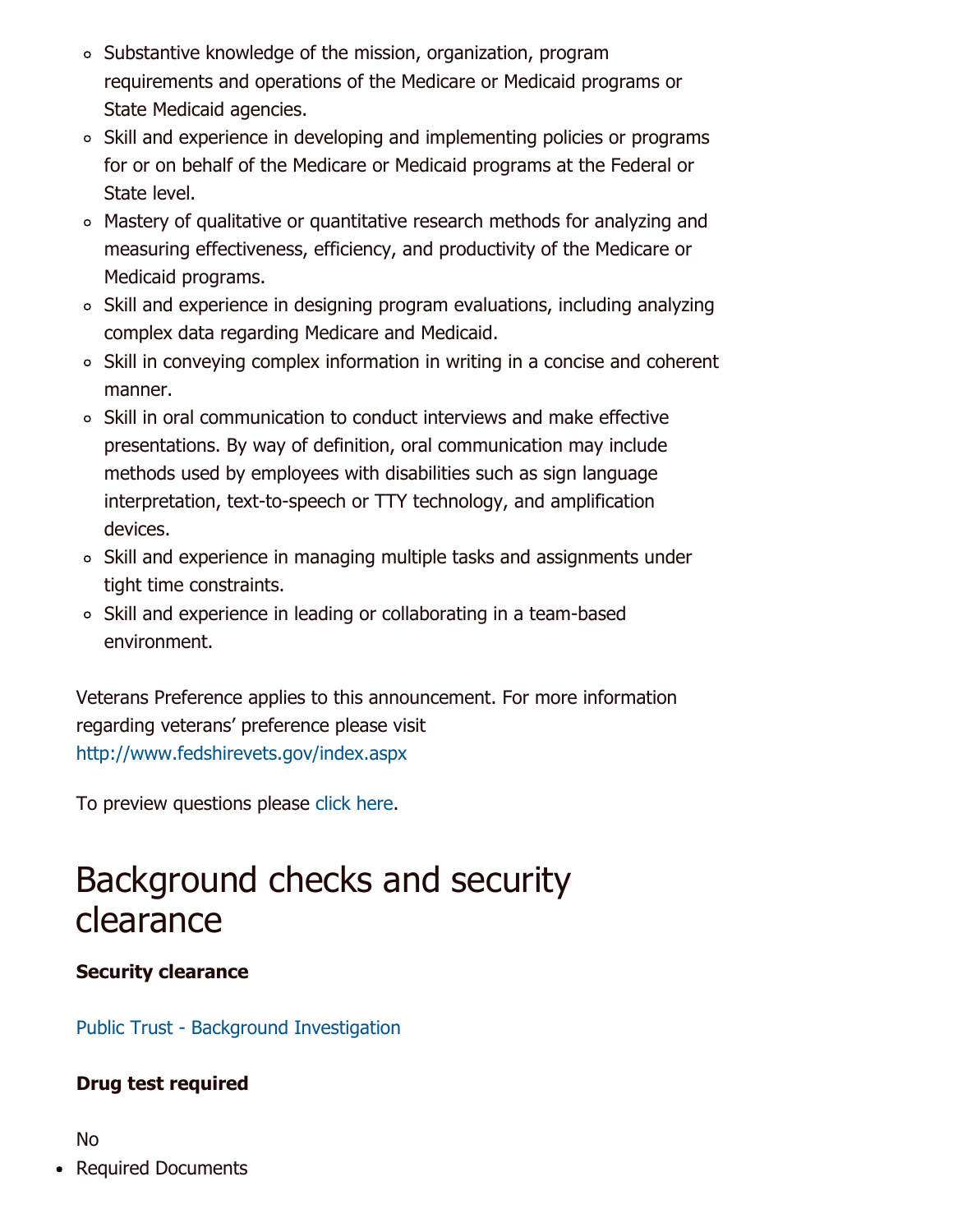### Required Documents

You must provide a complete application package which includes:

- Resume: must be created using the USAJOBS resume builder and show relevant work experience.

- If you are using your education to qualify (even partially), you must submit a copy of your transcripts. Transcripts do not need to be official, but if you are selected for this position and you used your education to qualify, you will be required to provide official transcripts. Foreign Education: If you are submitting a transcript from a non-US educational institution, applicants must submit all necessary documents to a private U.S. organization that specializes in interpretation of foreign educational credentials, commonly called a credential evaluation service. For additional information, please visit http://www.gao.gov/careers/foreignedu.pdf.

- If you are claiming veterans' preference you must submit adequate proof of active service in the Armed Forces including Member 4 copy of your DD-214, which indicates character of service. To claim 10-point veterans' preference, you must also submit an SF-15 and a letter from the Department of Veterans Affairs verifying the percentage of your disability and preference in hiring. To claim 5-Point veterans' preference, you must submit a Member 4 copy of the DD - 214 or if you are currently active duty and are within 120 days of discharge or release from active duty, you must submit certification of expected discharge or release under honorable conditions with your application. The certification must be an official statement of service from the armed forces command.

Failure to submit any of the above mentioned required documents may result in loss of consideration due to an incomplete application package. It is your responsibility to ensure all required documents have been submitted.

### If you are relying on your education to meet qualification requirements:

Education must be accredited by an accrediting institution recognized by the U.S. Department of Education in order for it to be credited towards qualifications. Therefore, provide only the attendance and/or degrees from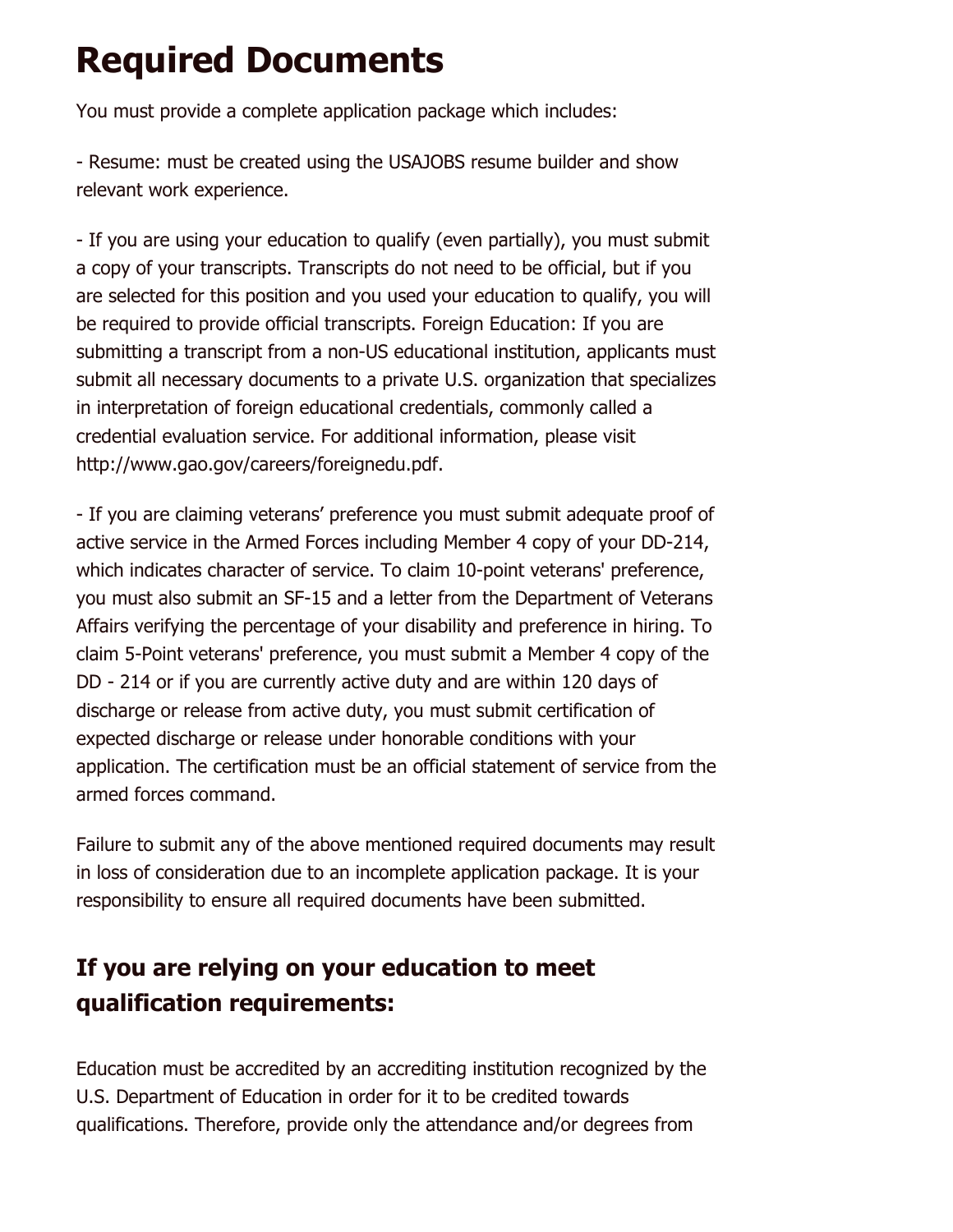[schools accredited by accrediting institutions recognized by the U.S.](http://federalgovernmentjobs.us/redirect.html?url=104116116112058047047119119119046101100046103111118047097100109105110115047102105110097105100047097099099114101100047) Department of Education.

Failure to provide all of the required information as stated in this vacancy announcement may result in an ineligible rating or may affect the overall rating.

• Benefits

### **Benefits**

A career with the U.S. Government provides employees with a comprehensive benefits package. As a federal employee, you and your family will have access to a range of benefits that are designed to make your federal career very rewarding. [Learn more about federal benefits](http://federalgovernmentjobs.us/redirect.html?url=104116116112115058047047119119119046117115097106111098115046103111118047072101108112047119111114107105110103045105110045103111118101114110109101110116047098101110101102105116115047).

Individuals selected will be eligible for a full range of federal employment benefits including vacation and sick leave, retirement coverage and Thrift Savings Plan, and health and life insurance. A complete list of benefits is available on the web at http://www.gao.gov/careers/benefits.html.

Eligibility for benefits depends on the type of position you hold and whether your position is full-time, part-time, or intermittent. Contact the hiring agency for more information on the specific benefits offered.

• How to Apply

# How to Apply

1. To apply on-line, you must complete and submit an application by accessing the USAJOBS website at http://www.usajobs.gov. To begin, click the Apply Online button near the bottom of this screen and follow the prompts to register into your USAJOBS account, answer the questions, and submit all required documents. Follow the prompts to begin the application process.

2. You will be redirected to the Career Connector website to complete the application process.

3. Click on "Submit" to transmit your complete application package to GAO.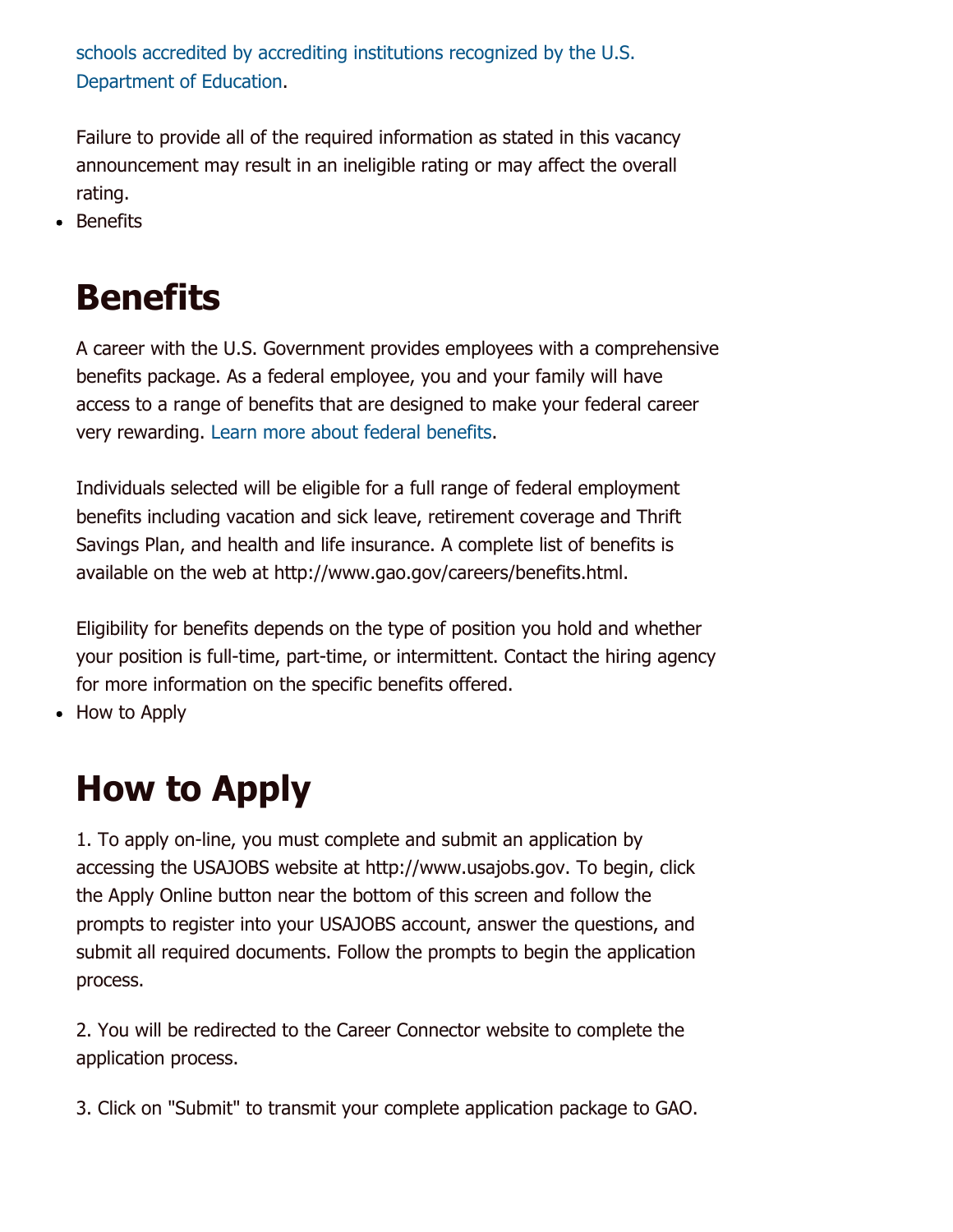Can I send my application package documents to the agency point-of-contact via email or mail?

Your application package must be submitted online through Career Connector. We are unable to accept mailed or emailed documents.

What is a complete application package?

1. Your resume. This must be created using the USAJOBS resume builder. Resumes created outside USAJOBS (e.g., uploaded resumes) will not be accepted.

2. The assessment questionnaire.

3. The documentation listed in the Required Documents section. You only need to submit the documents listed.

When is the application package due?

It must be received by 11:59 p.m. Eastern Time (ET) on the closing date of the announcement. It is your responsibility to ensure all the documents are received and the information is readable. Your application may not be considered if it doesn't meet the criteria. Requests for extensions will not be granted.

If you have problems completing your on-line application, including problems submitting your supporting documents, please contact the Help Desk by email at mgshelp@monster.com or by phone at (866) 656-6831. The help desk is available Monday-Friday, 7:00 a.m. to 7:00 p.m. ET 1. Sign into your USAJOBS account.

2. If your application package was successfully transmitted, you will see "Received" beside the position title. Keep in mind, this may take a couple hours because your documents undergo a virus scan.

3. To view your documents or the complete application package received by GAO, select "Application Status." The Details page will display the status of your application, the documentation received and processed, and any correspondence the agency has sent related to this application.

If you have questions about:

• The vacancy announcement or the position: The agency contact is listed at the bottom of the announcement.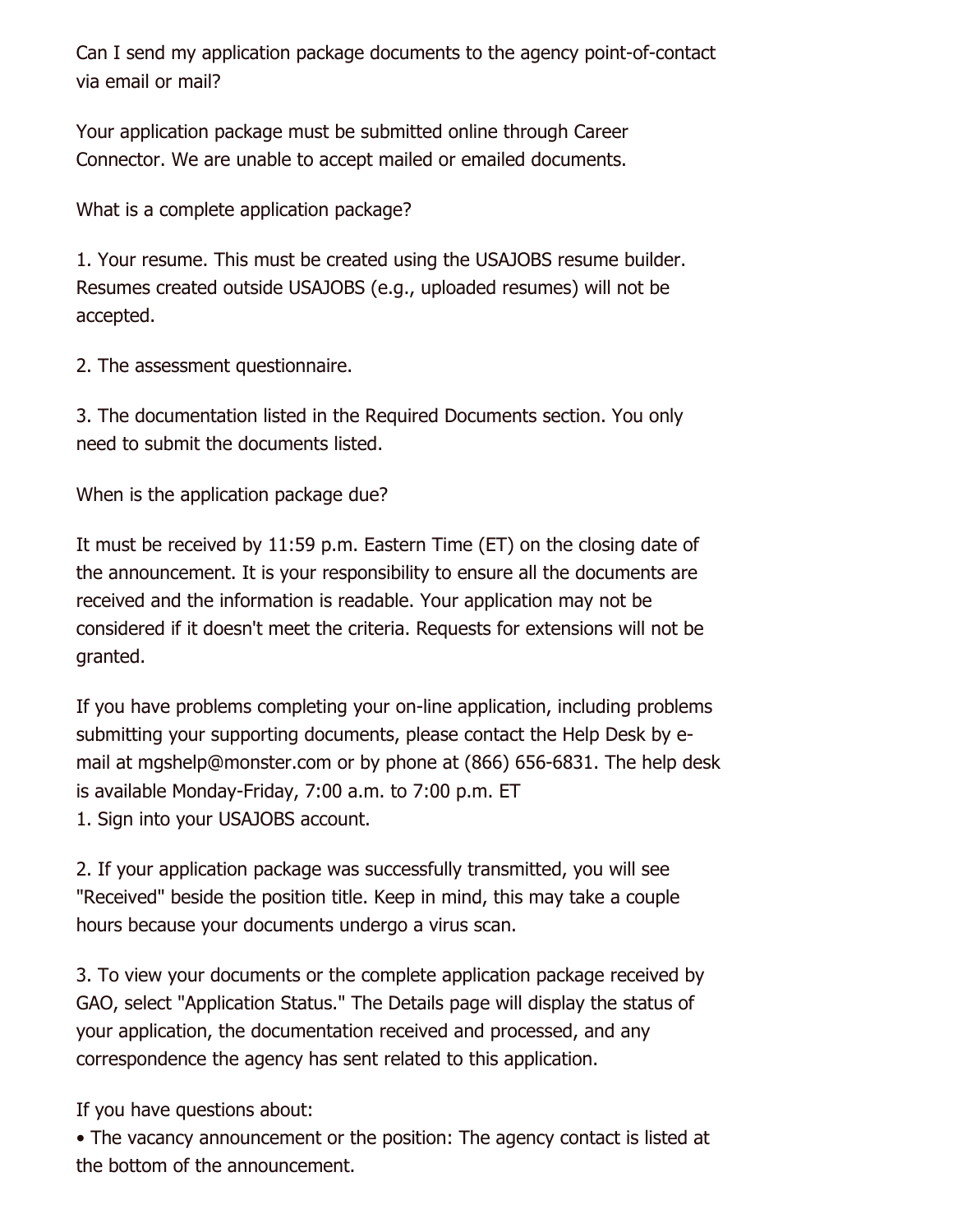- Technical issues with USAJOBS: Please refer to the USAJOBS Help page.
- Technical issues with Career Connector: Please contact

CareerConnectorHelp@do.treas.gov.

### Agency contact information

### Ymani Washington Ymani Washington

[202-512-6602](http://federalgovernmentjobs.us/jobs/Senior-Analyst-Medicare-Medicaid-518935000.html?utm_campaign=google_jobs_apply&utm_source=google_jobs_apply&utm_medium=organictel://202-512-6602)

### TDD

800-877-8339

#### Fax

202-512-5151

#### Email

[WashingtonY@gao.gov](http://federalgovernmentjobs.us/jobs/Senior-Analyst-Medicare-Medicaid-518935000.html?utm_campaign=google_jobs_apply&utm_source=google_jobs_apply&utm_medium=organicmailto:WashingtonY@gao.gov)

#### Address

GOVERNMENT ACCOUNTABILITY OFFICE 441 G Street NW Room 1157 Washington, District of Columbia 20548 United States

#### [Learn more about this agency](http://federalgovernmentjobs.us/jobs/Senior-Analyst-Medicare-Medicaid-518935000.html?utm_campaign=google_jobs_apply&utm_source=google_jobs_apply&utm_medium=organic#agency-modal-trigger)

### Next steps

After the closing date of this announcement, GAO's Human Capital Office will conduct an evaluation of your qualifications and determine by reviewing your assessment questionnaire and resume to complete an analysis, so please be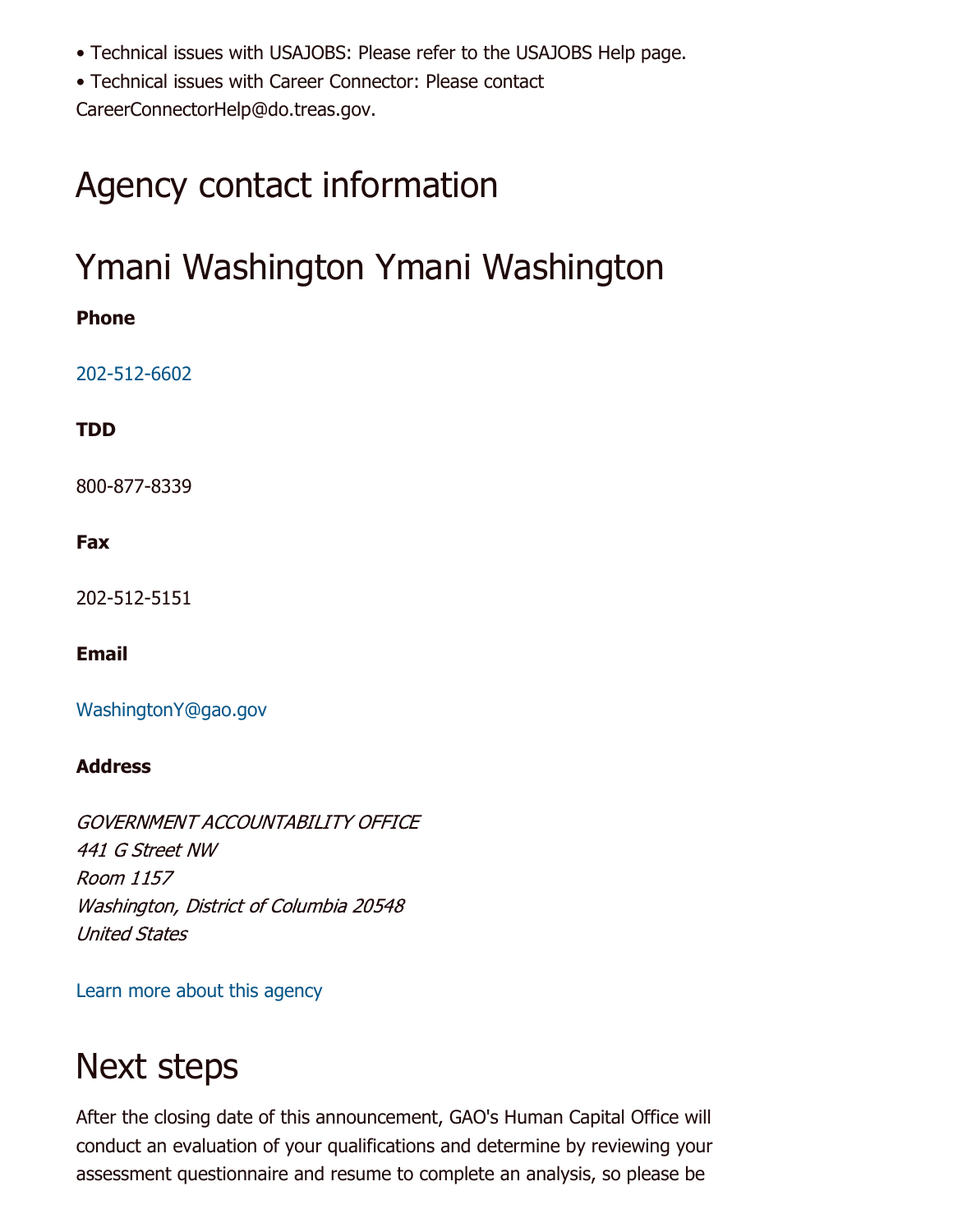as complete and thorough as possible. If your application is rated "bestqualified," your name will be referred to the selecting official for consideration. At this point you may be contacted for an interview.

If you do not meet the key requirements, and/or basic qualifications or you fail to submit all required application materials, your application will not be considered.

• Fair & Transparent

### Fair & Transparent

The Federal hiring process is setup to be fair and transparent. Please read the following guidance.

### Equal Employment Opportunity Policy

The United States Government does not discriminate in employment on the basis of race, color, religion, sex (including pregnancy and gender identity), national origin, political affiliation, sexual orientation, marital status, disability, genetic information, age, membership in an employee organization, retaliation, parental status, military service, or other non-merit factor.

[Equal Employment Opportunity \(EEO\) for federal employees & job](http://federalgovernmentjobs.us/redirect.html?url=104116116112115058047047119119119046101101111099046103111118047102101100101114097108047102101100095101109112108111121101101115047105110100101120046099102109) applicants

### Reasonable Accommodation Policy

Federal agencies must provide reasonable accommodation to applicants with disabilities where appropriate. Applicants requiring reasonable accommodation for any part of the application process should follow the instructions in the job opportunity announcement. For any part of the remaining hiring process, applicants should contact the hiring agency directly. Determinations on requests for reasonable accommodation will be made on a case-by-case basis.

A reasonable accommodation is any change to a job, the work environment, or the way things are usually done that enables an individual with a disability to apply for a job, perform job duties or receive equal access to job benefits.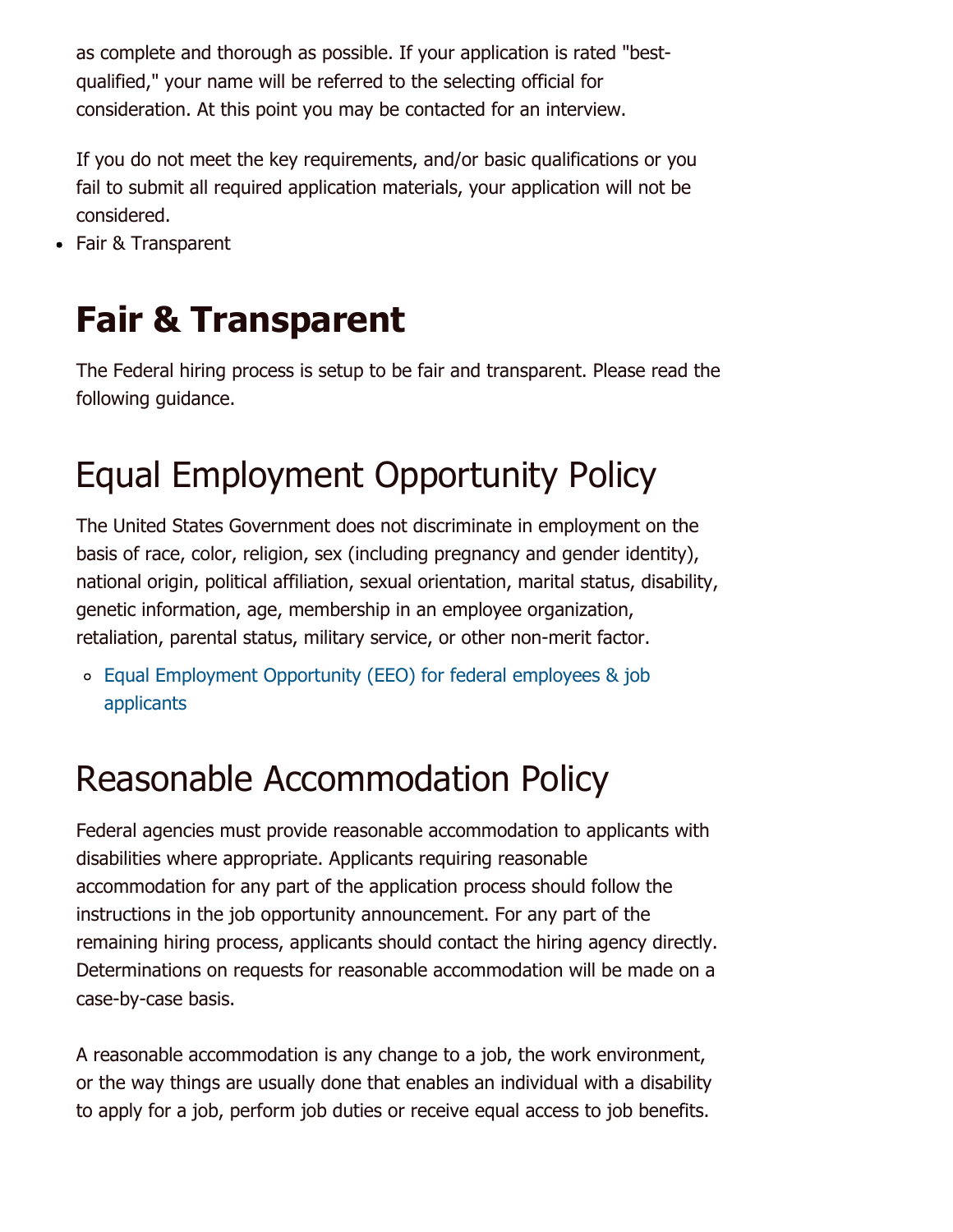Under the Rehabilitation Act of 1973, federal agencies must provide reasonable accommodations when:

- An applicant with a disability needs an accommodation to have an equal opportunity to apply for a job.
- An employee with a disability needs an accommodation to perform the essential job duties or to gain access to the workplace.
- An employee with a disability needs an accommodation to receive equal access to benefits, such as details, training, and office-sponsored events.

You can request a reasonable accommodation at any time during the application or hiring process or while on the job. Requests are considered on a case-by-case basis.

Learn more about [disability employment and reasonable accommodations](http://federalgovernmentjobs.us/redirect.html?url=104116116112115058047047119119119046111112109046103111118047112111108105099121045100097116097045111118101114115105103104116047100105115097098105108105116121045101109112108111121109101110116047114101097115111110097098108101045097099099111109109111100097116105111110115047) or [how to contact an agency.](http://federalgovernmentjobs.us/Help/how-to/application/agency/contact/)

### Legal and regulatory guidance

SourceURL: https://www.recruit.net/job/medicaid-compliance\_lubbock-tx\_jobs/2F9E1AB192C0040F? [utm\\_campaign=google\\_jobs\\_apply&utm\\_source=google\\_jobs\\_apply&utm\\_medium=organic](https://www.recruit.net/job/medicaid-compliance_lubbock-tx_jobs/2F9E1AB192C0040F?utm_campaign=google_jobs_apply&utm_source=google_jobs_apply&utm_medium=organic)

### Medicaid Compliance Dir-Plan PS15467 in Lubbock TX USA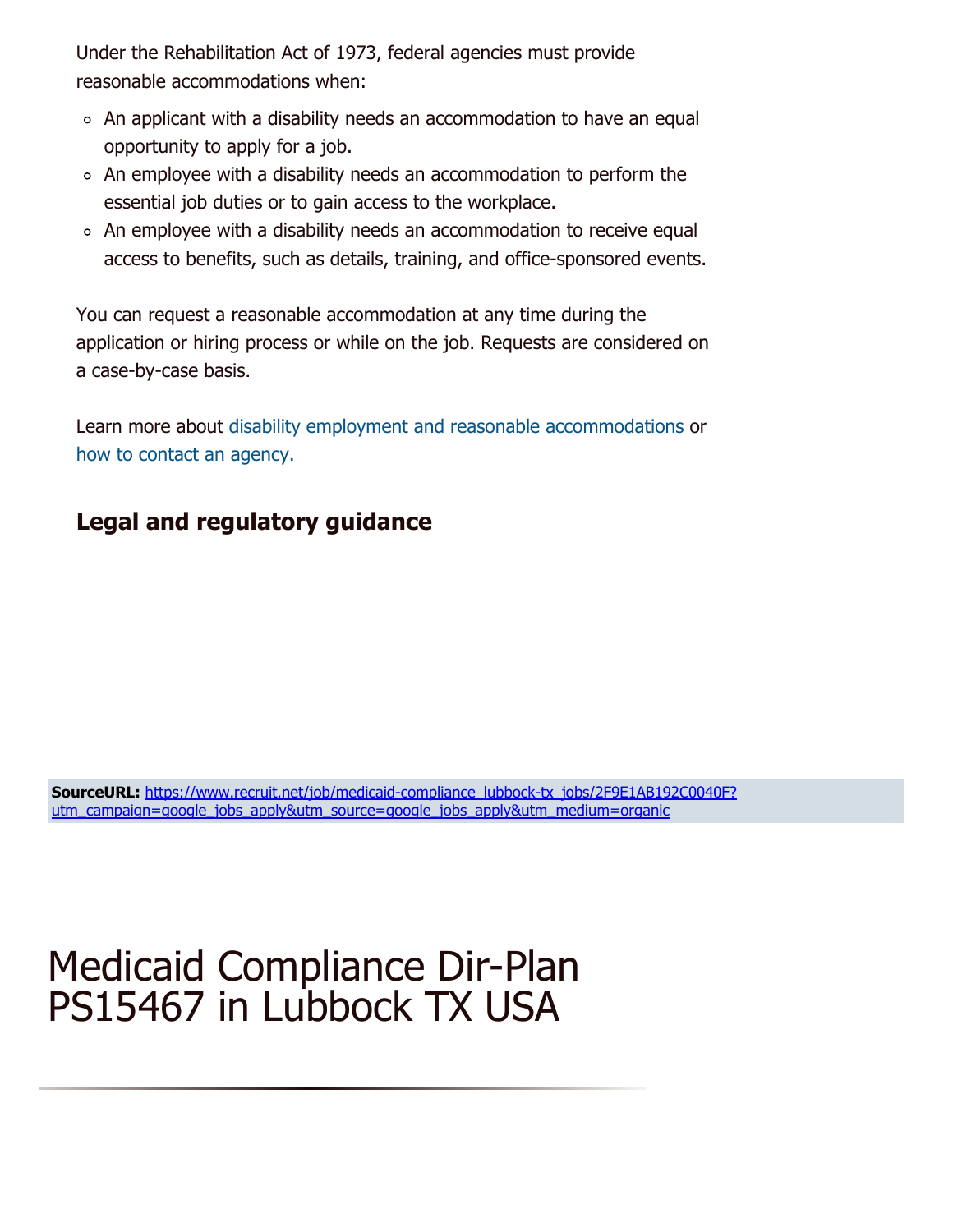### Job Description

Medicaid Compliance Dir-Plan PS15467

New

Location: Austin, Texas, United States

Field: Fraud

Requisition #: PS15467

Post Date: 3 days ago

Your Talent. Our Vision. At Anthem, Inc., it's a powerful combination, and the foundation upon which we're creating greater access to care for our members, greater value for our customers, and greater health for our communities. Join us and together we will drive the future of health care .

This is an exceptional opportunity to do innovative work that means more to you and those we serve at one of America's leading health benefits companies and a Fortune Top 50 Company.

Preferred location: \_Austin, Texas but also open to Houston, El Paso, and Lubbock, Texas.\_

The Medicaid Compliance Directo r is responsible for implementing and maintaining the Medicaid Business Unit (MBU) Compliance Program, incorporating the Office of Inspector General's Guidance on the essential components of an effective compliance program that serves, in part, to prevent and detect crime, to implement effective policies and procedures, to mitigate compliance risk, to establish an auditing and monitoring program and to uphold an ethical culture.

Primary duties may include but are not limited to:

+ Develops and implements an annual plan-specific compliance work plan to ensure the elements of an effective compliance program are appropriately in place at the plan-level and that the MBU compliance work plan is carried out locally, as appropriate.

+ Participates as an active member of the health plan's leadership team, developing strong relationships with key leaders and engaging plan leadership in the compliance risk assessment process to identify and address compliance risks and failures and manage action plans designed to fully mitigate risk(s).

- + Delivers compliance education sessions to address key issues.
- + Monitors adherence to contractual obligations.

+ Designs and implements a compliance communication strategy to keep senior management and other relevant associates informed of changes to the regulatory environment, as well as communicating about specific compliance program initiatives throughout the year.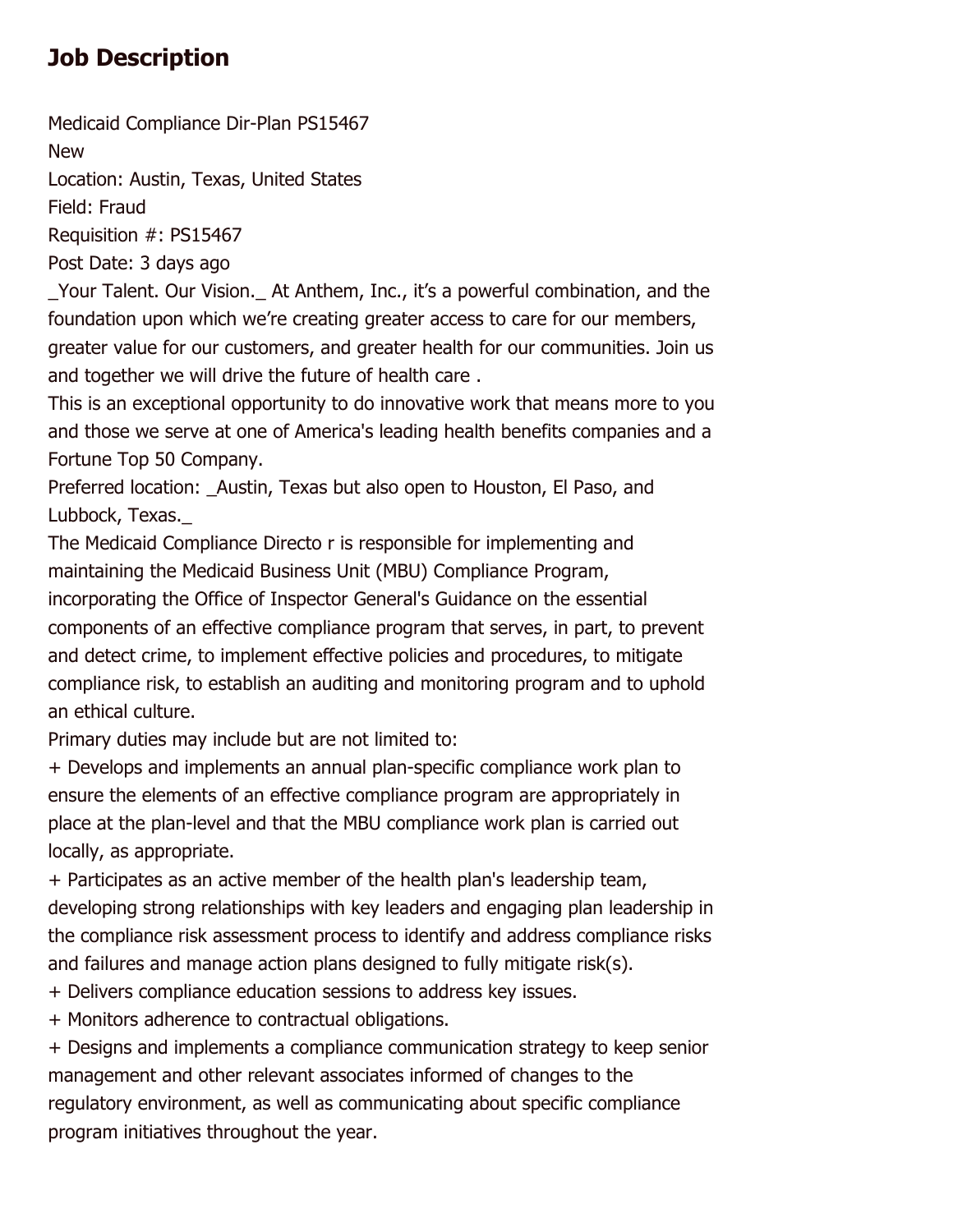Requires BA/BS; 7+ years relevant experience compliance or audit, including 3 years of leadership/management experience; or any combination of education and experience, which would provide an equivalent background. Master's Degree preferred.

\_Anthem, Inc. is ranked as one of America's Most Admired Companies among health insurers by Fortune magazine and is a 2018 DiversityInc magazine Top 50 Company for Diversity. To learn more about our company and apply, please visit us at careers.antheminc.com\_

\_An Equal Opportunity Employer/Disability/Veteran\_

Save Job

SourceURL: [https://wellcare-health-plan.jobmount.net/job-5c0d9f4324543f7107946744-ltss-care-specialist-new-port-richey](https://wellcare-health-plan.jobmount.net/job-5c0d9f4324543f7107946744-ltss-care-specialist-new-port-richey-florida?utm_campaign=google_jobs_apply&utm_source=google_jobs_apply&utm_medium=organic)florida?utm\_campaign=google\_jobs\_apply&utm\_source=google\_jobs\_apply&utm\_medium=organic

### LTSS Care Specialist, New Port Richey, Florida

Created 12/09/2018 Reference 1808533 Category Healthcare Country United States State Florida City New Port Richey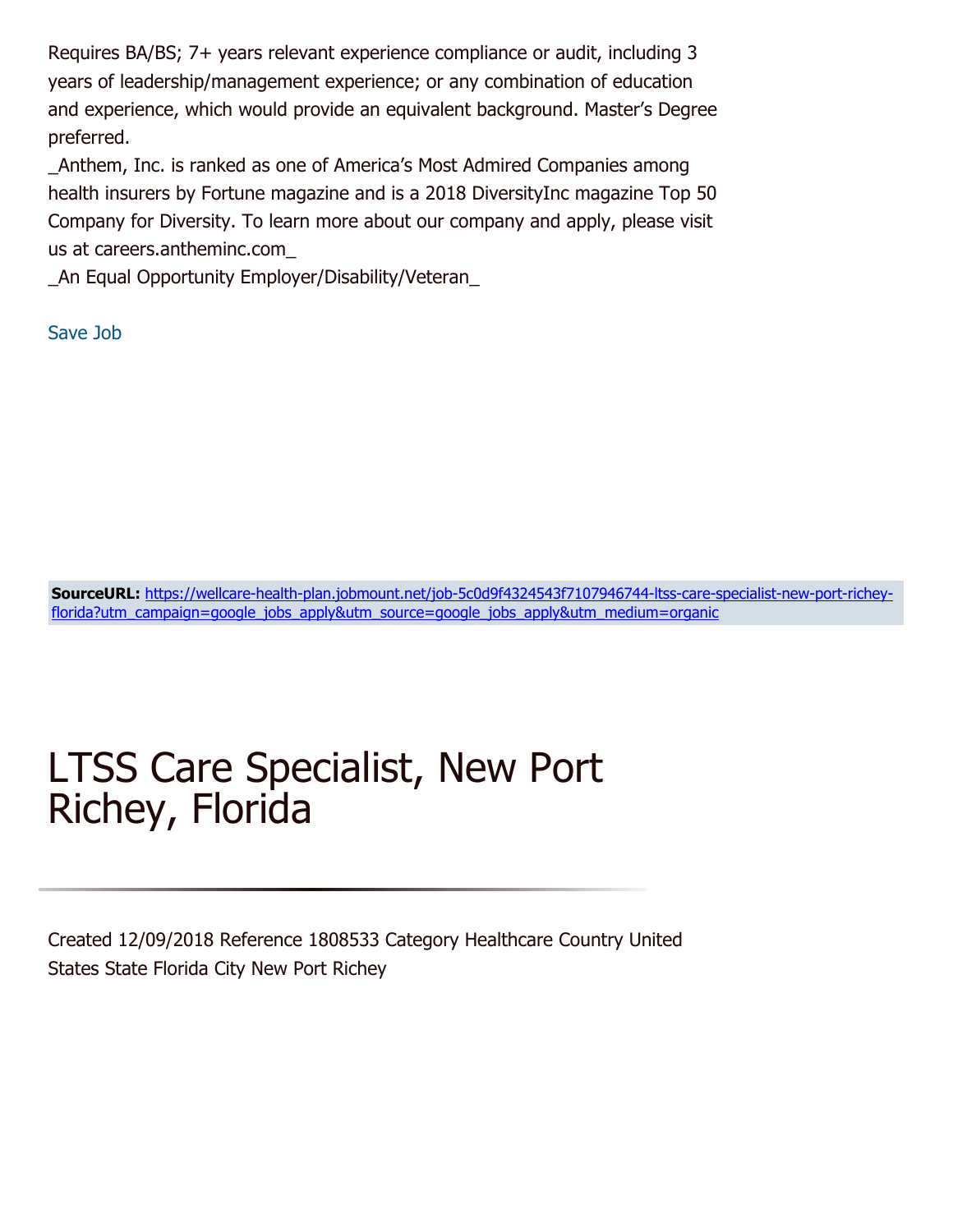# **Free Resume Evaluation**

Get your resume evaluated by a professional resume expert.

You'll receive specific suggestions for improvement within three days.

**GET STARTED NOW** 



Oversees the care for long term support services / long term care populations and provides coordination of care services for lower acuity individuals living in the community or nursing facilities. Ensures a comprehensive assessment of member's care needs and status, interdisciplinary team approach, and education of members. Works closely with internal and external partners to achieve optimal health care outcomes for the member through effective coordination of care activities.

#### Essential Functions:

- Coordination and care management of members with lower utilization of home community services (i.e. members attending adult day care services or those who are stable on current medication / treatment regimens).
- Manages an active caseload based on state mandated ratios according to residential setting, case intensity and acuity.
- Ensures comprehensive assessments are completed within required time frames and utilizes knowledge and expertise to assess options for care including use of benefits and community resources.
- Partners effectively with the PCP, Specialist, member, member's family and integrated care teams (ICT) to develop a Person Centered Care Plan.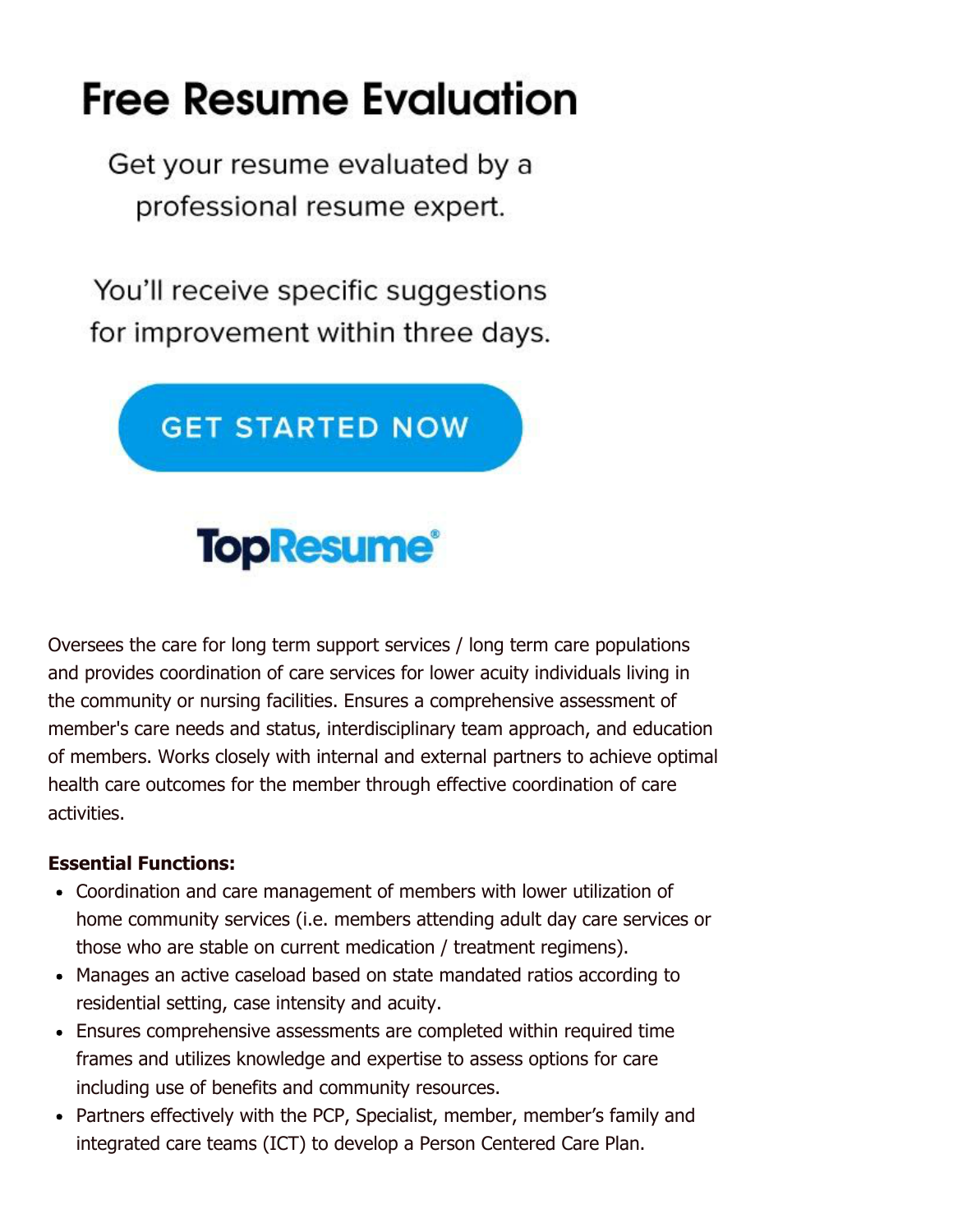- In partnership with the member, family, physician(s), ICT and other providers, assesses short and long term member needs, evaluates the need for alternative services and establishes member driven care management objectives.
- Responsible for coordination of service authorizations (i.e. meals, transportation, activities of daily living).
- Educates on and coordinates community resources with emphasis on medical, behavioral and social services. Applies care management standards and maintains HIPAA standards and confidentiality of protected health information.
- Ensures compliance with all state and federal regulations and guidelines in day-to-day activities.
- Performs special projects as assigned.

#### Additional Responsibilities: Candidate Education:

- Required Other For Florida LTC: a Bachelors degree in social work, sociology, psychology, gerontology, or other related social services field
- Preferred Other For Florida LTC: a Masters degree in social work, sociology, psychology, gerontology, or other related social services field

#### Candidate Experience:

• Required Other For Florida LTC, must meet one of the following: \*Possess a minimum of two (2) years of relevant experience and have a Bachelor's degree in social work, sociology, psychology, gerontology, or a related social services field; or \* Possess a master's degree in social work, sociology, psychology, gerontology, or a related social services field may substitute experience obtained through a practicum, internship, or clinical rotation on an equivalent basis for up to one (1) year of the experience requirements; \*Nondegreed candidates may substitute professional human service experience on a year-for-year basis for the educational requirement with a minimum of six (6) years of relevant experience.

#### Candidate Skills:

- Intermediate Demonstrated written communication skills
- Intermediate Demonstrated interpersonal/verbal communication skills
- Intermediate Knowledge of healthcare delivery
- Intermediate Ability to work as part of a team
- Intermediate Ability to work independently
- Intermediate Ability to work in a fast paced environment with changing priorities
- Intermediate Demonstrated organizational skills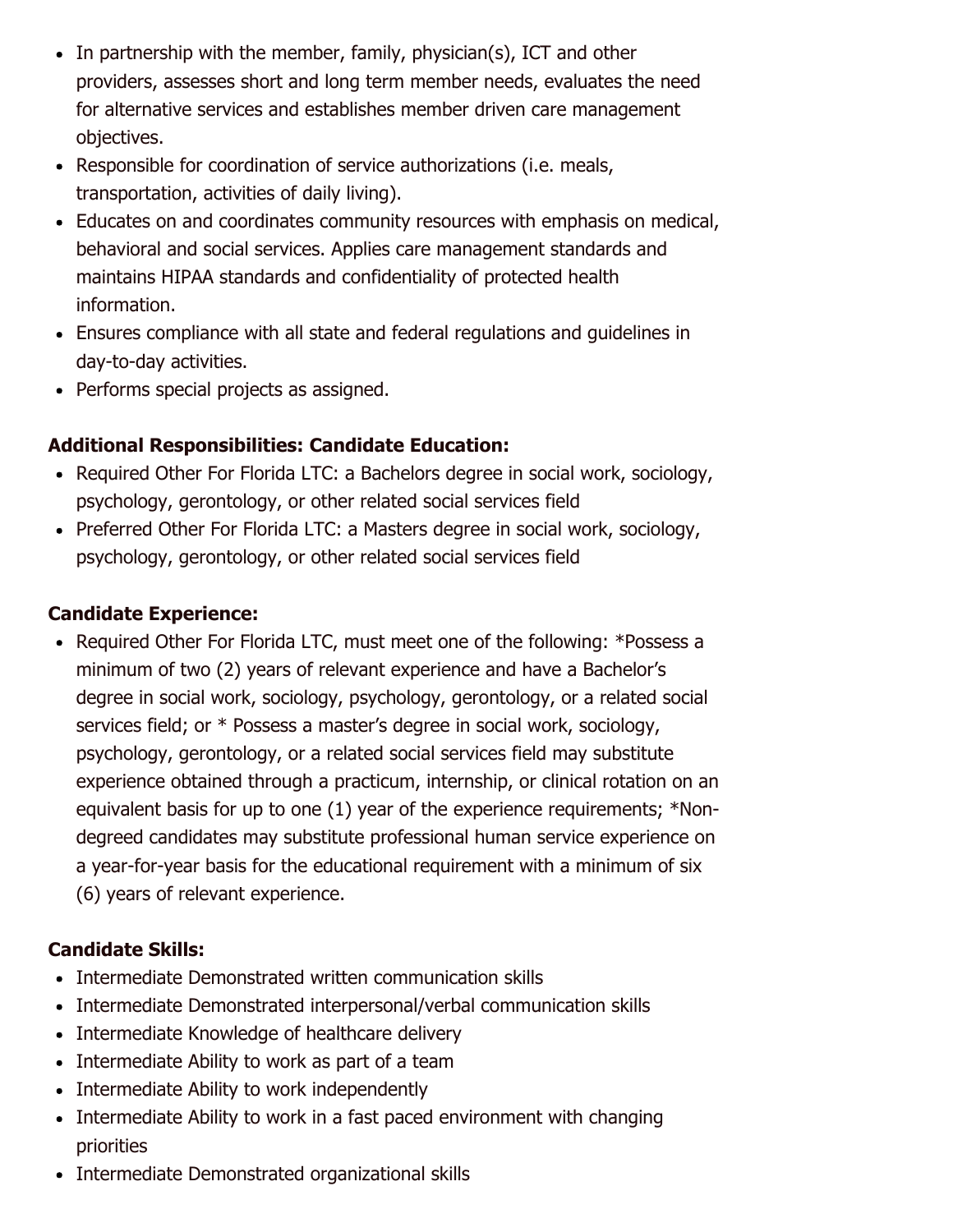• Intermediate Other Ability to remain calm under pressure

#### Licenses and Certifications:

A license in one of the following is required:

- Required Other CPR Certified
- Preferred Certified Case Manager (CCM)

#### Technical Skills:

- Required Intermediate Microsoft Outlook
- Required Intermediate Microsoft Word
- Required Intermediate Microsoft Excel
- Required Intermediate Healthcare Management Systems (Generic)

#### Languages:

#### About us

Headquartered in Tampa, Fla., WellCare Health Plans, Inc. (NYSE: WCG) focuses primarily on providing government-sponsored managed care services to families, children, seniors and individuals with complex medical needs primarily through Medicaid, Medicare Advantage and Medicare Prescription Drug Plans, as well as individuals in the Health Insurance Marketplace. WellCare serves approximately 5.5 million members nationwide as of September 30, 2018. WellCare is a Fortune 500 company that employs nearly 12,000 associates across the country and was ranked a "World's Most Admired Company" in 2018 by Fortune magazine. For more information about WellCare, please visit the company's website at www.wellcare.com. EOE: All qualified applicants shall receive consideration for employment without regard to race, color, religion, creed, age, sex, pregnancy, veteran status, marital status, sexual orientation, gender identity or expression, national origin, ancestry, disability, genetic information, childbirth or related medical condition or other legally protected basis protected by applicable federal or state law except where a bona fide occupational qualification applies. Comprehensive Health Management, Inc. is an equal opportunity employer, M/F/D/V/SO.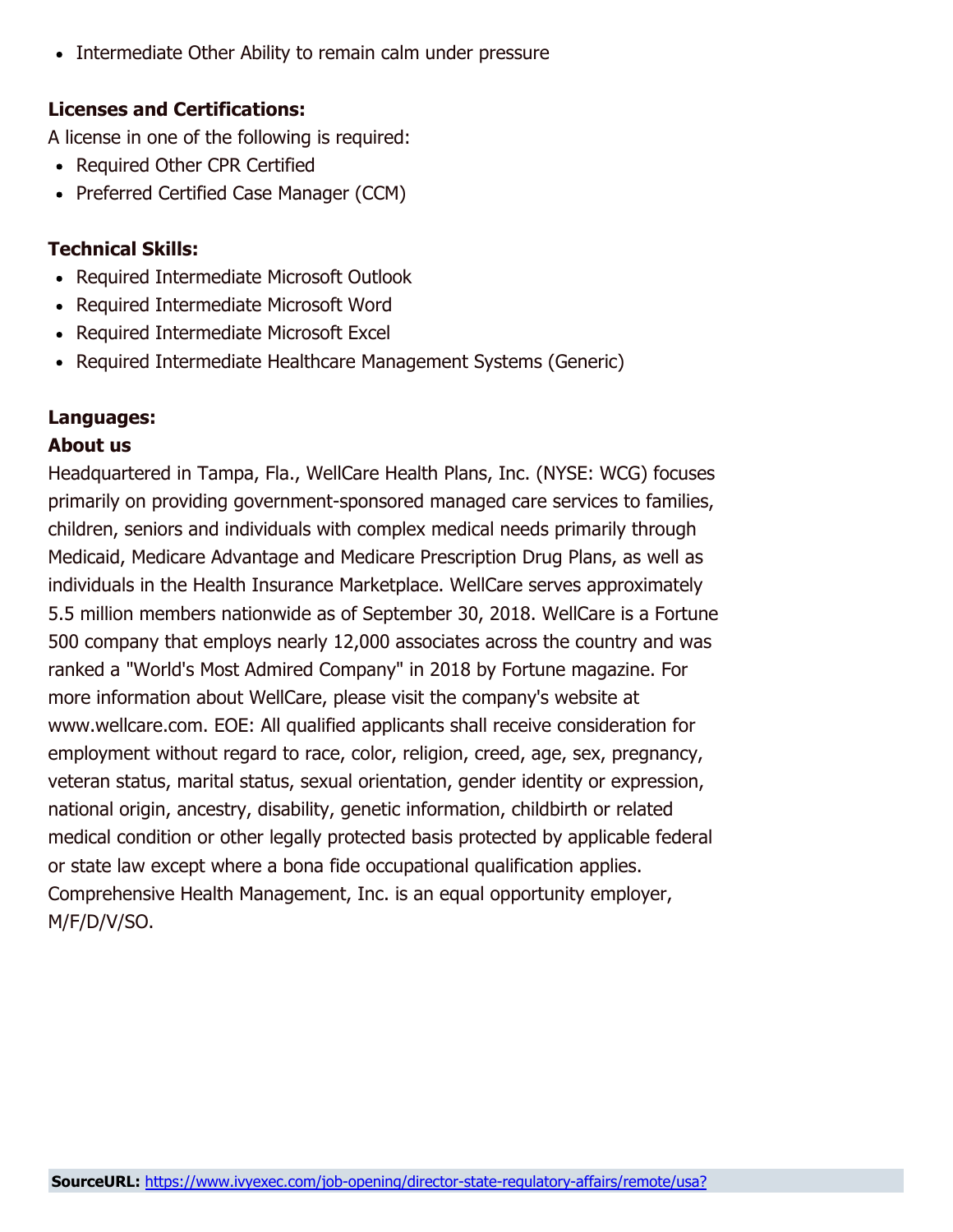# Director, State Regulatory Affairs

Remote, USA | Medicare and Medicaid Managed Care Health Company

Incumbent leads the State Regulatory Affairs department and responsible for developing and executing the Medicaid Regulatory Affairs strategy, focused on publicly funded healthcare programs. Provides guidance, oversight and support to Regulatory Affairs teams with respect to contract administration and account management. Provides strategic guidance from a regulatory perspective to the market leader, COO and/or leadership team. Partners with state Medicaid agency to ensure compliance and effective partnership.

Essential Functions:

Identifies, compiles and aggregates regulatory and operational issues across markets to manage risk. Partners with markets on resolutions through expertise and lessons learned.

Makes timely and effective decisions using data and takes a fact-based approach to problem-solving, while understanding the limits of data to make and support decisions.

Establishes the Medicaid Regulatory Affairs strategy and oversees contract administration activities in markets.

Manages and supports audits and implementations to ensure regulatory requirements are satisfied.

In partnership with Corporate Compliance, develops procedures, toolkits and reports and monitors contractually required deliverables, including but not limited to, regulatory reports and performance metrics.

Develops procedures and toolkits for Account Management Plans and monitors adherence with corporate processes.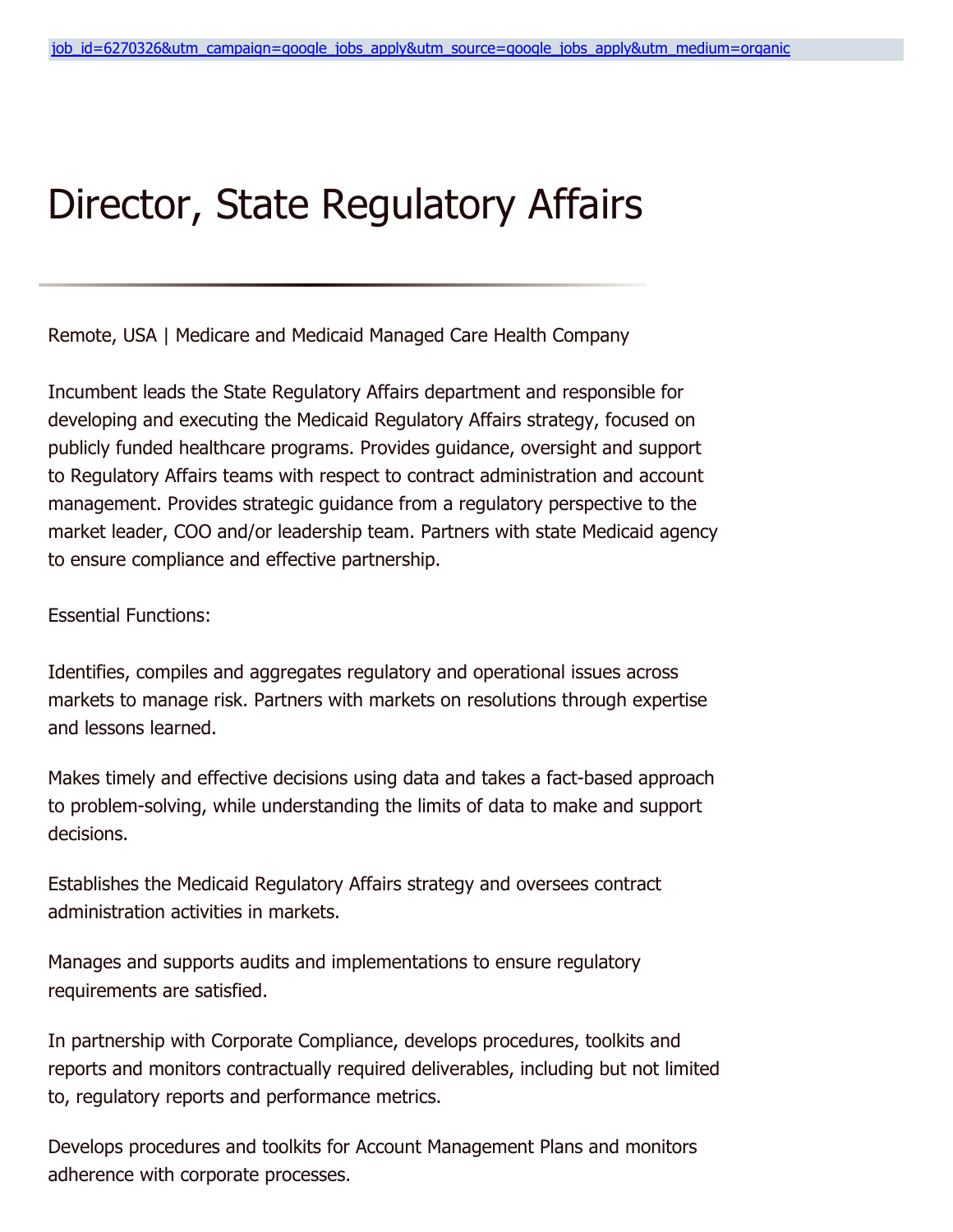Directs and manages a team of associates responsible for supporting Medicaid Regulatory Affairs initiatives and teams.

Supports development and implementation of Regulatory Affairs in new markets.

Develops and manages department budget.

Performs special projects as needed.

This position is contingent upon the bid award in the state of North Carolina to Medicare and Medicaid Managed Care Health Company Health Plans, Inc.

Candidate Education:

Required A Bachelor's Degree in business administration or related field

Preferred A Master's Degree in public policy, public health, political science, health administration or related field

Candidate Experience:

Required 10 years of experience in managed health care or health care consulting

Required 5 years of management experience

Candidate Skills:

Intermediate Demonstrated leadership skills

Intermediate Ability to lead/manage others

Intermediate Other facilitative skills

Intermediate Other In-depth knowledge of government programs and the managed care industry and experience leading and managing regulatory affairs programs through teamwork, collaboration and open communication

Licenses and Certifications:

A license in one of the following is required:

Technical Skills: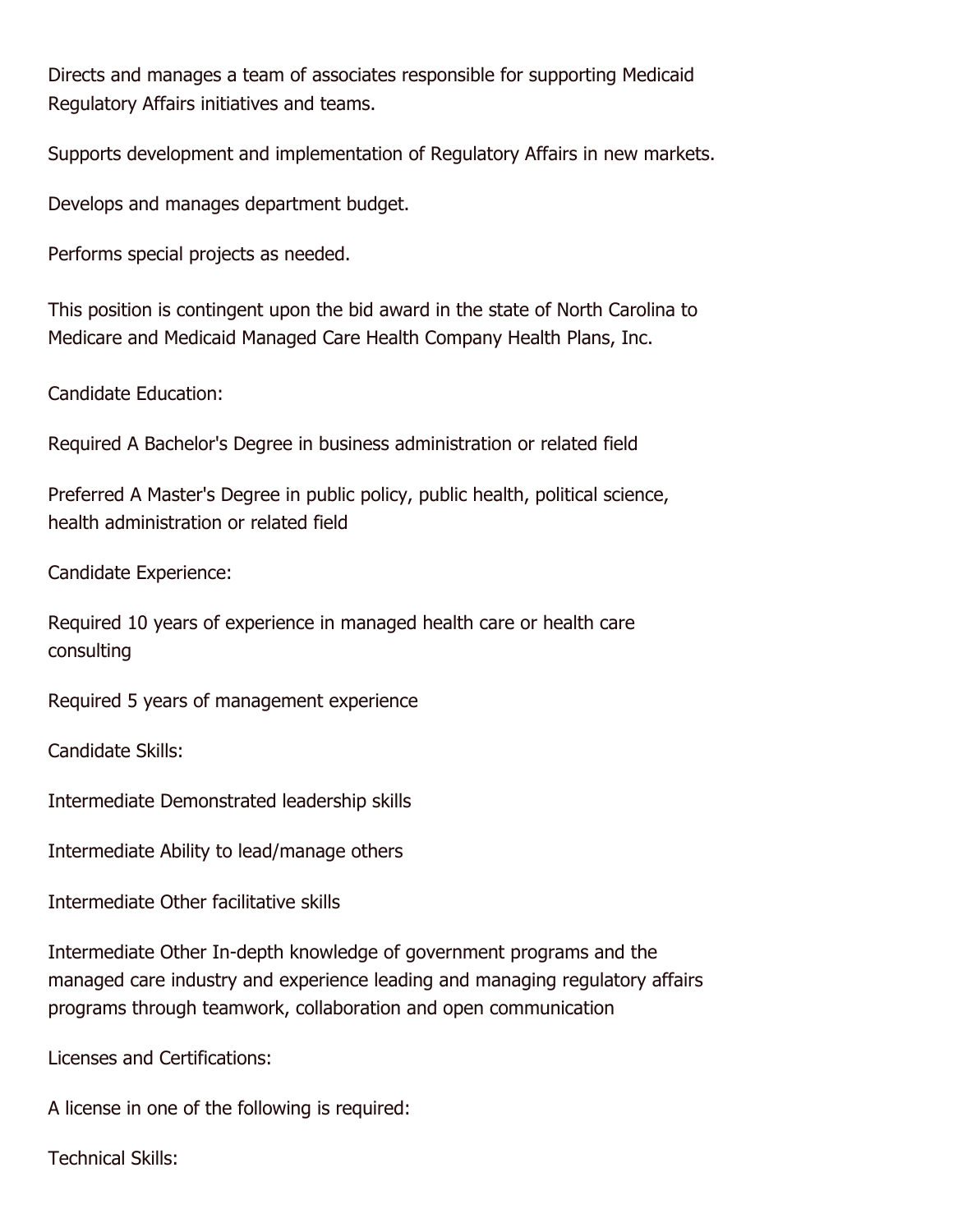Required Intermediate Microsoft Project Strong knowledge of MS Office including Project, Access, PowerPoint and Visio

Required Intermediate Microsoft Access Knowledge of and/or ability to utilize COGNOS for budgetary decisions or review

Required Intermediate Microsoft PowerPoint

Required Intermediate Microsoft Visio

Required Intermediate Other Knowledge of and/or ability to utilize COGNOS for budgetary decisions or review

### Other companies hiring with Ivy Exec

Google Deloitte. LVMH UBARCLAYS Economist

SourceURL: https://www.recruit.net/job/care-coordinator\_little-rock\_jobs/E54968F385489D1F? [utm\\_campaign=google\\_jobs\\_apply&utm\\_source=google\\_jobs\\_apply&utm\\_medium=organic](https://www.recruit.net/job/care-coordinator_little-rock_jobs/E54968F385489D1F?utm_campaign=google_jobs_apply&utm_source=google_jobs_apply&utm_medium=organic)

### Behavioral Care Coordinator in Little Rock AR USA

Job Description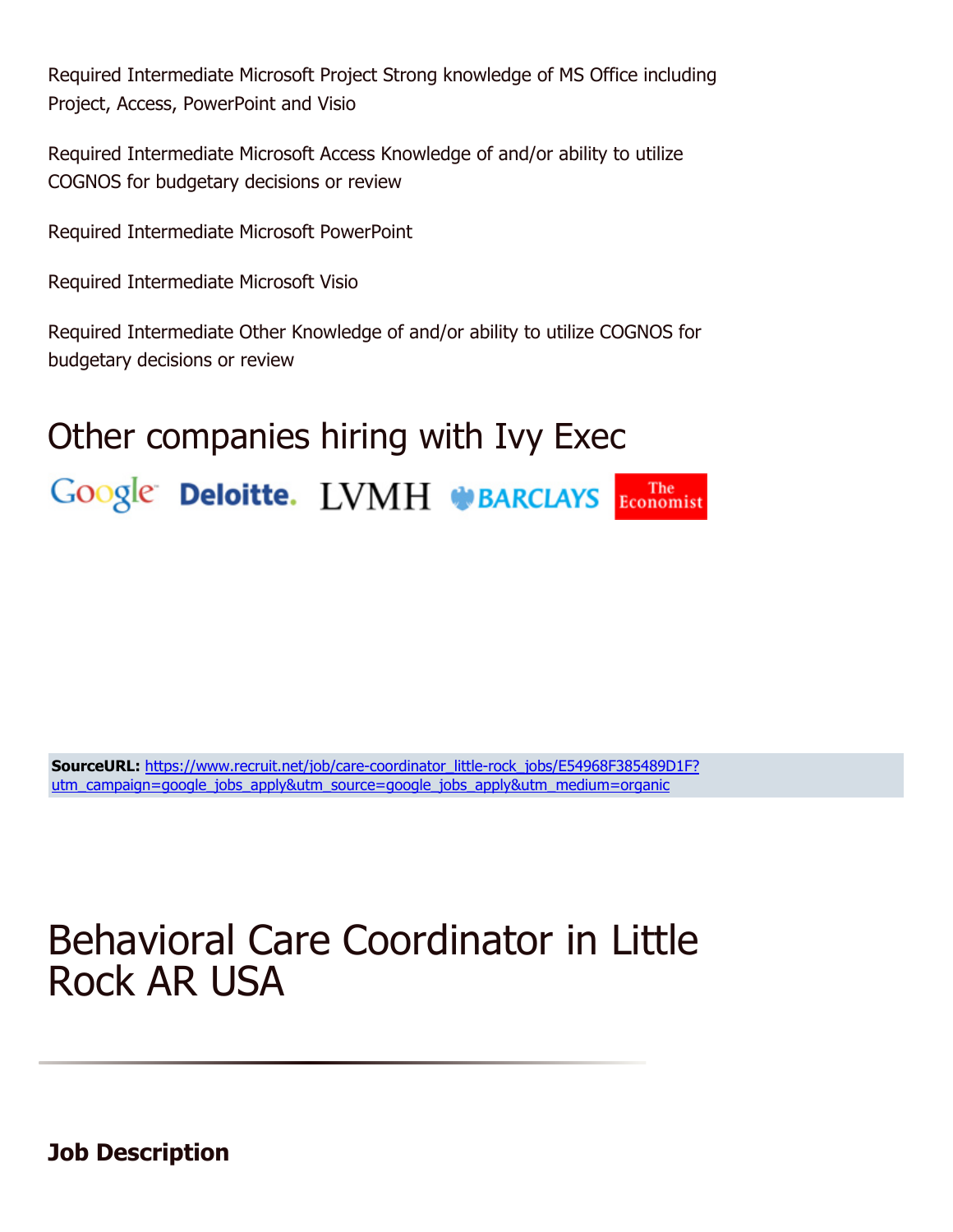HourlyPosition Purpose: Conduct screening and risk assessment interventions per program guidelines. Provide outreach and preventative care to members seeking services in the least restrictive environment.

+ Identify special needs members through the completion of health screens and other resources.

+ Educate providers, members and their families on behavioral health issues including symptoms, relapse prevention, stress reduction, lab work, and healthy lifestyle choices.

+ Coordinate behavioral health treatment with PCP's and behavioral health providers.

+ Participate in the development and modification of care plans in conjunction with member, member's family and managing physician to include, monitoring for treatment compliance and assisting with problem solving in breaking down barriers to treatment to include referrals to community resources.

+ Coordinate urgent care evaluations when necessary.

+ Assist members with locating providers and scheduling appointments as necessary.

+ Assist with development of plan specific literature and education materials in conjunction with medical director and corporate oversight.

Education/Experience: Bachelor's degree in Social Work or equivalent experience. 2+ years of experience in managed care and/or behavioral healthcare setting. Practical knowledge of Medicaid and Health Plan administration.

\_Centene is an equal opportunity employer that is committed to diversity, and values the ways in which we are different. All qualified applicants will receive consideration for employment without regard to race, color, religion, sex, sexual orientation, gender identity, national origin, disability, veteran status, or other characteristic protected by applicable law.\_

TITLE: Behavioral Care Coordinator

LOCATION: Little Rock, Arkansas

REQNUMBER: 1122489

COMPANY: Health Insurance Operations

POSITION TYPE: Hourly

Save Job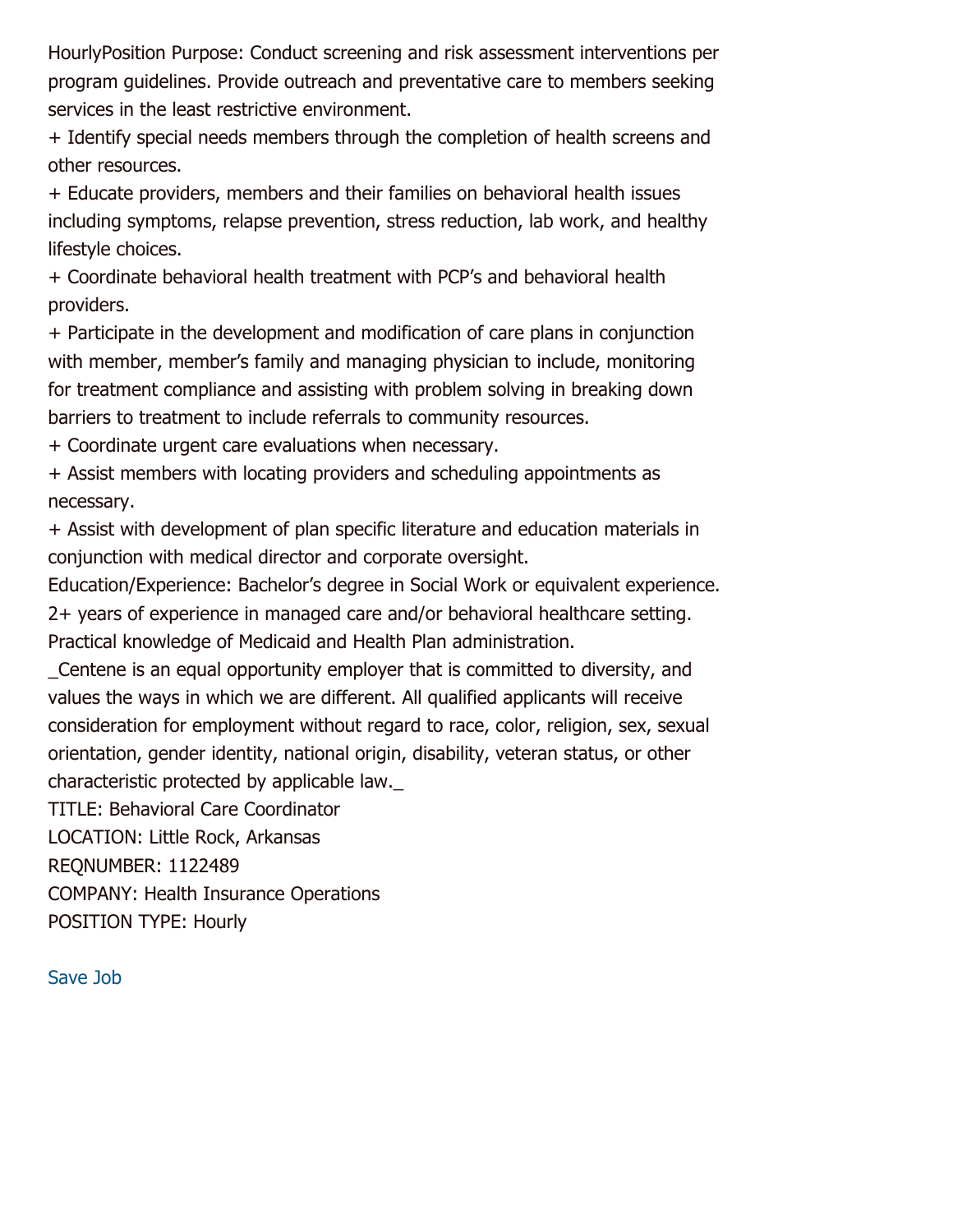### RN, Care Manager, Special Needs Plan

### Company Name [Visiting Nurse Service of](https://www.linkedin.com/company/9667/) New York Company Location Brooklyn, NY, US

**New** Posted Date Posted 23 hours ago

Be an early applicant

### Job description

#### **Overview**

The Visiting Nurse Service of New York (VNSNY) is the nation's largest not-forprofit home- and community-based health care organization, serving the five boroughs of New York City, and Nassau, Suffolk, and Westchester Counties. For 125 years, VNSNY has been committed to meeting the health care needs of New Yorkers with compassionate, high-quality home health care. We offer a wide range of services, programs, and health plans to meet the diverse needs of our patients, members, and clients from before birth to the end of life.

Each day, more than 13,000 VNSNY employees- including nurses, rehabilitation therapists, social workers, other allied professionals, and paraprofessionalsdeliver compassionate care, unparalleled medical expertise, and 24/7 solutions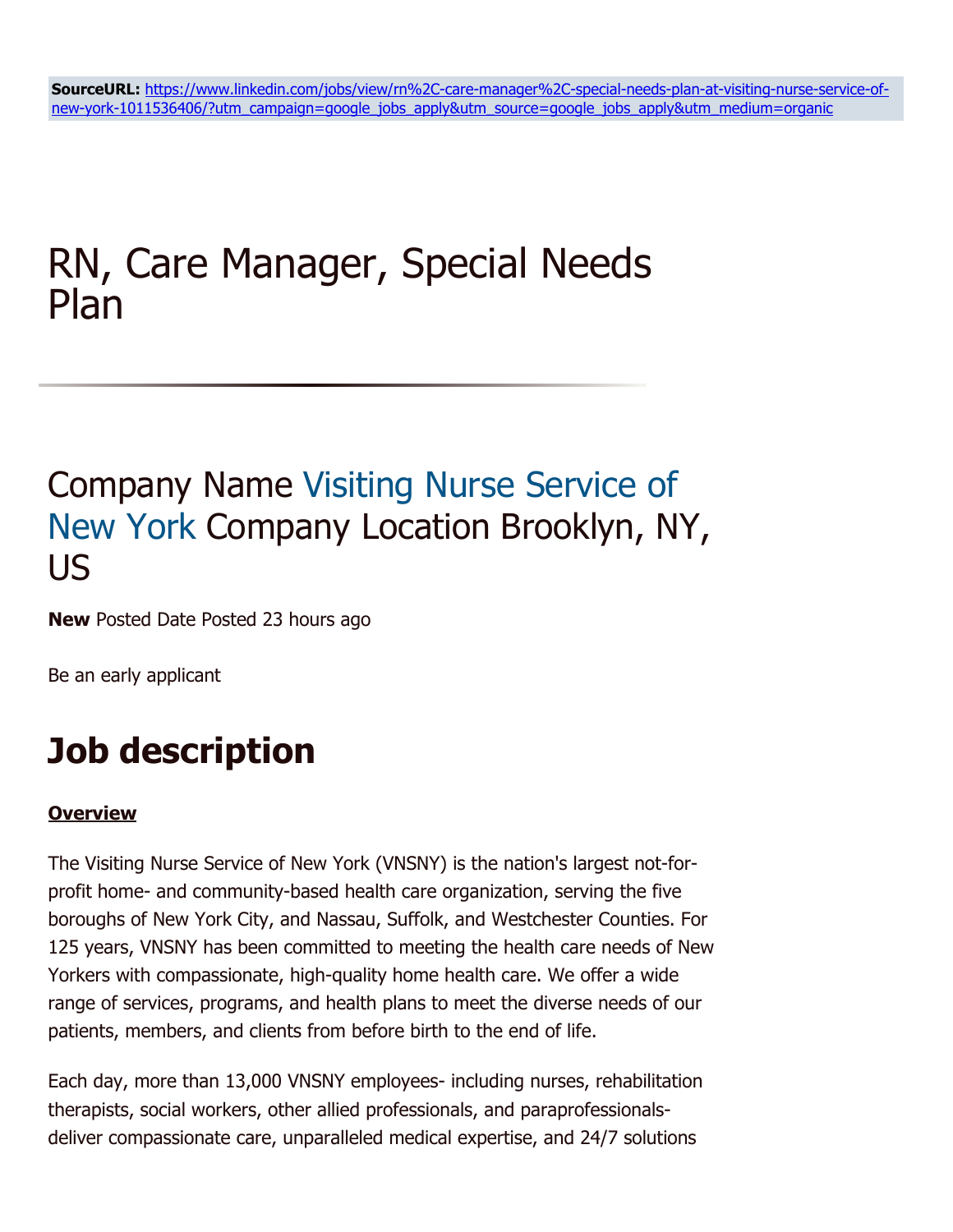and resources to more than 48,000 patients and members, helping them to live the best lives possible in their homes and communities.

#### **Responsibilities**

Improves clinical and cost-effective outcomes by reducing hospital admission and emergency department visits for members enrolled in VNSNY CHOICE Medicare and Medicaid, through on-going member education, care coordination and collaboration with providers of care. Provides telephonic case management to members, balancing clinical, social, and environmental concerns. Ensures services provided are in compliance with VNSNY CHOICE Medicare and Medicaid policies and procedures, as well as applicable state and federal regulations. Works under general supervision.

Licensure: License and current registration to practice as a registered professional nurse in New York State required. Certified Case Manager Certification preferred.

Education: Associate Degree in Nursing required. Bachelor&rsquot;s or Master&rsquot;s Degree in Nursing preferred.

Experience: Minimum of two years of case management experience assessing needs, coordinating/collaborating services and referrals required. Case management experience in a managed care organization or health plan preferred. Excellent organizational and time management skills, interpersonal skills, verbal and written communication skills required. Working knowledge of Microsoft Excel, Power-Point, and Word required. Knowledge of Medicare/Medicaid and/or commercial regulations preferred.. Knowledge of Milliman criteria (MCG) preferred. Bilingual skills preferred.

### Seniority Level

Associate

### **Industry**

- Non-profit Organization Management
- Mental Health Care
- Hospital & Health Care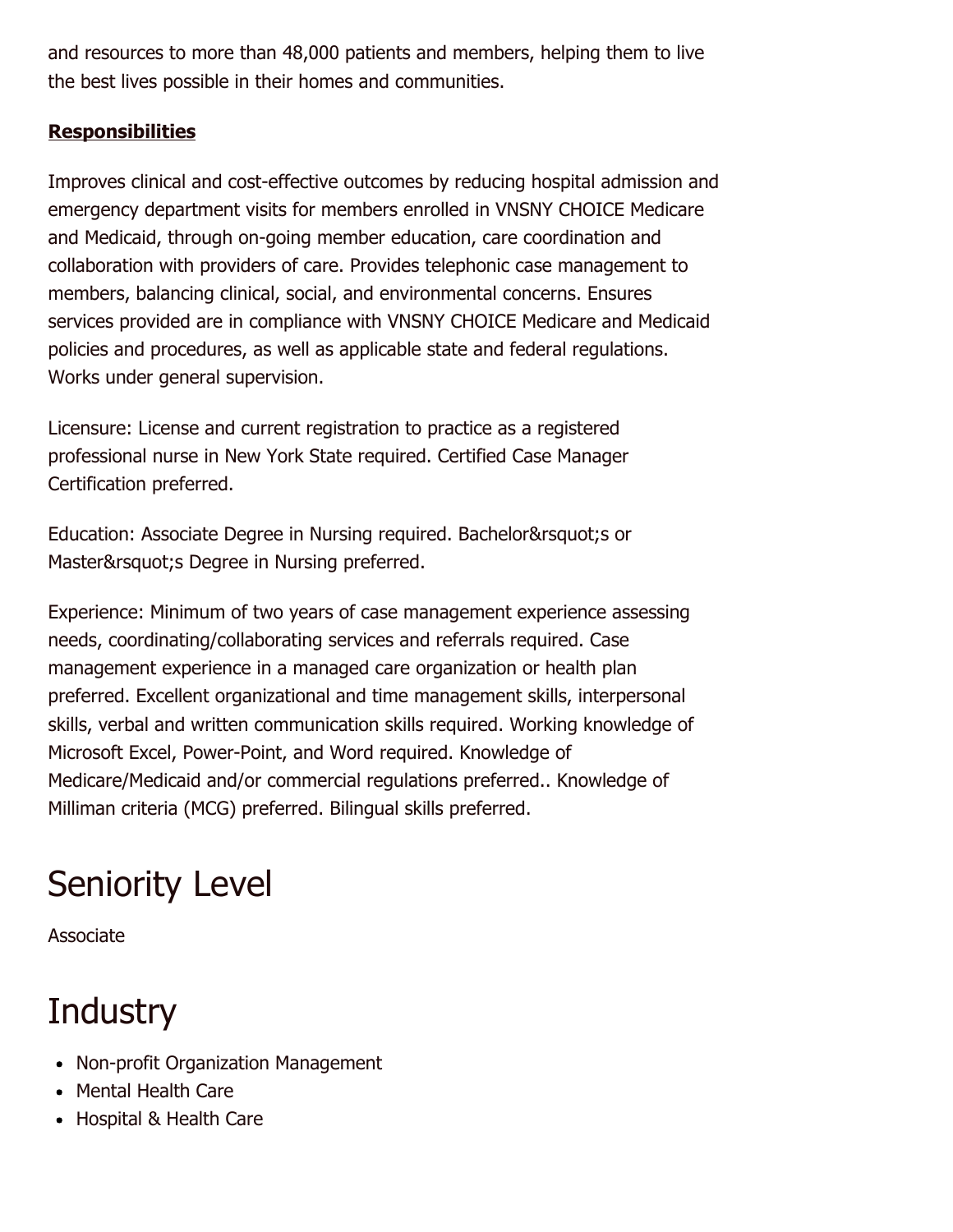### Employment Type

Full-time

### Job Functions

• Health Care Provider

SourceURL: [https://www.linkedin.com/jobs/view/health-insurance-specialist-at-centers-for-medicare-%26-medicaid-services-](https://www.linkedin.com/jobs/view/health-insurance-specialist-at-centers-for-medicare-%26-medicaid-services-1013411396/?utm_campaign=google_jobs_apply&utm_source=google_jobs_apply&utm_medium=organic)1013411396/?utm\_campaign=google\_jobs\_apply&utm\_source=google\_jobs\_apply&utm\_medium=organic

# Health Insurance Specialist

Company Name Centers for Medicare & Medicaid Services Company Location Kansas City, KS, US

**New** Posted Date Posted 12 hours ago

Be an early applicant

### Job description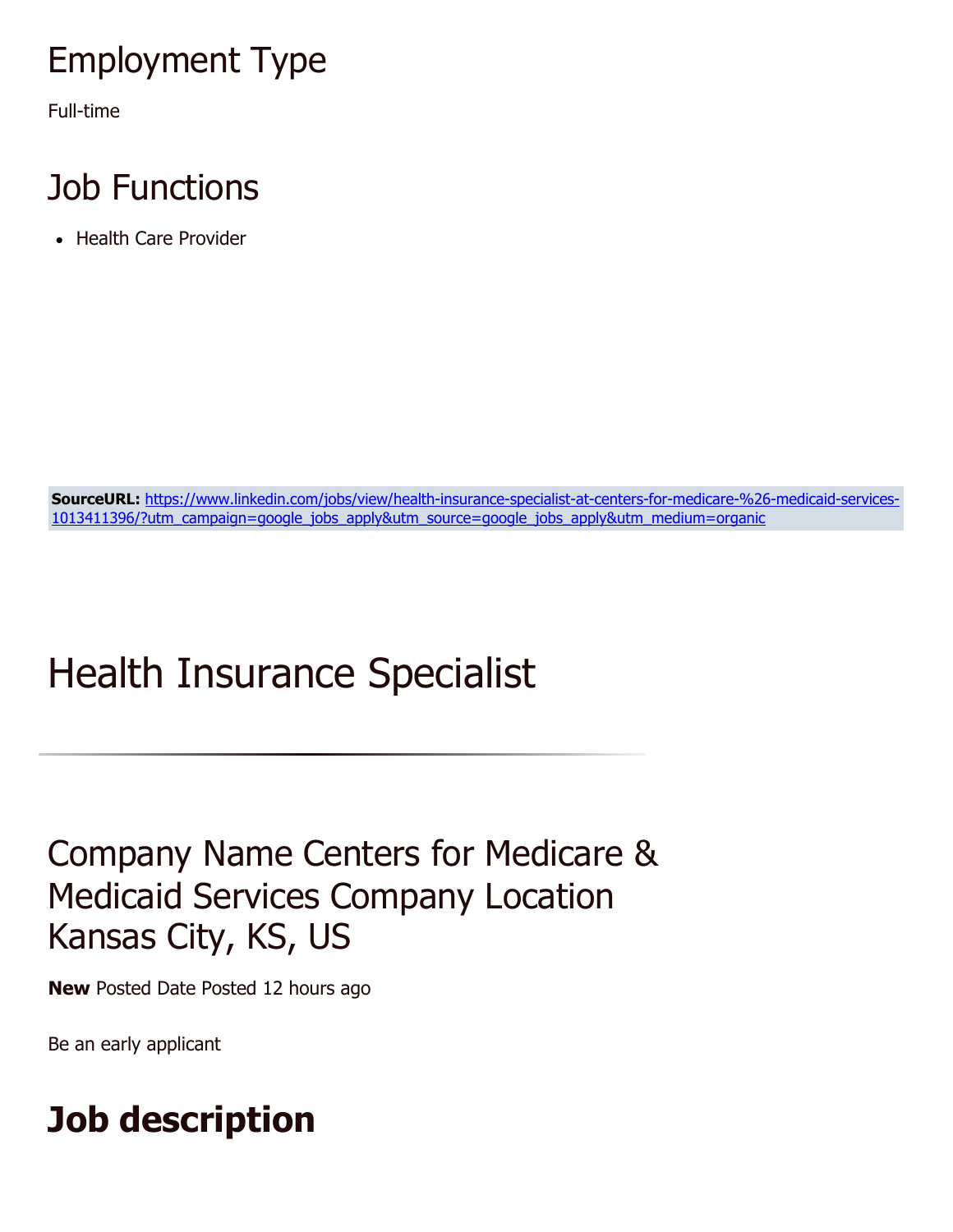Videos **Duties** 

**HelpDuties** 

#### **Summary**

This position is located in the Department of Health & Human Services (HHS), Centers for Medicare & Medicaid Services (CMS), Consortium for Medicare Health Plan Operations, Kansas City Medicare Advantage and Health.

As a Health Insurance Specialist, GS-0107-11, you will perform program policy work related to national health insurance programs, such as Medicare, Medicaid, the Children's Health Insurance Program (CHIP), Marketplace Exchange/private health insurance.

Learn more about this agency

#### **Responsibilities**

- Analyze and interpret Federal regulations, policy statements, and other program guidance.
- Propose modifications to policies to reflect changes or trends in the health care industry, program objectives and the needs of beneficiaries.
- Prepare and coordinate a variety of written products, including position papers and briefing materials for senior officials to use as background information on program policy related activities.
- Respond to inquiries regarding program policies to a variety of internal and external stakeholders(e.g., beneficiaries, providers, and representatives of public and private organizations, congressional staff, and other government organizations).
- Work with States, other key stakeholders, and CMS staff to identify and address evolving program issues or to provide guidance on programmatic matters.

Travel Required

Not required

Supervisory status

No

Promotion Potential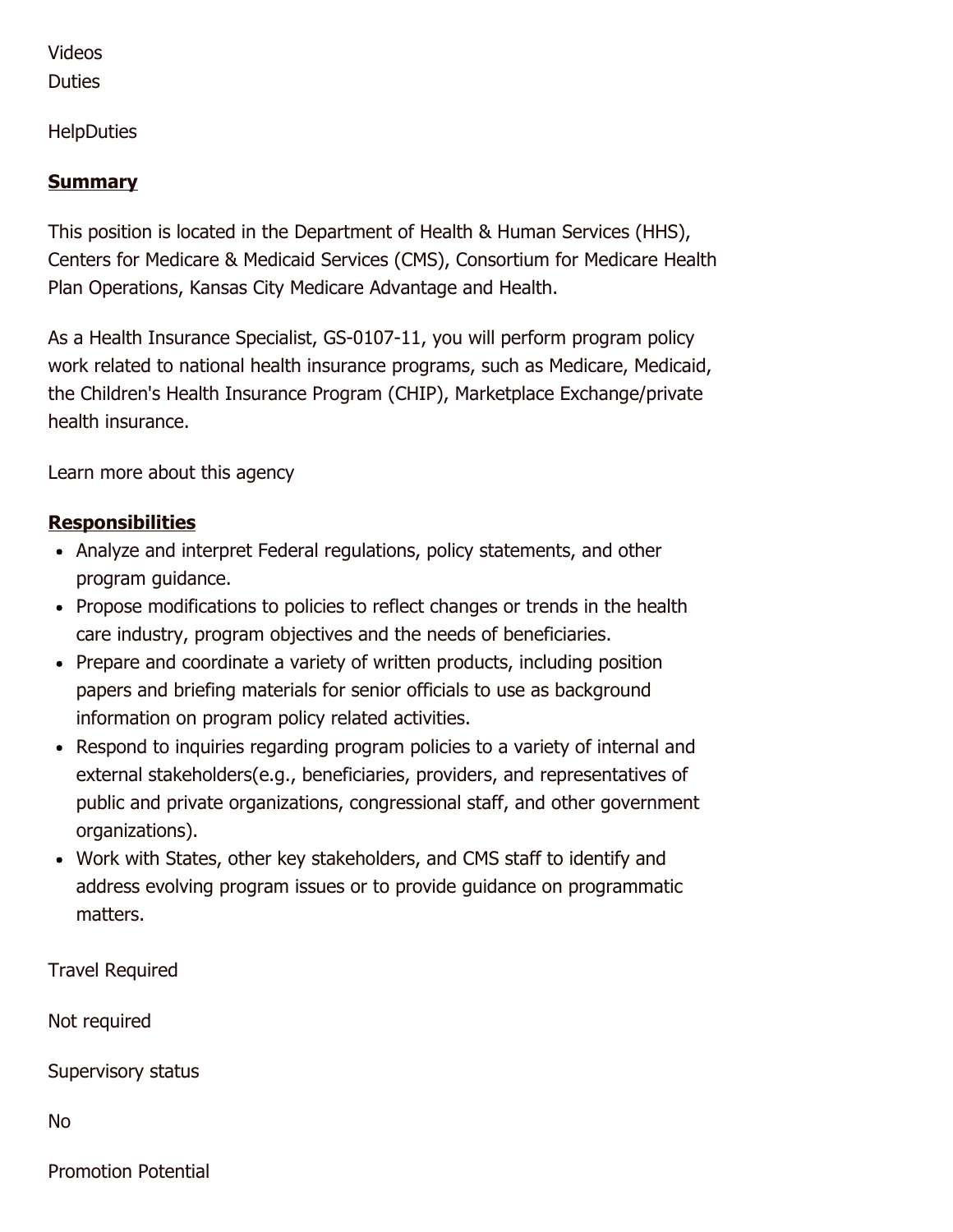#### 12

 $*$  #### Job family (Series)

0107 Health Insurance Administration

• Requirements

**HelpRequirements** 

Conditions of Employment

- You must be a U.S. Citizen or National to apply for this position.
- You will be subject to a background and suitability investigation.
- Time-in-Grade restrictions apply.

#### **Qualifications**

ALL QUALIFICATION REQUIREMENTS MUST BE MET WITHIN 30 DAYS OF THE CLOSING DATE OF THIS ANNOUNCEMENT.

In order to qualify for the GS-11, you must meet the following: You must demonstrate in your resume at least one year (52 weeks) of qualifying specialized experience equivalent to the GS-09 grade level in the Federal government, obtained in either the private or public sector), to include:(1) Assisting in the development or revision of processes used for the oversight of a health insurance program; (2) Monitoring entities for compliance with health insurance program regulations and policies; and (3) Preparing briefing materials, manuals, or reports for health insurance program improvements. - OR - Substitution of Education for Experience: You may substitute education for specialized experience at the GS-11 level by possessing 3 full years of progressively higher level graduate education leading to such a degree or Ph.D. or equivalent doctoral degree or LL.M., if related to the position being filled. - OR - Combination of Experience and Education: Only graduate education in excess of the amount required for the GS-09 grade level may be used to qualify applicants for positions at the grade GS-11. Therefore, only education in excess of a master's or equivalent graduate degree or 2 full years of progressively higher level graduate education leading to such a degree, may be used to combine education and experience.

TRANSCRIPTS are required to verify satisfactory completion of the educational requirement related to substitution of education for experience and combination of experience and education. Please see 'Required Documents' section below for what documentation is required at the time of application.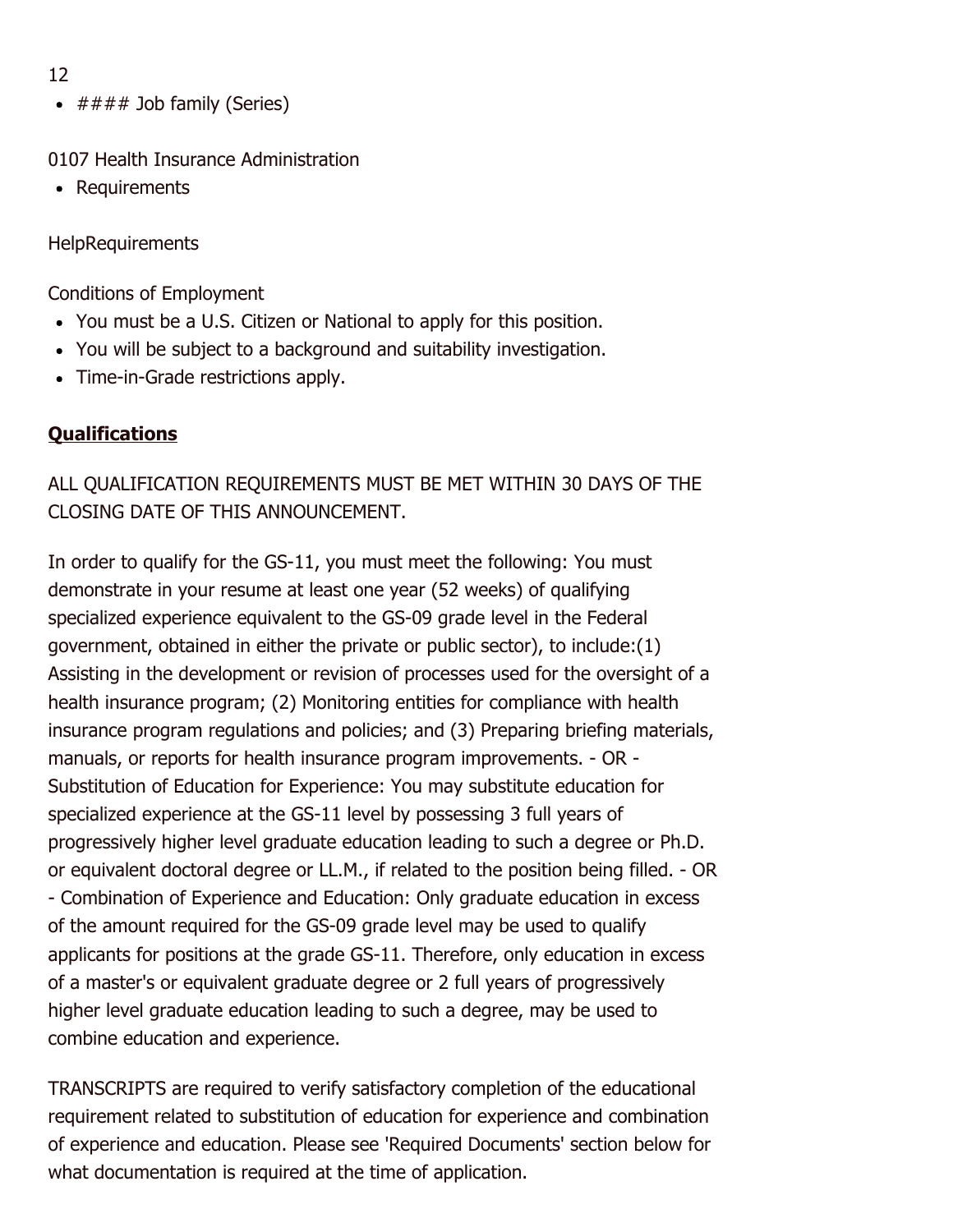#### Click the following link to view the occupational questionnaire: \*\*\*\*\*\*\*\*\*\*\*\*\*\*\*\*\*\*\*\*\*\*\*\*\*\*\*\*\*\*\*\*\*\*\*\*\*\*\*\*\*\*\*\*\*\*\*\*\*\*\*\*\*\*\*\*

**Education** 

Additional information

Bargaining Unit Position: Yes Tour of Duty:Flexible Recruitment/Relocation Incentive:Not Authorized Financial Disclosure: Not Required

CMS employees currently participating in 100% Full-Time Telework Program may be eligible to remain in the program. If an employee in this program is selected, the pay will be set in accordance with the locality pay for the applicable duty station. The listed salary range reflects the locality pay assigned to the duty location(s) listed in the vacancy announcement. For more information about pay based on locality, please visit the Office of Personnel Management (OPM) Salaries & Wages Page.

The Interagency Career Transition Assistance Plan (ICTAP) and Career Transition Assistance Plan (CTAP)provide eligible displaced federal employees with selection priority over other candidates for competitive service vacancies. To be qualified you must submit the required documentation and be rated well-qualified for this vacancy. Click here for a detailed description of the required supporting documents. A well-qualified applicant is one whose knowledge, skills and abilities clearly exceed the minimum qualification requirements of the position. Additional information about ICTAP and CTAP eligibility is on OPM's Career Transition Resources website at

\*\*\*\*\*\*\*\*\*\*\*\*\*\*\*\*\*\*\*\*\*\*\*\*\*\*\*\*\*\*\*\*\*\*\*\*\*\*\*\*\*\*\*\*\*\*\*\*\*\*\*\*

#### Additional Forms REQUIRED Prior To Appointment

- Optional Form 306, Declaration of Federal Employment and the Background/Suitability Investigation - A background and suitability investigation will be required for all selectees. Appointment will be subject to the successful completion of the investigation and favorable adjudication. Failure to successfully meet these requirements may be grounds for appropriate personnel action. In addition, if hired, a reinvestigation or supplemental investigation may be required at a later time. If selected, the Optional Form 306 will be required prior to final job offer. Click here to obtain a copy of the Optional Form 306.
- Form I-9, Employment Verification and the Electronic Eligibility Verification Program - CMS participates in the Electronic Employment Eligibility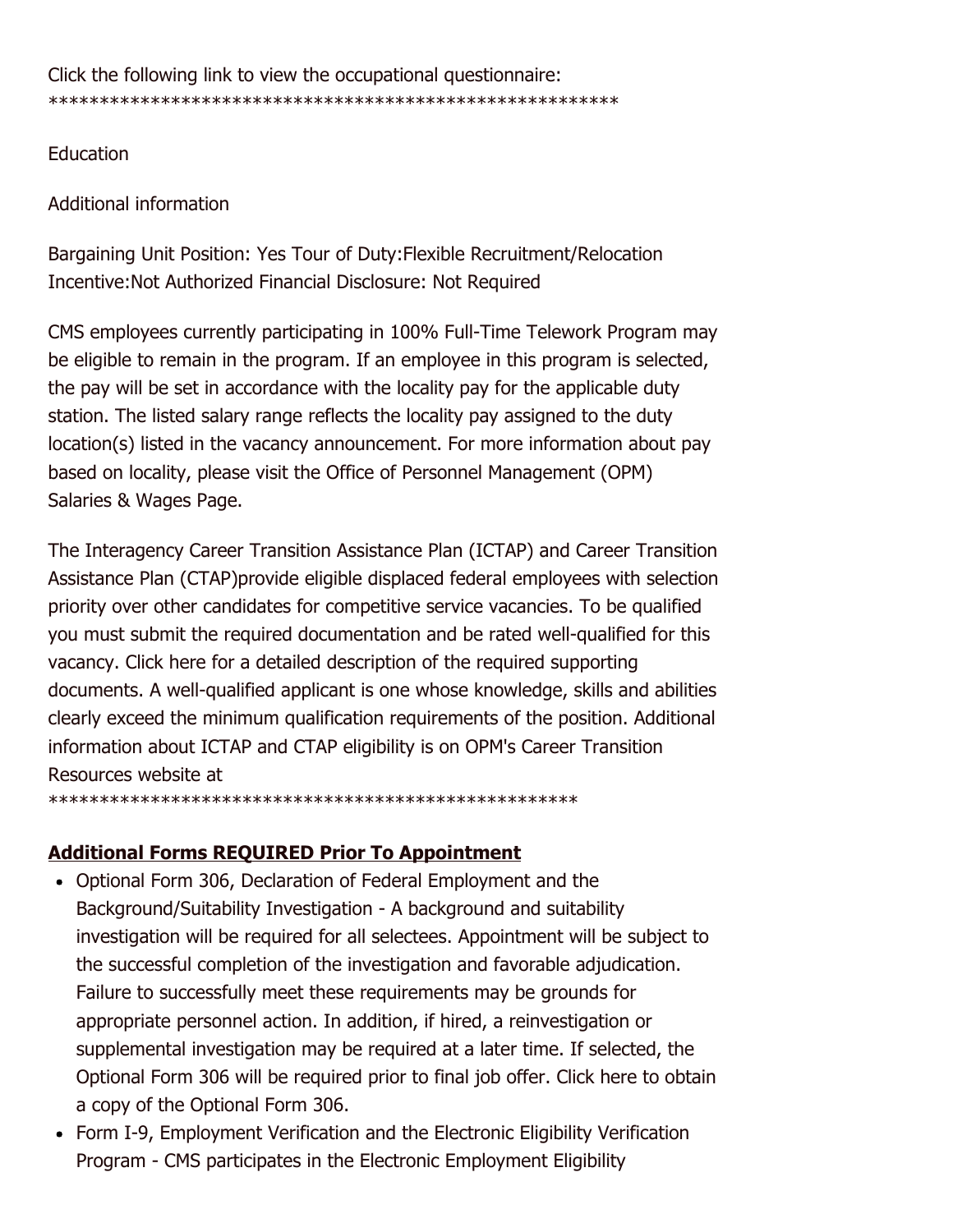Verification Program (E-Verify). E-Verify helps employers determine employment eligibility of new hires and the validity of their Social Security numbers. If selected, the Form I-9 will be required at the time of inprocessing. Click here for more information about E-Verify and to obtain a copy of the Form I-9.

• Standard Form 61, Appointment Affidavits- If selected, the Standard Form 61 will be required at the time of in-processing. Click here to obtain a copy of the Standard Form 61.

Additional selections may be made from this announcement for similar positions within CMS in the same geographical location. For Central Office vacancies, the 'same geographical location' includes Baltimore, Maryland; Bethesda, Maryland; and Washington, D.C.

If you are unable to apply online or need to fax a document you do not have in electronic form, view the following link for information regarding an Alternate Application.

Read more

How You Will Be Evaluated

You will be evaluated for this job based on how well you meet the qualifications above.

Once the announcement has closed, your online application, resume, transcripts and CMS required documents will be used to determine if you meet eligibility and qualification requirements listed on this announcement. If you are found to be among the top qualified candidates, you will be referred to the selecting official for employment consideration. Please follow all instructions carefully. Errors or omissions may affect your rating.

Your qualifications will be evaluated on the following competencies (knowledge, skills, abilities and other characteristics):

- Oral Communication
- Oversight
- Policy Analysis
- Written Communication

Read more

Background checks and security clearance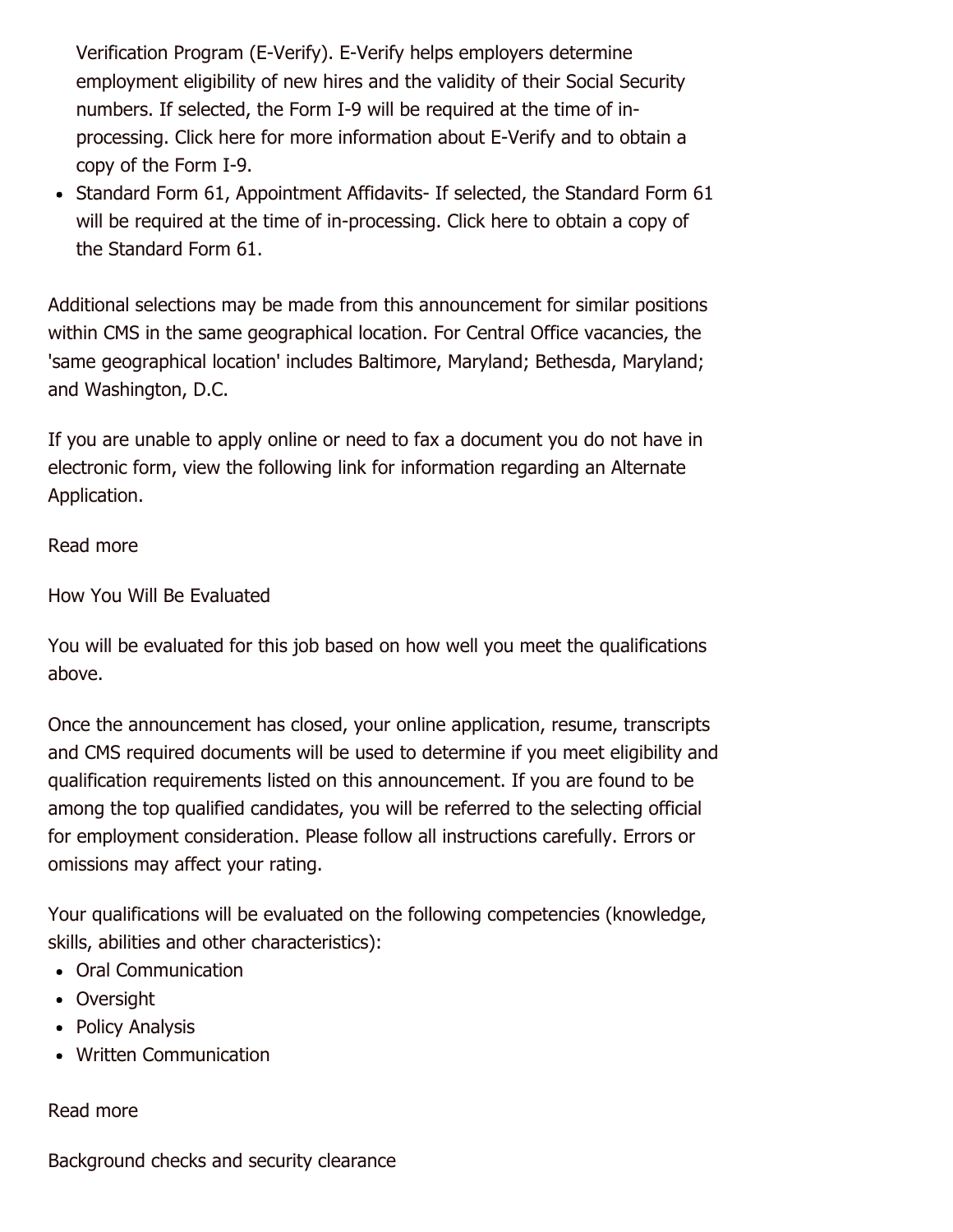#### Security clearance

Public Trust - Background Investigation

Drug test required

#### No

• Required Documents

#### HelpRequired Documents

#### The Following Documents Are REQUIRED

Resume showing relevant experience; cover letter optional. Your resume must indicate your citizenship and if you are registered for Selective Service if you are a male born after 12/31/59. Your resume must also list your work experience and education (if applicable) including the start and end dates (mm/dd/yy) of each employment along with the number of hours worked per week. For work in the Federal service, you must include the series and grade level for the position(s). Your resume will be used to validate your responses to the assessment tool(s). For resume and application tips visit: \*\*\*\*\*\*\*\*\*\*\*\*\*\*\*\*\*\*\*\*\*\*\*\*\*\*\*\*\*\*\*\*\*\*\*\*\*\*\*\*\*\*\*\*\*\*\*\*\*\*\*\*\*\*\*\*\*\*\*\*\*\*\*\*\*\*\*\*\*\*\*\*\*\*\*\*\*\*

CMS Required Documents (e.g., SF-50, DD-214, SF-15, etc.).Required documents may be necessary to be considered for this vacancy announcement. Click here for a detailed description of the required documents. Failure to provide the required documentation WILL result in an ineligible rating OR nonconsideration.

College Transcripts. Although this position does not require a degree, you may substitute college credit in whole, or in part, for experience at specified grade levels. You must submit a copy of your transcript at the time of application in order to substitute your education for the required experience. If you do not submit a transcript, your education will not be considered in determining your qualifications for the position. You may submit an unofficial transcript or a list of college courses completed indicating course title, credit hours, and grades received. An official transcript is required if you are selected for the position.

College Transcripts and Foreign Education:Applicants who have completed part or all of their education outside of the U.S. must have their foreign education evaluated by an accredited organization to ensure that the foreign education is comparable to education received in accredited educational institutions in the U.S. For a listing of services that can perform this evaluation, visit the National Association of Credential Evaluation Services website. This list, which may not be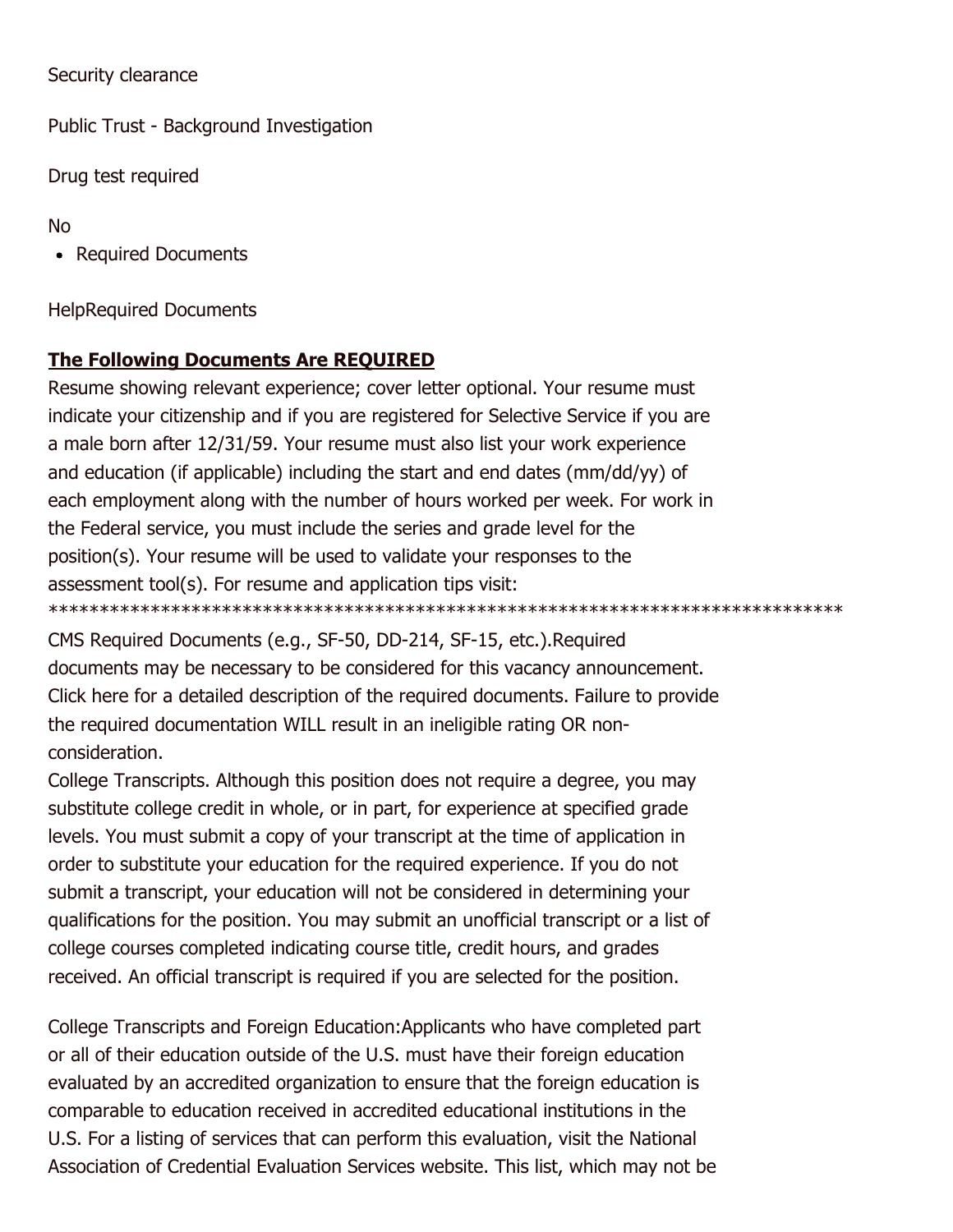all inclusive, is for informational purposes only and does not imply any endorsement of any specific agency.

PLEASE NOTE: A complete application package includes the online application, resume, transcripts (if qualifying through education substitution or a combination of education and experience) and CMS required documents. Please carefully review the full job announcement to include the 'Required Documents' and 'How to Apply' sections. Failure to submit the online application, resume, transcripts (if applicable) and CMS required documents, will result in you not being considered for employment.

If you are relying on your education to meet qualification requirements:

Education must be accredited by an accrediting institution recognized by the U.S. Department of Education in order for it to be credited towards qualifications. Therefore, provide only the attendance and/or degrees from schools accredited by accrediting institutions recognized by the U.S. Department of Education.

Failure to provide all of the required information as stated in this vacancy announcement may result in an ineligible rating or may affect the overall rating.

• Benefits

#### **HelpBenefits**

A career with the U.S. Government provides employees with a comprehensive benefits package. As a federal employee, you and your family will have access to a range of benefits that are designed to make your federal career very rewarding. Learn more about federal benefits.

#### Review our benefits

Eligibility for benefits depends on the type of position you hold and whether your position is full-time, part-time, or intermittent. Contact the hiring agency for more information on the specific benefits offered.

• How to Apply

#### HelpHow to Apply

Your complete application package, as described in the 'Required Documents' section, must be received by 11:59 PM ET on 12/04/2018 to receive consideration.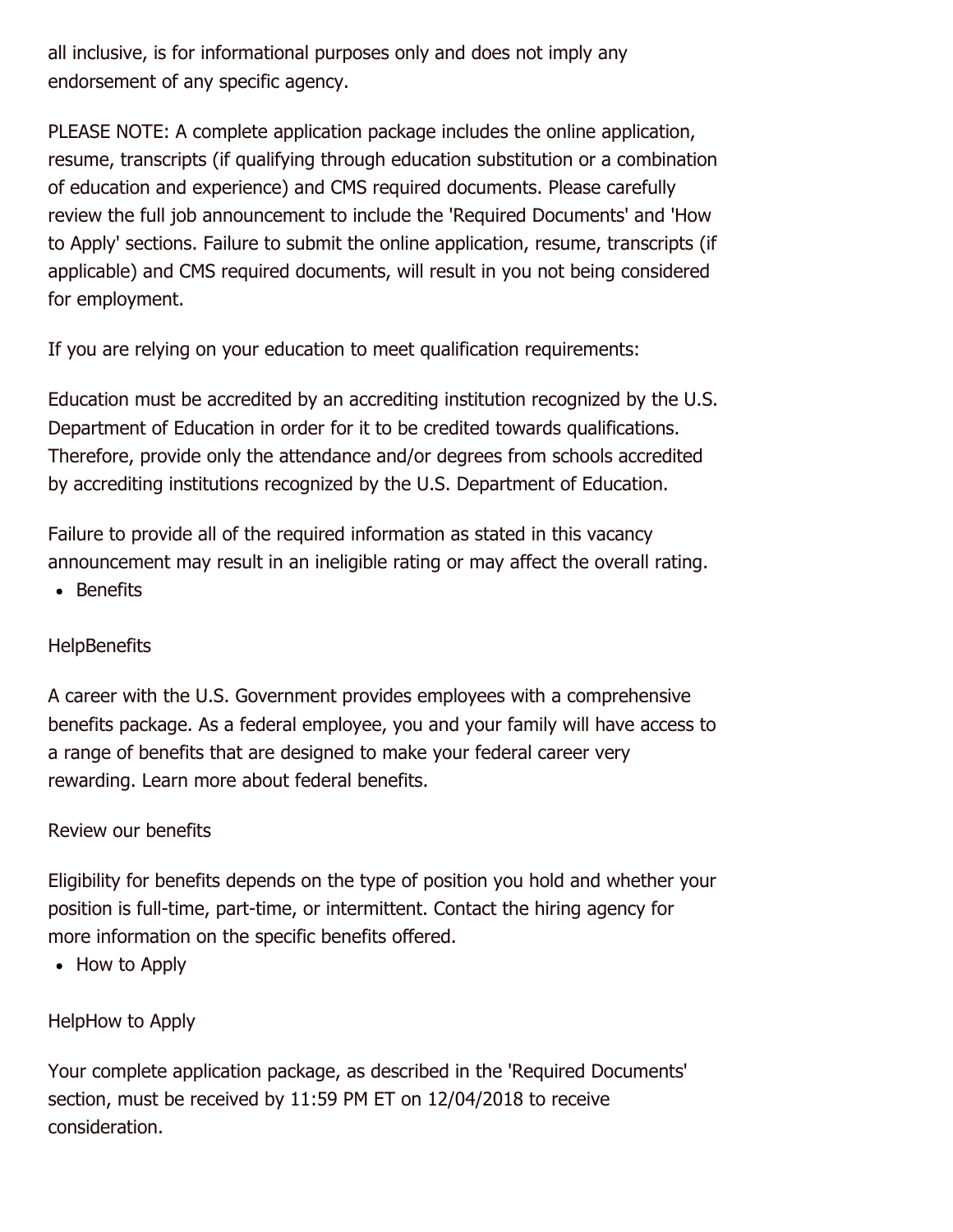### Please Ensure EACH Work History Includes ALL Of The Following Information

We strongly encourage applicants to utilize the USAJOBS resume builder in the creation of resumes.

- Official Position Title (include series and grade if Federal job)
- Duties (be specific in describing your duties)
- Employer's name and address
- Supervisor name and phone number
- Start and end dates including month, day and year (e.g. June 18, 2007 to April 05, 2008)
- Full-time or part-time status (include hours worked per week)
- Salary Determining length of general or specialized experience is dependent on the above information and failure to provide ALL of this information WILL result in a finding of ineligible.
- To begin, click Apply to access the online application. You will need to be logged into your USAJOBS account to apply. If you do not have a USAJOBS account, you will need to create one before beginning the application.
- Follow the prompts to select your resume and/or other supporting documents to be included with your application package. You will have the opportunity to upload additional documents to include in your application before it is submitted. Your uploaded documents may take several hours to clear the virus scan process.
- After acknowledging you have reviewed your application package, complete the Include Personal Information section as you deem appropriate and click to continue with the application process.
- You will be taken to the online application which you must complete in order to apply for the position. Complete the online application, verify the required documentation is included with your application package, and submit the application. To verify the status of your application, log into your USAJOBS account (\*\*\*\*\*\*\*\*\*\*\*\*\*\*\*\*\*\*\*\*\*\*\*\*\*\*\*\*\*\*\*\*\*\*\*\*\*\* all of your applications will appear on the Welcome screen. The Application Status will appear along with the date your application was last updated. For information on what each Application Status means, visit:

\*\*\*\*\*\*\*\*\*\*\*\*\*\*\*\*\*\*\*\*\*\*\*\*\*\*\*\*\*\*\*\*\*\*\*\*\*\*\*\*\*\*\*\*\*\*\*\*\*\*\*\*\*\*\*\*

This agency provides reasonable accommodation to applicants with disabilities. If you need a reasonable accommodation for any part of the application or hiring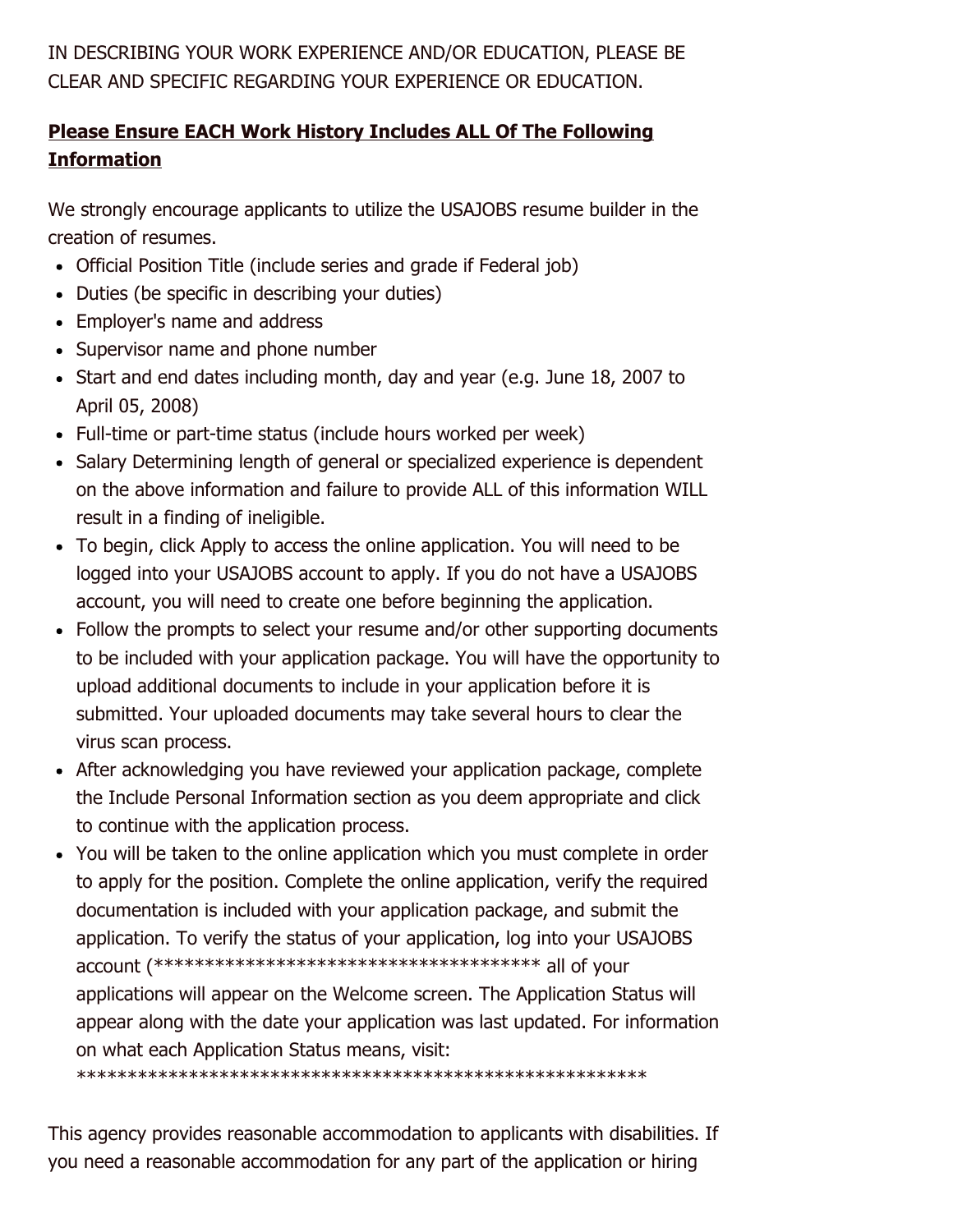process, please send an email to \*\*\*\*\*\*\*\*\*\*\*\*\*\*\*\*\*\*\*\*\*\*\*\*\*\*\*\*\*\*. The decision to grant reasonable accommodation will be made on a case-by-case basis.

Commissioned Corps Officers (including Commissioned Corps applicants that are professionally boarded) who are interested in applying for this position must send their professional resume (not PHS Curriculum Vitae) and cover letter to \*\*\*\*\*\*\*\*\*\*\*\*\*\*\*\*\*\*\*\*\*\*\*\*\*\*\* in lieu of applying through this announcement. The cover letter should specifically explain how you are qualified for this position and draw specific attention to your resume that demonstrates these qualifications. In the subject line of your e-mail please include only the Job Announcement Number. In the body of your e-mail please include your current rank name and serial number. Failure to provide this information may impact your consideration for this position.

Read more

Agency contact information

Donna Cottman

Phone Email Address

Consortium for Medicare Health Plan Operations 7500 Security Blvd Woodlawn, MD 21244 US

Learn more about this agency

Next steps

Once your online application is submitted, you will receive a confirmation notification by email. Your application will be evaluated to determine your eligibility and qualifications for the position. After the evaluation is complete, you will receive another email notification regarding the status of your application.

Within 30 business days of the closing date,12/04/2018, you may check your status online by logging into your USAJOBS account (\*\*\*\*\*\*\*\*\*\*\*\*\*\*\*\*\*\*\*\*\*\*\*\*\*\*\*\*\*\*\*\*\*\*\*\*\*\* We will update your status after each key stage in the application process has been completed.

#### Read more

Fair & Transparent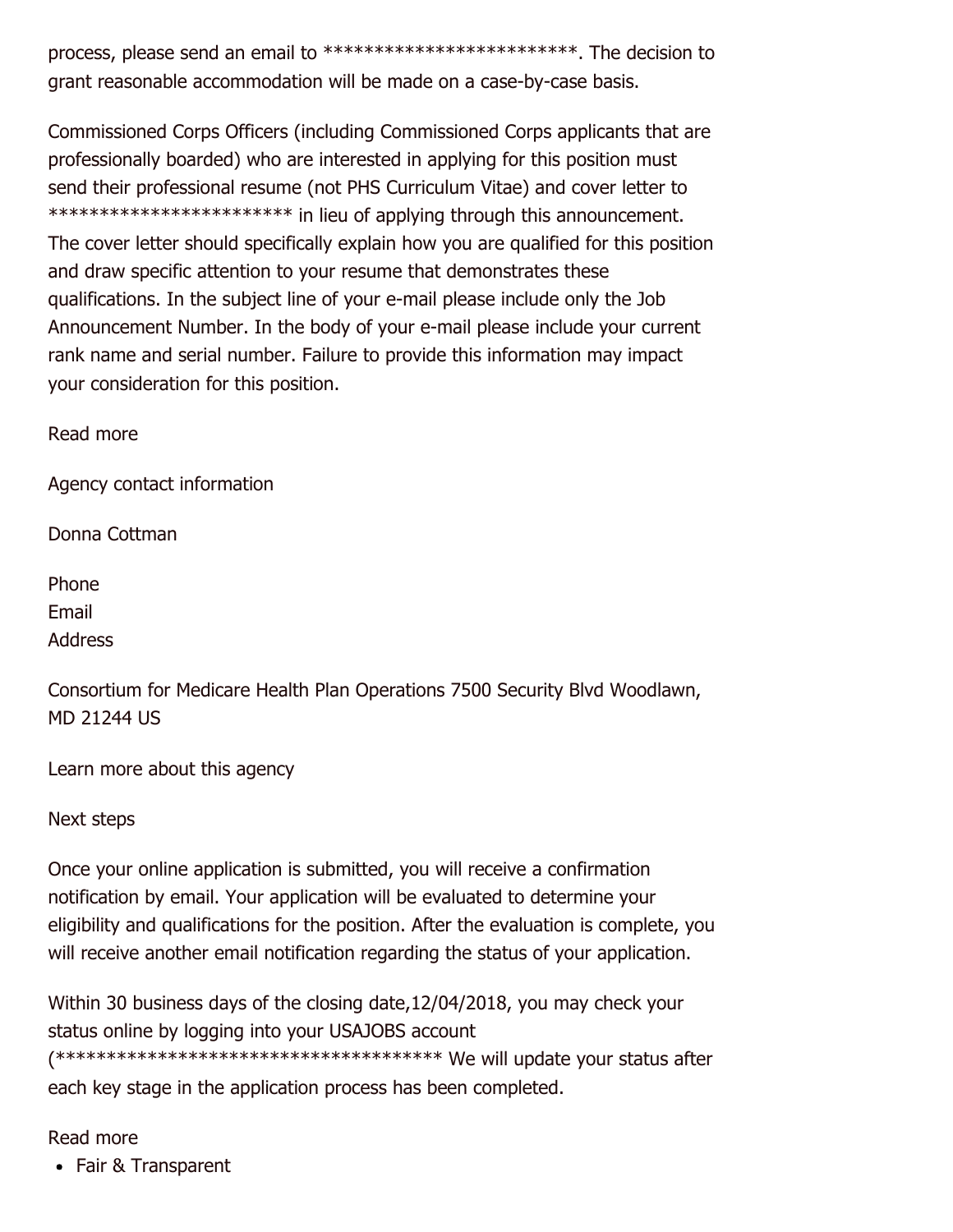#### Fair & Transparent

The Federal hiring process is setup to be fair and transparent. Please read the following guidance.

Equal Employment Opportunity Policy

The United States Government does not discriminate in employment on the basis of race, color, religion, sex (including pregnancy and gender identity), national origin, political affiliation, sexual orientation, marital status, disability, genetic information, age, membership in an employee organization, retaliation, parental status, military service, or other non-merit factor.

Equal Employment Opportunity (EEO) for federal employees & job applicants

#### Read more

Reasonable Accommodation Policy

Federal agencies must provide reasonable accommodation to applicants with disabilities where appropriate. Applicants requiring reasonable accommodation for any part of the application process should follow the instructions in the job opportunity announcement. For any part of the remaining hiring process, applicants should contact the hiring agency directly. Determinations on requests for reasonable accommodation will be made on a case-by-case basis.

A reasonable accommodation is any change to a job, the work environment, or the way things are usually done that enables an individual with a disability to apply for a job, perform job duties or receive equal access to job benefits.

Under the Rehabilitation Act of 1973, federal agencies must provide reasonable accommodations when:

- An applicant with a disability needs an accommodation to have an equal opportunity to apply for a job.
- An employee with a disability needs an accommodation to perform the essential job duties or to gain access to the workplace.
- An employee with a disability needs an accommodation to receive equal access to benefits, such as details, training, and office-sponsored events.

You can request a reasonable accommodation at any time during the application or hiring process or while on the job. Requests are considered on a case-by-case basis.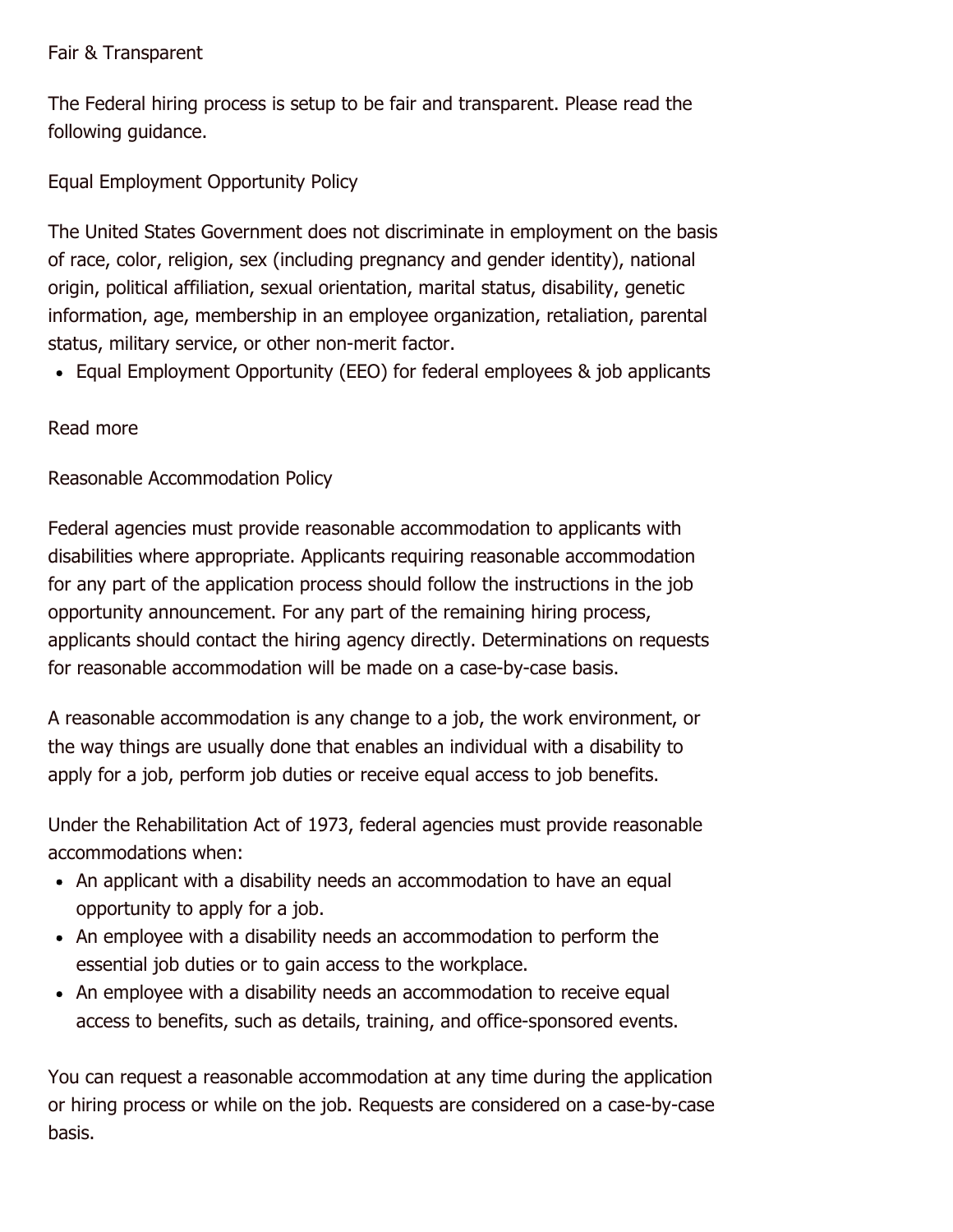Learn more about disability employment and reasonable accommodations or how to contact an agency.

#### Read more

Legal and regulatory guidance

- Financial suitability
- Social security number request
- Privacy Act
- Signature and false statements
- Selective Service
- New employee probationary period

This job originated on \*\*\*\*\*\*\*\*\*\*\*\*\*\*\*. For the full announcement and to apply, visit \*\*\*\*\*\*\*\*\*\*\*\*\*\*\*\*\*\*\*\*\*\*\*\*\*\*\*\*\*\*\*\*\*\*\*\*\*\*\*\*\*\*\*\*\* Only resumes submitted according to the instructions on the job announcement listed at \*\*\*\*\*\*\*\*\*\*\*\*\*\*\* will be considered.

Open & closing dates: 11/21/2018 to 12/04/2018

Service: Competitive

Pay scale & grade: GS 11

Salary: \$61,605 to \$80,089 per year

Appointment type: Permanent

Work schedule: Full-Time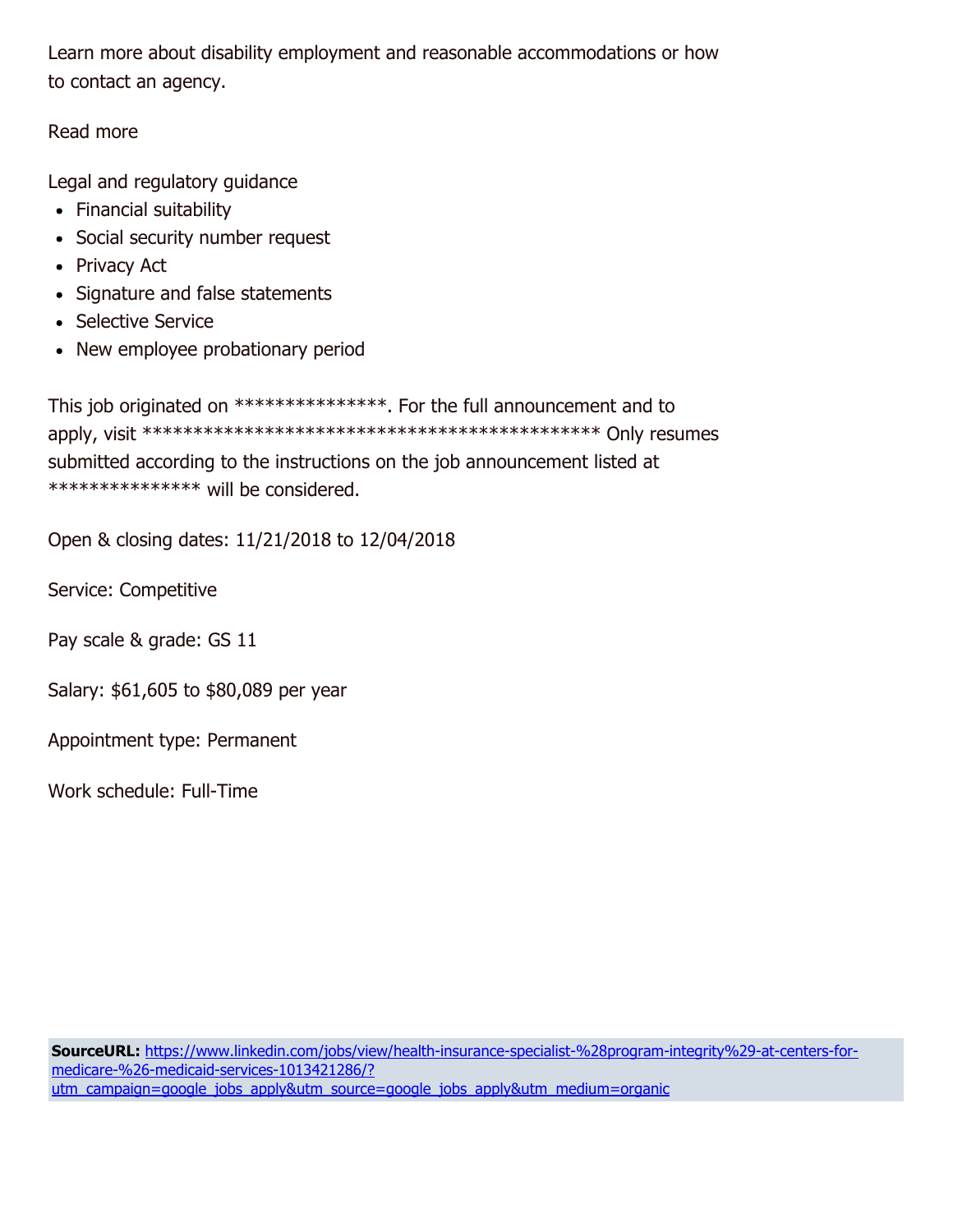### Health Insurance Specialist (Program Integrity)

### Company Name Centers for Medicare & Medicaid Services Company Location Woodlawn, MD, US

New Posted Date Posted 11 hours ago Number of views 1 view

Be an early applicant

### Job description

Videos **Duties** 

**HelpDuties** 

#### **Summary**

This position is located in the Department of Health & Human Services (HHS), Centers for Medicare & Medicaid Services (CMS), Center for Program Integrity (CPI), Division of Vulnerability Governance (DVG).

As a Health Insurance Specialist (Program Integrity), GS-0107-13, you will be responsible for analyzing, developing, and implementing a wide range of program integrity initiatives.

Learn more about this agency

#### **Responsibilities**

Oversee and execute administrative studies, projects, and assignments designed to identify, monitor, and address program vulnerabilities.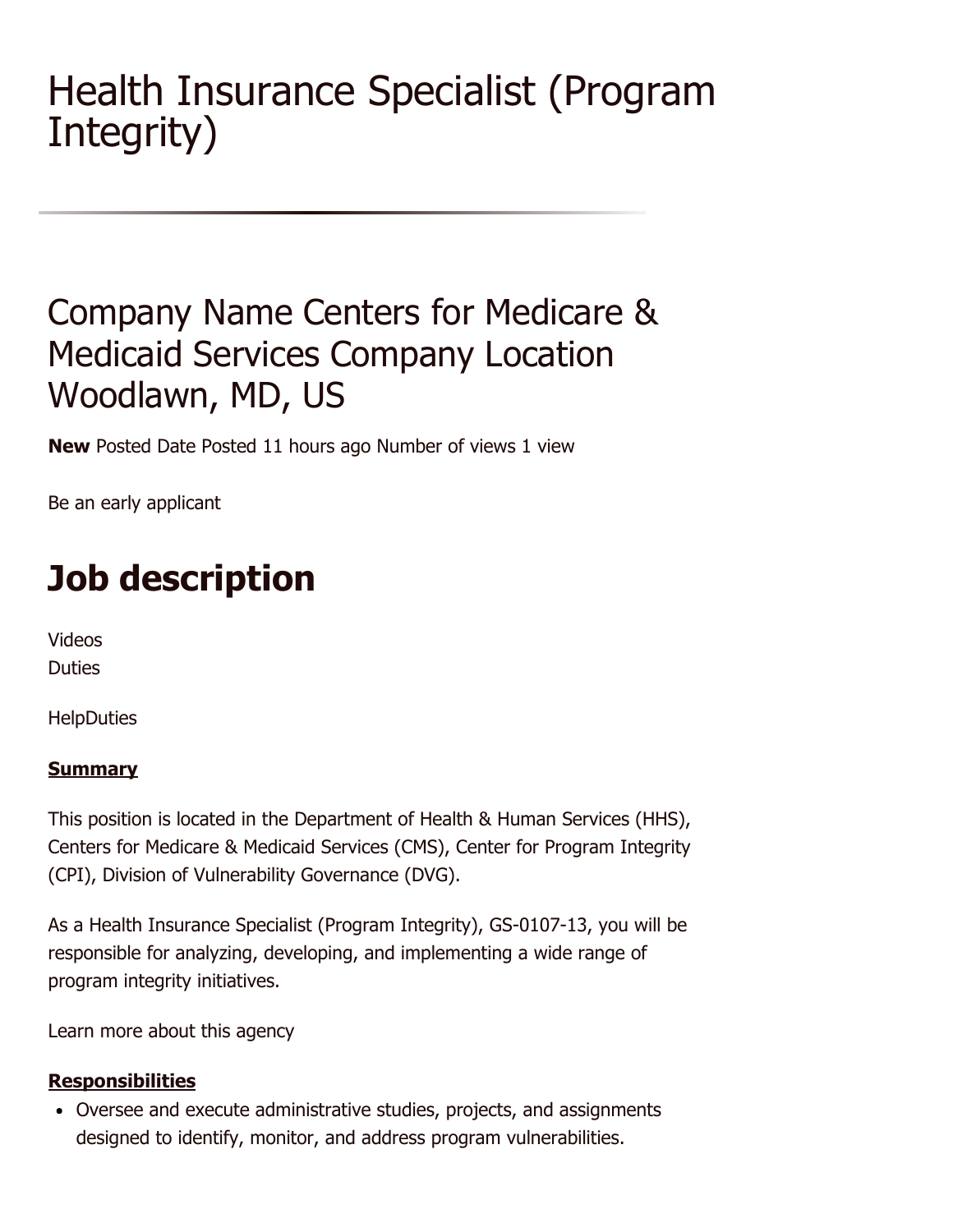- Evaluate and analyze the impact of new or revised changes to legislation before the Congress pertaining to any CMS program.
- Research, evaluate, identify, and propose modifications to policies that reflect changes or trends in the health care industry, program integrity initiatives, and the needs of beneficiaries.
- Act as an Agency representative and contribute to discussions and planning sessions on program policy developments.

Travel Required

Occasional travel - You may be expected to travel 5% for this position.

Supervisory status

No

Promotion Potential

#### 13

 $*$  #### Job family (Series)

0107 Health Insurance Administration

• Requirements

**HelpRequirements** 

Conditions of Employment

- You must be a U.S. Citizen or National to apply for this position.
- You will be subject to a background and suitability investigation.
- Time-in-Grade restrictions apply.

#### **Qualifications**

ALL QUALIFICATION REQUIREMENTS MUST BE MET WITHIN 30 DAYS OF THE CLOSING DATE OF THIS ANNOUNCEMENT.

In order to qualify for the GS-13, you must meet the following: You must demonstrate in your resume at least one year (52 weeks) of qualifying specialized experience equivalent to the GS-12 grade level in the Federal government, obtained in either the private or public sector, to include: (1) Evaluating health insurance program vulnerabilities to detect fraud, waste, or abuse; (2) Collaborating across organizational lines on investigations, audits, or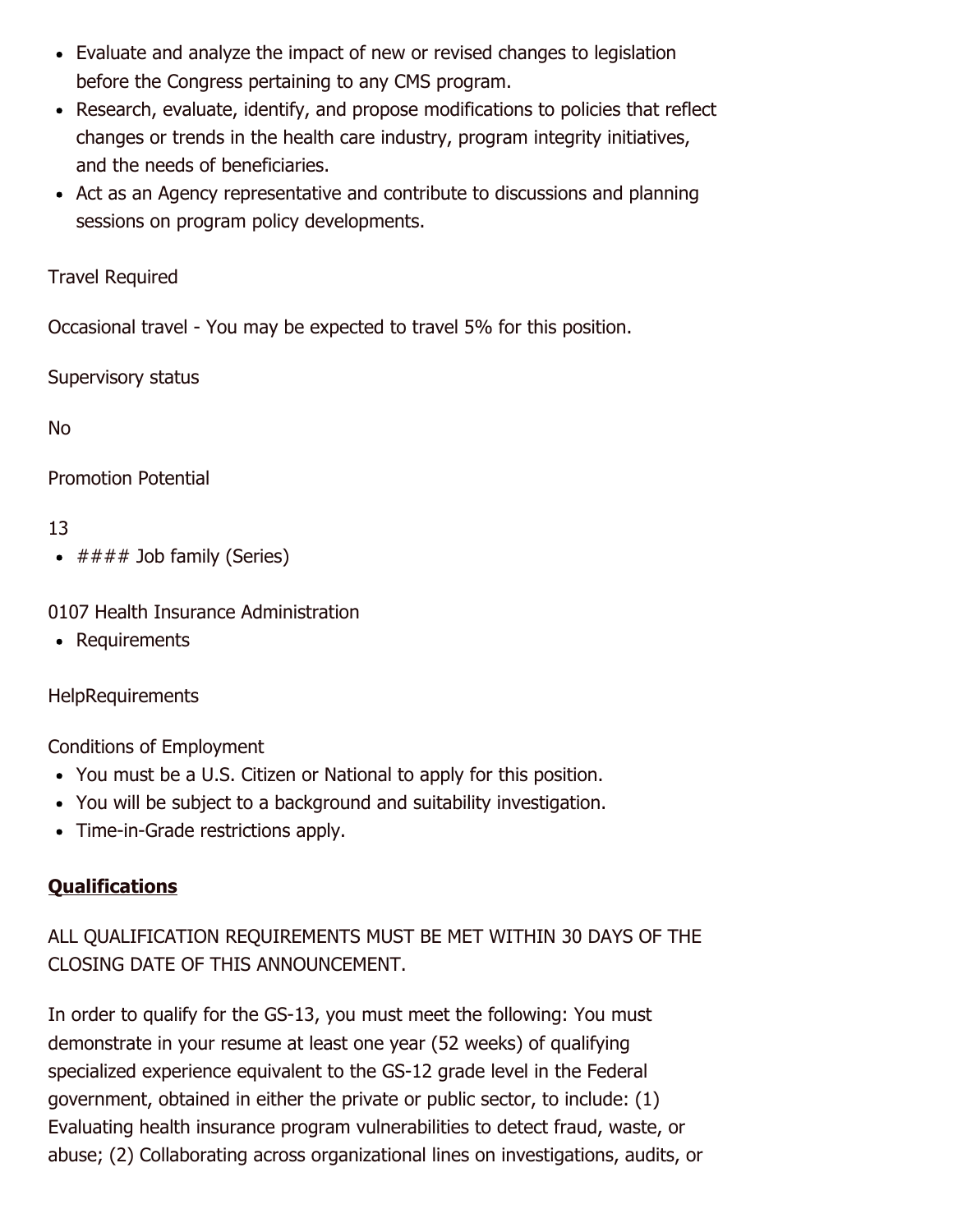oversight of health insurance programs; and (3) Proposing policy changes relating to program integrity.

Experience refers to paid and unpaid experience, including volunteer work done through National Service programs (e.g., Peace Corps, AmeriCorps) and other organizations (e.g., professional; philanthropic; religious; spiritual; community, student, social). Volunteer work helps build critical competencies, knowledge, and skills and can provide valuable training and experience that translates directly to paid employment. You will receive credit for all qualifying experience, including volunteer experience.

Time-in-Grade:To be eligible, current Federal employees must have served at least 52 weeks (one year) at the next lower grade level from the position/grade level(s) to which they are applying.

Click the following link to view the occupational questionnaire: \*\*\*\*\*\*\*\*\*\*\*\*\*\*\*\*\*\*\*\*\*\*\*\*\*\*\*\*\*\*\*\*\*\*\*\*\*\*\*\*\*\*\*\*\*\*\*\*\*\*\*\*\*\*\*\*

#### **Education**

This job does not have an education qualification requirement.

#### Additional information

Bargaining Unit Position: Yes Tour of Duty:Flexible Recruitment/Relocation Incentive: Not Authorized Financial Disclosure: Not Required

CMS employees currently participating in 100% Full-Time Telework Program may be eligible to remain in the program. If an employee in this program is selected, the pay will be set in accordance with the locality pay for the applicable duty station. The listed salary range reflects the locality pay assigned to the duty location(s) listed in the vacancy announcement. For more information about pay based on locality, please visit the Office of Personnel Management (OPM) Salaries & Wages Page.

The Interagency Career Transition Assistance Plan (ICTAP) and Career Transition Assistance Plan (CTAP)provide eligible displaced federal employees with selection priority over other candidates for competitive service vacancies. To be qualified you must submit the required documentation and be rated well-qualified for this vacancy. Click here for a detailed description of the required supporting documents. A well-qualified applicant is one whose knowledge, skills and abilities clearly exceed the minimum qualification requirements of the position. Additional information about ICTAP and CTAP eligibility is on OPM's Career Transition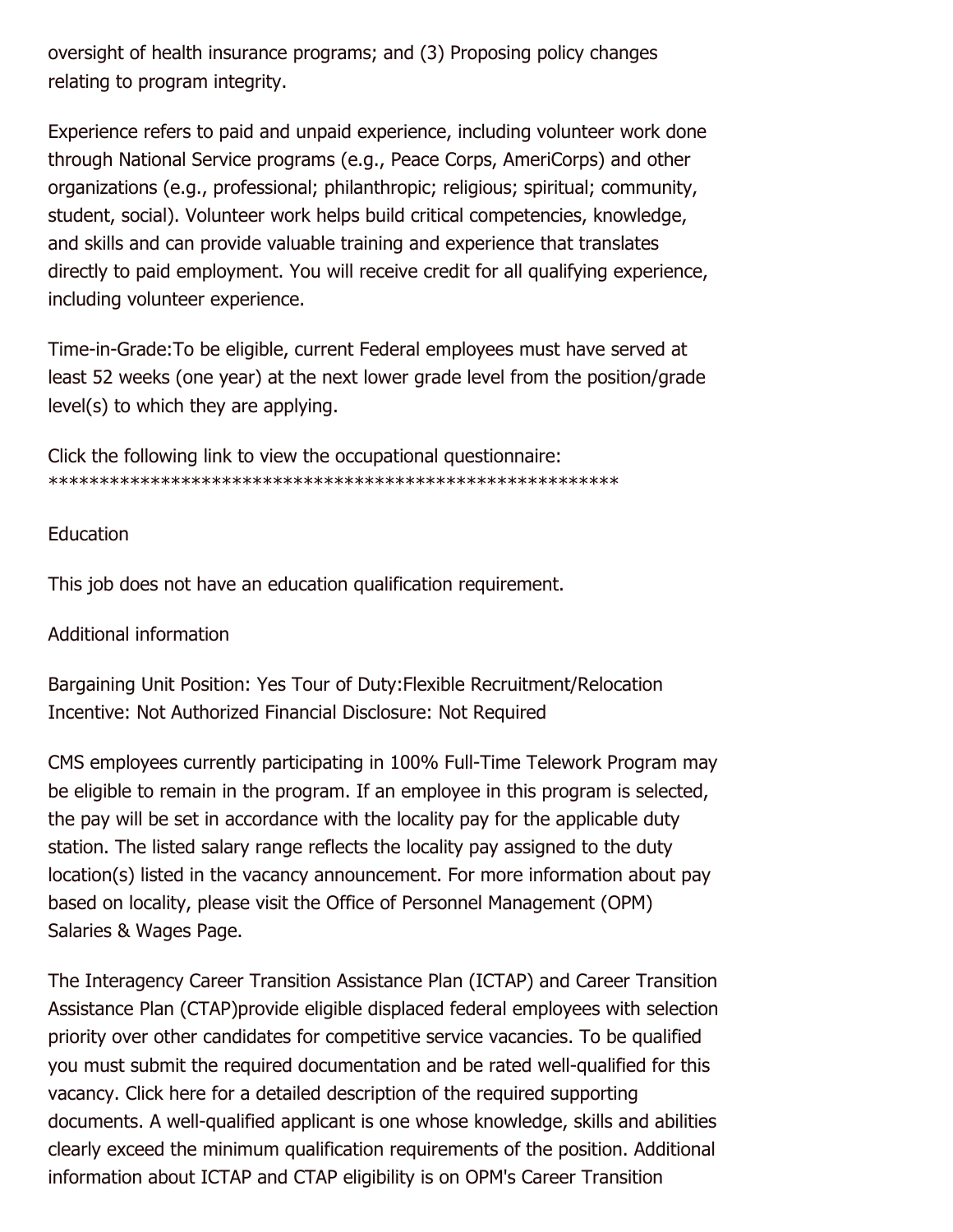#### Additional Forms REQUIRED Prior To Appointment

\*\*\*\*\*\*\*\*\*\*\*\*\*\*\*\*\*\*\*\*\*\*\*\*\*\*\*\*\*\*\*\*\*\*\*\*\*\*\*\*\*\*\*\*\*\*\*\*\*\*\*\*

- Optional Form 306, Declaration of Federal Employment and the Background/Suitability Investigation - A background and suitability investigation will be required for all selectees. Appointment will be subject to the successful completion of the investigation and favorable adjudication. Failure to successfully meet these requirements may be grounds for appropriate personnel action. In addition, if hired, a reinvestigation or supplemental investigation may be required at a later time. If selected, the Optional Form 306 will be required prior to final job offer. Click here to obtain a copy of the Optional Form 306.
- Form I-9, Employment Verification and the Electronic Eligibility Verification Program - CMS participates in the Electronic Employment Eligibility Verification Program (E-Verify). E-Verify helps employers determine employment eligibility of new hires and the validity of their Social Security numbers. If selected, the Form I-9 will be required at the time of inprocessing. Click here for more information about E-Verify and to obtain a copy of the Form I-9.
- Standard Form 61, Appointment Affidavits If selected, the Standard Form 61 will be required at the time of in-processing. Click here to obtain a copy of the Standard Form 61.

Additional selections may be made from this announcement for similar positions within CMS in the same geographical location. For Central Office vacancies, the 'same geographical location' includes Baltimore, Maryland; Bethesda, Maryland; and Washington, D.C.

If you are unable to apply online or need to fax a document you do not have in electronic form, view the following link for information regarding an Alternate Application.

Read more

How You Will Be Evaluated

You will be evaluated for this job based on how well you meet the qualifications above.

Once the announcement has closed, your online application, resume, and CMS required documents will be used to determine if you meet eligibility and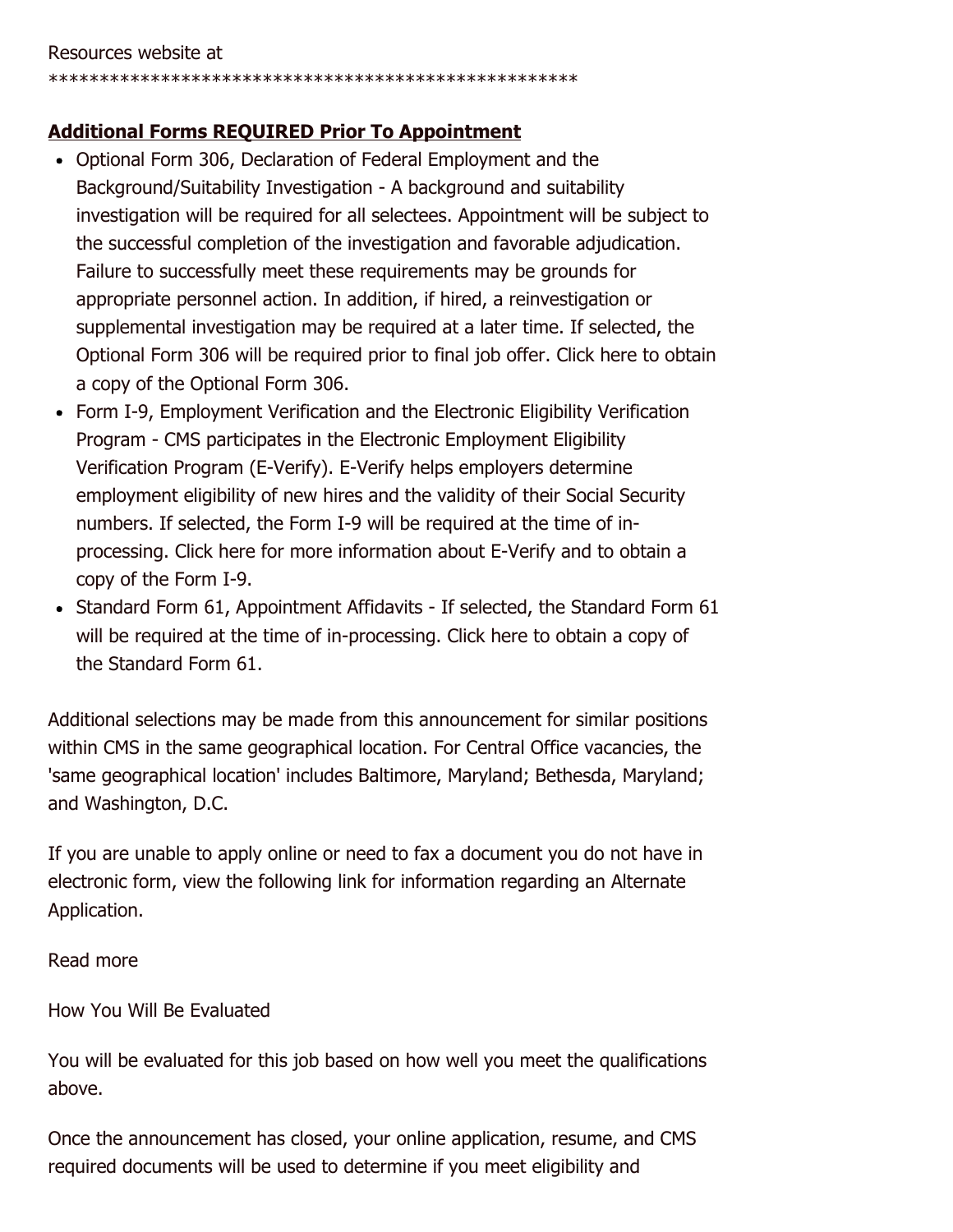qualification requirements listed on this announcement. If you are found to be among the top qualified candidates, you will be referred to the selecting official for employment consideration. Please follow all instructions carefully. Errors or omissions may affect your rating.

Your qualifications will be evaluated on the following competencies (knowledge, skills, abilities and other characteristics):

- Oral Communication
- Policy Analysis
- Program Integrity
- Written Communication

#### Read more

Background checks and security clearance

Security clearance

Public Trust - Background Investigation

Drug test required

#### No

• Required Documents

#### HelpRequired Documents

#### The Following Documents Are REQUIRED

- Resume showing relevant experience; cover letter optional. Your resume must indicate your citizenship and if you are registered for Selective Service if you are a male born after 12/31/59. Your resume must also list your work experience and education (if applicable) including the start and end dates (mm/dd/yy) of each employment along with the number of hours worked per week. For work in the Federal service, you must include the series and grade level for the position(s). Your resume will be used to validate your responses to the assessment tool(s). For resume and application tips visit: \*\*\*\*\*\*\*\*\*\*\*\*\*\*\*\*\*\*\*\*\*\*\*\*\*\*\*\*\*\*\*\*\*\*\*\*\*\*\*\*\*\*\*\*\*\*\*\*\*\*\*\*\*\*\*\*\*\*\*\*\*\*\*\*\*\*\*\*\*\*\*\*\*\*\*\*\*\*
- $\bullet$  \* CMS Required Documents (e.g., SF-50, DD-214, SF-15, etc.). \* Current CMS employees are REQUIRED to submit a copy of their most recent Notification of Personnel Action (SF-50) at the time of application. Additional documents may also be required to be considered for this vacancy announcement. Click here for a detailed description of the required documents. Failure to provide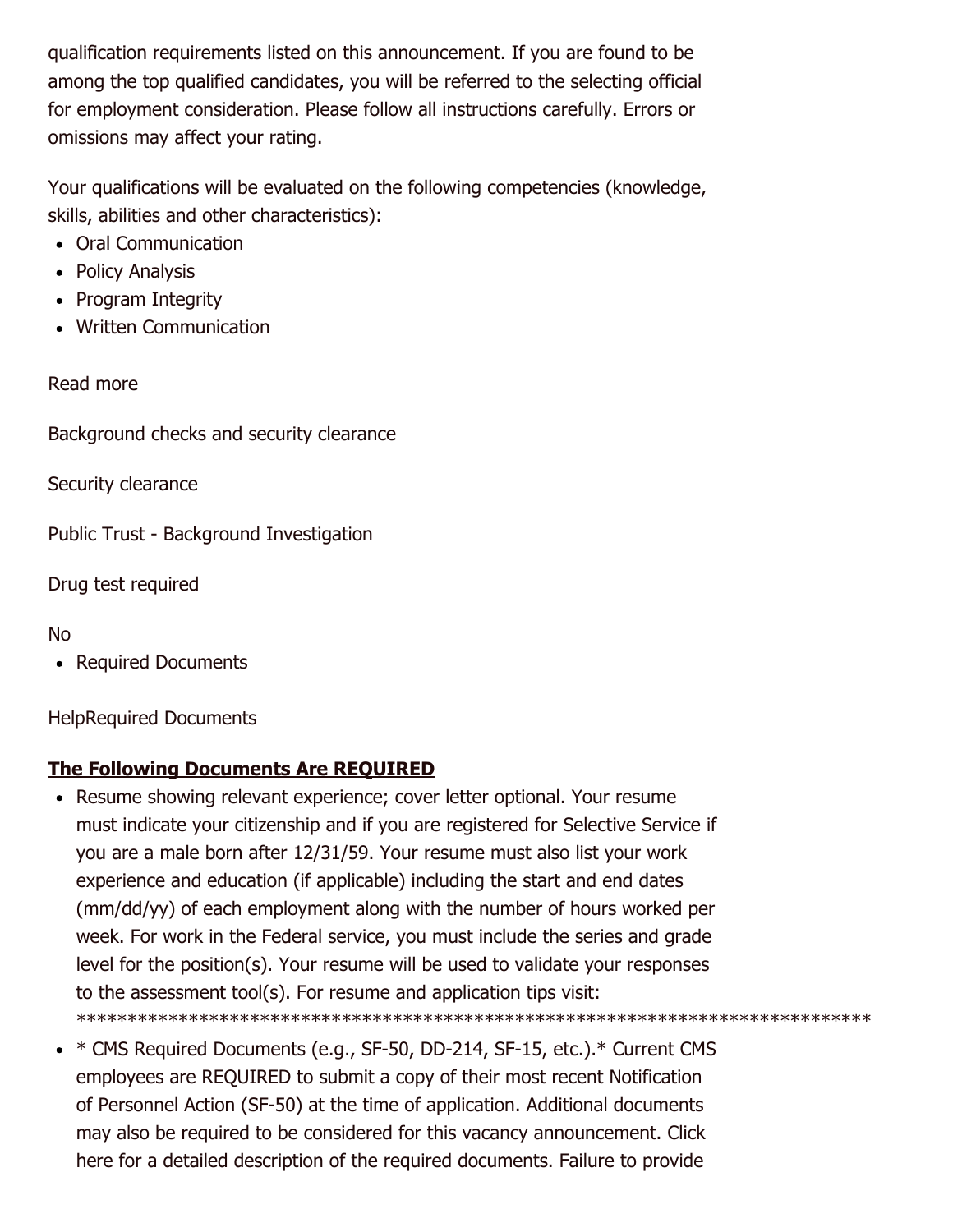the required documentation WILL result in an ineligible rating OR nonconsideration.

PLEASE NOTE: A complete application package includes the online application, resume, and CMS required documents. Please carefully review the full job announcement to include the 'Required Documents' and 'How to Apply' sections. Failure to submit the online application, resume and CMS required documents, will result in you not being considered for employment.

• Benefits

#### **HelpBenefits**

A career with the U.S. Government provides employees with a comprehensive benefits package. As a federal employee, you and your family will have access to a range of benefits that are designed to make your federal career very rewarding. Learn more about federal benefits.

#### Review our benefits

Eligibility for benefits depends on the type of position you hold and whether your position is full-time, part-time, or intermittent. Contact the hiring agency for more information on the specific benefits offered.

• How to Apply

#### HelpHow to Apply

Your complete application package, as described in the 'Required Documents' section, must be received by 11:59 PM ET on 12/13/2018 to receive consideration.

IN DESCRIBING YOUR WORK EXPERIENCE AND/OR EDUCATION, PLEASE BE CLEAR AND SPECIFIC REGARDING YOUR EXPERIENCE OR EDUCATION.

#### Please Ensure EACH Work History Includes ALL Of The Following Information

We strongly encourage applicants to utilize the USAJOBS resume builder in the creation of resumes.

- Official Position Title (include series and grade if Federal job)
- Duties (be specific in describing your duties)
- Employer's name and address
- Supervisor name and phone number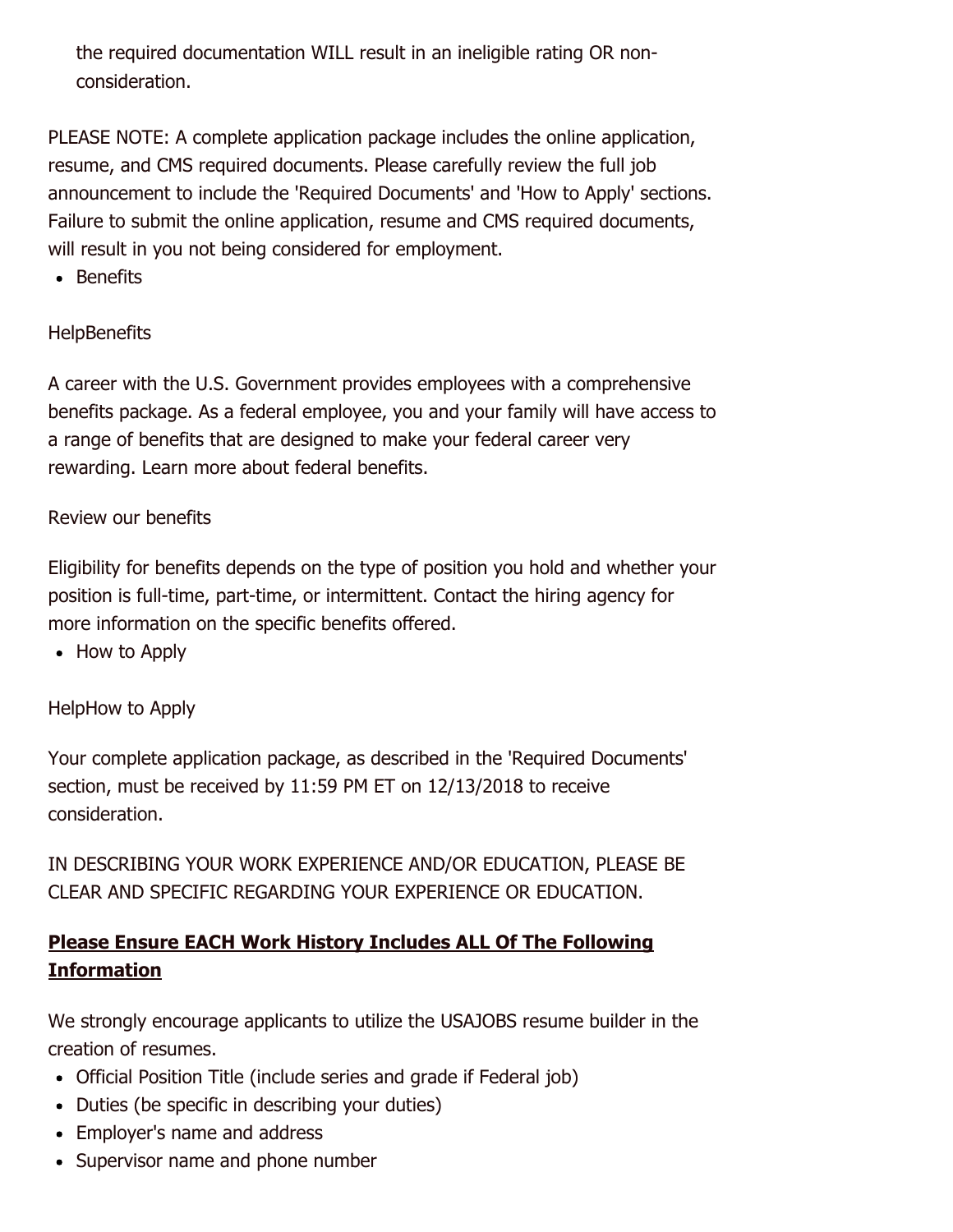- $\bullet$  Start and end dates including month, day and year (e.g. June 18, 2007 to April 05, 2008)
- Full-time or part-time status (include hours worked per week)
- Salary Determining length of general or specialized experience is dependent on the above information and failure to provide ALL of this information WILL result in a finding of ineligible.
- To begin, click Apply to access the online application. You will need to be logged into your USAJOBS account to apply. If you do not have a USAJOBS account, you will need to create one before beginning the application.
- Follow the prompts to select your resume and/or other supporting documents to be included with your application package. You will have the opportunity to upload additional documents to include in your application before it is submitted. Your uploaded documents may take several hours to clear the virus scan process.
- After acknowledging you have reviewed your application package, complete the Include Personal Information section as you deem appropriate and click to continue with the application process.
- You will be taken to the online application which you must complete in order to apply for the position. Complete the online application, verify the required documentation is included with your application package, and submit the application. To verify the status of your application, log into your USAJOBS account (\*\*\*\*\*\*\*\*\*\*\*\*\*\*\*\*\*\*\*\*\*\*\*\*\*\*\*\*\*\*\*\*\*\*\*\*\*\* all of your applications will appear on the Welcome screen. The Application Status will appear along with the date your application was last updated. For information on what each Application Status means, visit:

\*\*\*\*\*\*\*\*\*\*\*\*\*\*\*\*\*\*\*\*\*\*\*\*\*\*\*\*\*\*\*\*\*\*\*\*\*\*\*\*\*\*\*\*\*\*\*\*\*\*\*\*\*\*\*\*

This agency provides reasonable accommodation to applicants with disabilities. If you need a reasonable accommodation for any part of the application or hiring process, please send an email to \*\*\*\*\*\*\*\*\*\*\*\*\*\*\*\*\*\*\*\*\*\*\*\*\*\*\*. The decision to grant reasonable accommodation will be made on a case-by-case basis.

Commissioned Corps Officers (including Commissioned Corps applicants that are professionally boarded) who are interested in applying for this position must send their professional resume (not PHS Curriculum Vitae) and cover letter to \*\*\*\*\*\*\*\*\*\*\*\*\*\*\*\*\*\*\*\*\*\*\*\* in lieu of applying through this announcement. The cover letter should specifically explain how you are qualified for this position and draw specific attention to your resume that demonstrates these qualifications. In the subject line of your e-mail please include only the Job Announcement Number. In the body of your e-mail please include your current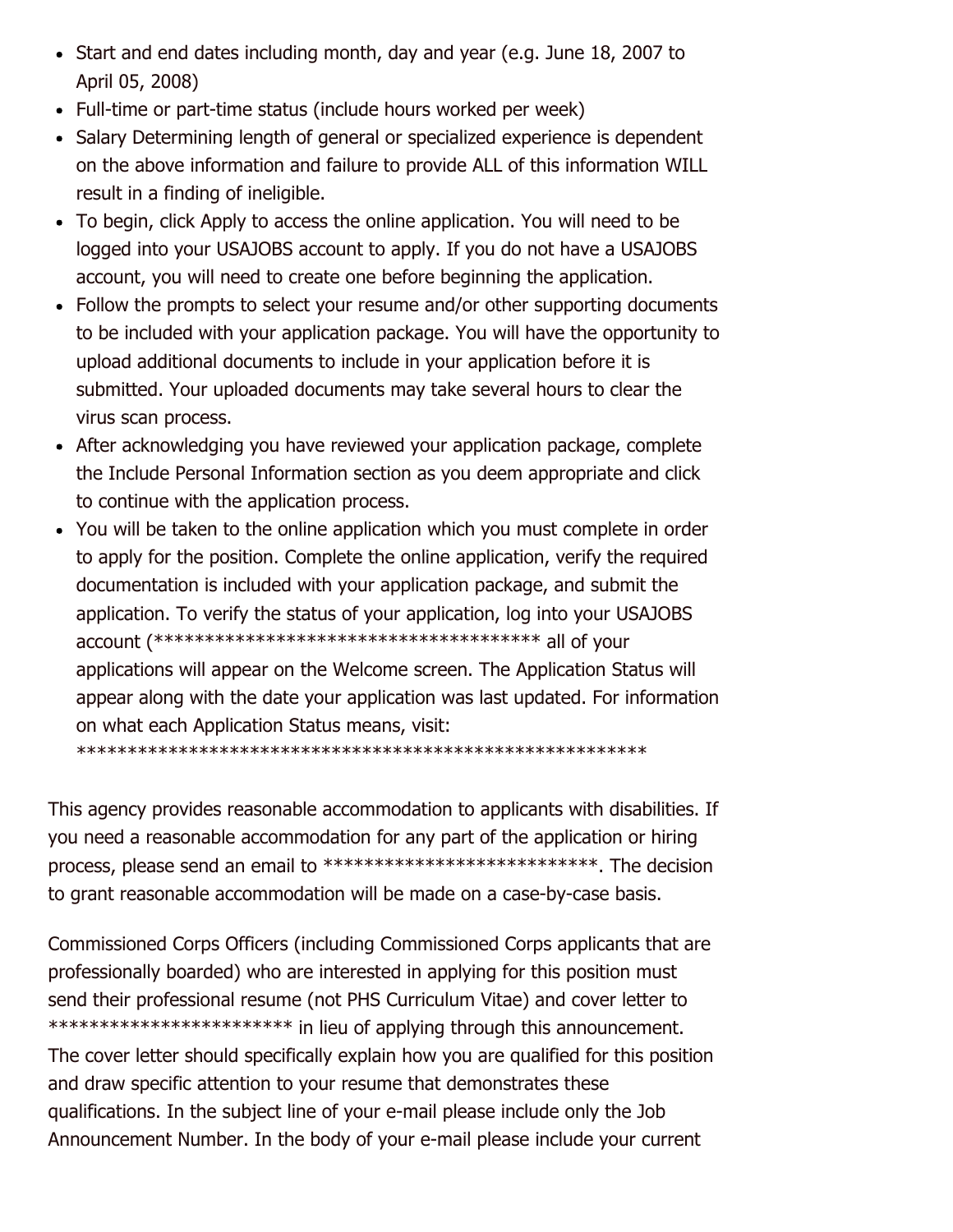rank name and serial number. Failure to provide this information may impact your consideration for this position.

CMS employees who are currently appointed under Schedule A authority and are interested in applying for this position must submit their resume, Schedule A documentation, transcripts (if positive education required or qualifying through education substitution), and cover letter (optional) to \*\*\*\*\*\*\*\*\*\*\*\*\*\*\*\*\*\*\*\*\*\*\*\*\*\*\*. You MUST include the Job Announcement Number in the subject line of the email to receive consideration for the position. For additional information regarding Schedule A authority click here.

Read more

Agency contact information

Amanda Sullivan

Phone Email **Address** 

Center for Program Integrity 7500 Security Blvd Woodlawn, MD 21244 US

Learn more about this agency

Next steps

Once your online application is submitted, you will receive a confirmation notification by email. Your application will be evaluated to determine your eligibility and qualifications for the position. After the evaluation is complete, you will receive another email notification regarding the status of your application.

Within 30 business days of the closing date,12/13/2018, you may check your status online by logging into your USAJOBS account (\*\*\*\*\*\*\*\*\*\*\*\*\*\*\*\*\*\*\*\*\*\*\*\*\*\*\*\*\*\*\*\*\*\*\*\*\*\* We will update your status after each key stage in the application process has been completed.

Read more

• Fair & Transparent

Fair & Transparent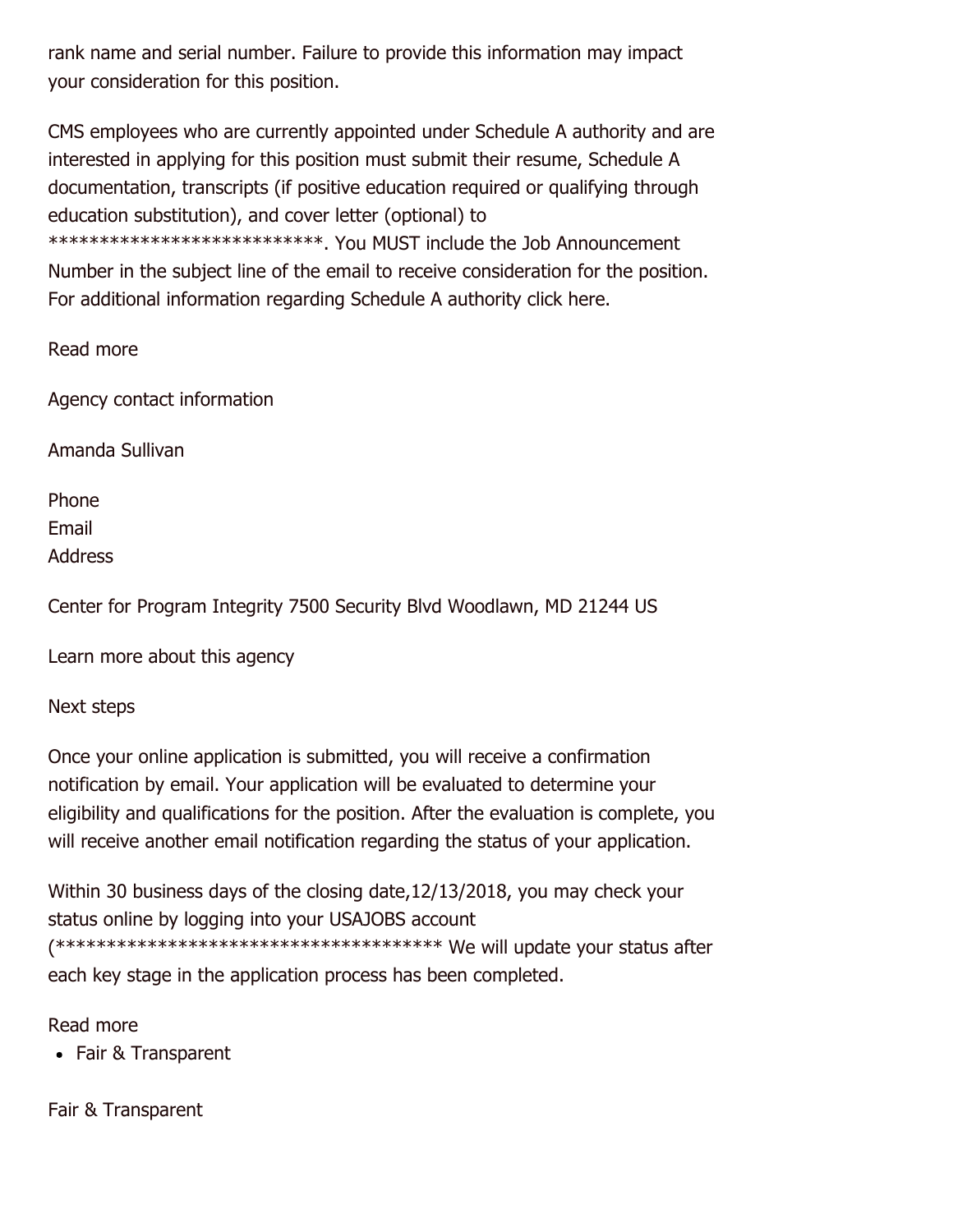The Federal hiring process is setup to be fair and transparent. Please read the following guidance.

Equal Employment Opportunity Policy

The United States Government does not discriminate in employment on the basis of race, color, religion, sex (including pregnancy and gender identity), national origin, political affiliation, sexual orientation, marital status, disability, genetic information, age, membership in an employee organization, retaliation, parental status, military service, or other non-merit factor.

Equal Employment Opportunity (EEO) for federal employees & job applicants

#### Read more

Reasonable Accommodation Policy

Federal agencies must provide reasonable accommodation to applicants with disabilities where appropriate. Applicants requiring reasonable accommodation for any part of the application process should follow the instructions in the job opportunity announcement. For any part of the remaining hiring process, applicants should contact the hiring agency directly. Determinations on requests for reasonable accommodation will be made on a case-by-case basis.

A reasonable accommodation is any change to a job, the work environment, or the way things are usually done that enables an individual with a disability to apply for a job, perform job duties or receive equal access to job benefits.

Under the Rehabilitation Act of 1973, federal agencies must provide reasonable accommodations when:

- An applicant with a disability needs an accommodation to have an equal opportunity to apply for a job.
- An employee with a disability needs an accommodation to perform the essential job duties or to gain access to the workplace.
- An employee with a disability needs an accommodation to receive equal access to benefits, such as details, training, and office-sponsored events.

You can request a reasonable accommodation at any time during the application or hiring process or while on the job. Requests are considered on a case-by-case basis.

Learn more about disability employment and reasonable accommodations or how to contact an agency.